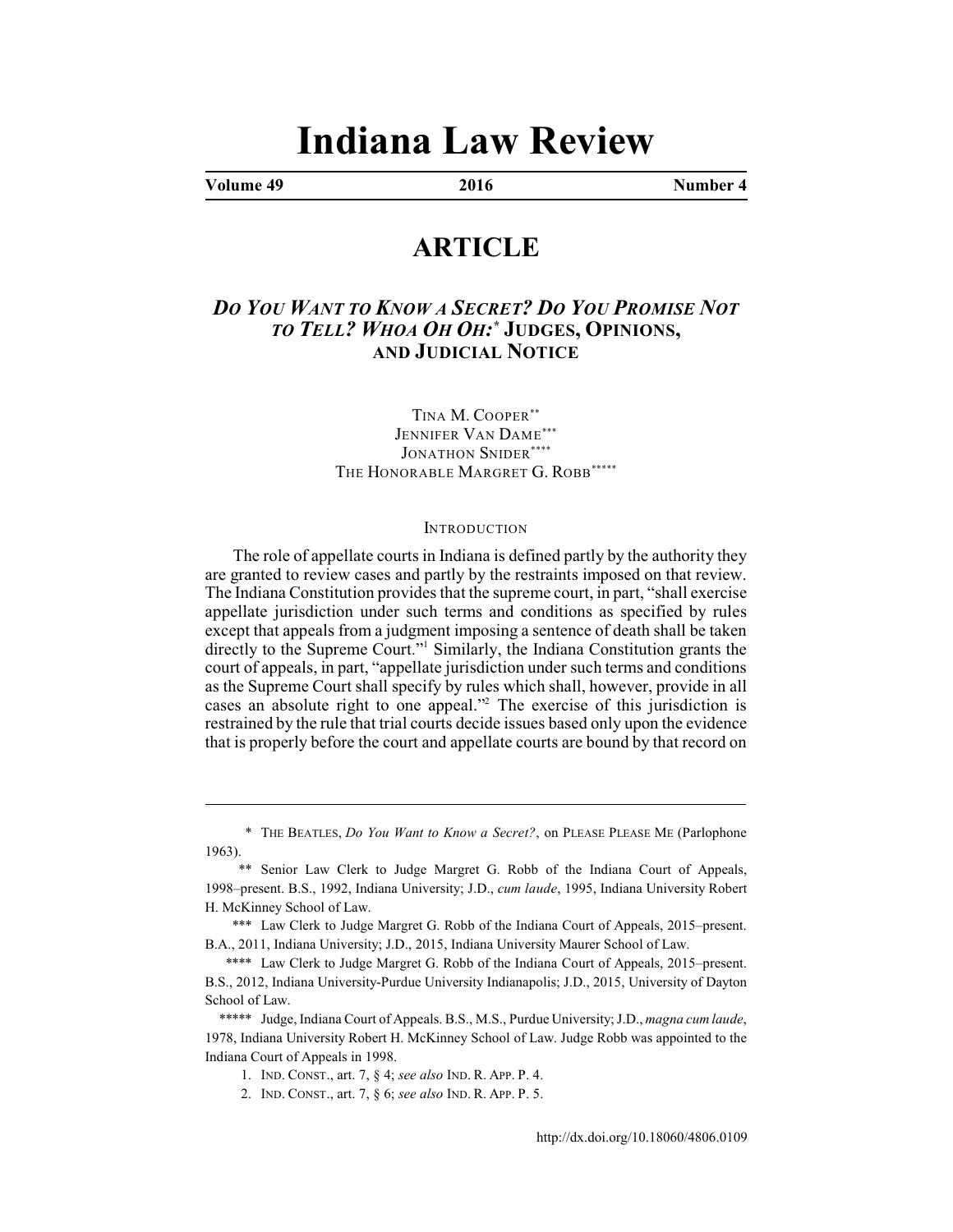appeal and cannot consider matters outside the record.<sup>3</sup> This division of responsibility has been eloquently described:

The warp and woof of the fabric of our judicial system which guarantee all citizens equal justice under the law depend upon the maintenance of a pattern of judicial responsibility, restraint, and an absolute and conscientious adherence to the rules governing our judicial tribunals at each level. The structure of our judicial system rests upon the solid foundation of our trial courts at every level of government. The keystone of justice in our system is the trial court, thus if it is to be accomplished under the law, it must be attained first at the trial court level. If the trial courts and the appellate tribunals will remain steadfast to the rules governing their respective duties and functions, substantial justice will be done insofar as human agencies are capable of its accomplishment.<sup>4</sup>

One of the rules which helps define the parameters of judicial responsibility and restraint isthe doctrine of judicial notice. Judicial notice eliminates the need for the parties to prove certain facts.<sup>5</sup> As first embodied in Indiana common law and later in a formal evidentiary rule, Indiana courts at all levels are permitted to take judicial notice of facts "not subject to reasonable dispute" or that "can be accurately and readily determined" from reliable sources.<sup>6</sup> And yet, as noted repeatedly in state appellate decisions, Indiana appellate courts are not factfinding courts,<sup>7</sup> and are supposed to decide cases on the trial court record alone.<sup>8</sup> Further, the Indiana Code of Judicial Conduct prohibits a judge from independently investigating facts, limiting consideration to "only the evidence presented and any facts that may be properly judicially noticed."<sup>9</sup> What, then, is

6. IND.R.EVID. 201(a), (d); *see also* Troyer v. Troyer, 987 N.E.2d 1130, 1138 n.3 (Ind. Ct. App. 2013) (citation omitted) ("Indiana Evidence Rule 201[(d)] provides that '[j]udicial notice may be taken at any stage of the proceeding,' which includes appeals.").

7. *See*, *e.g.*, Drane v. State, 867 N.E.2d 144, 146 (Ind. 2007) ("It is the fact-finder's role, not that of appellate courts, to assess witness credibility and weigh the evidence to determine whether it is sufficient to support a conviction."); Hooker v. Norbu, 899 N.E.2d 655, 658 (Ind. Ct. App. 2008) ("[W]e observe that our review of a damages award is limited. We . . . will reverse an award only when it is not within the scope of the evidence before the factfinder.").

8. *See*, *e.g.*, Merrillville 2548, Inc. v. BMO Harris Bank N.A., 39 N.E.3d 382, 390 (Ind. Ct. App.) ("As a general rule, [the court of appeals] may not consider material that is not properly part of the record on appeal.").

9. IND.CODE OF JUDICIALCONDUCT Rule 2.9(C). A thorough discussion of the interplay of

<sup>3.</sup> Schaefer v. Kumar, 804 N.E.2d 184, 187 n.3 (Ind. Ct. App. 2004); *see also* Fox v. Ohio Valley Gas Corp., 204 N.E.2d 366, 369 (Ind. 1965) ("We are bound by the record and cannot go outside it to determine matters pertaining to the trial of these causes.").

<sup>4.</sup> Bailey v. Kain, 192 N.E.2d 486, 492 (1964).

<sup>5.</sup> *See*, *e.g.*, Orman v. State, 332 N.E.2d 818, 819 (Ind. Ct. App. 1975) (holding the evidence was sufficient to show a crime was committed in Crawfordsville, Indiana, and the court could take judicial notice that Crawfordsville is in Montgomery County; therefore, venue of the offense in Montgomery County was sufficiently proven).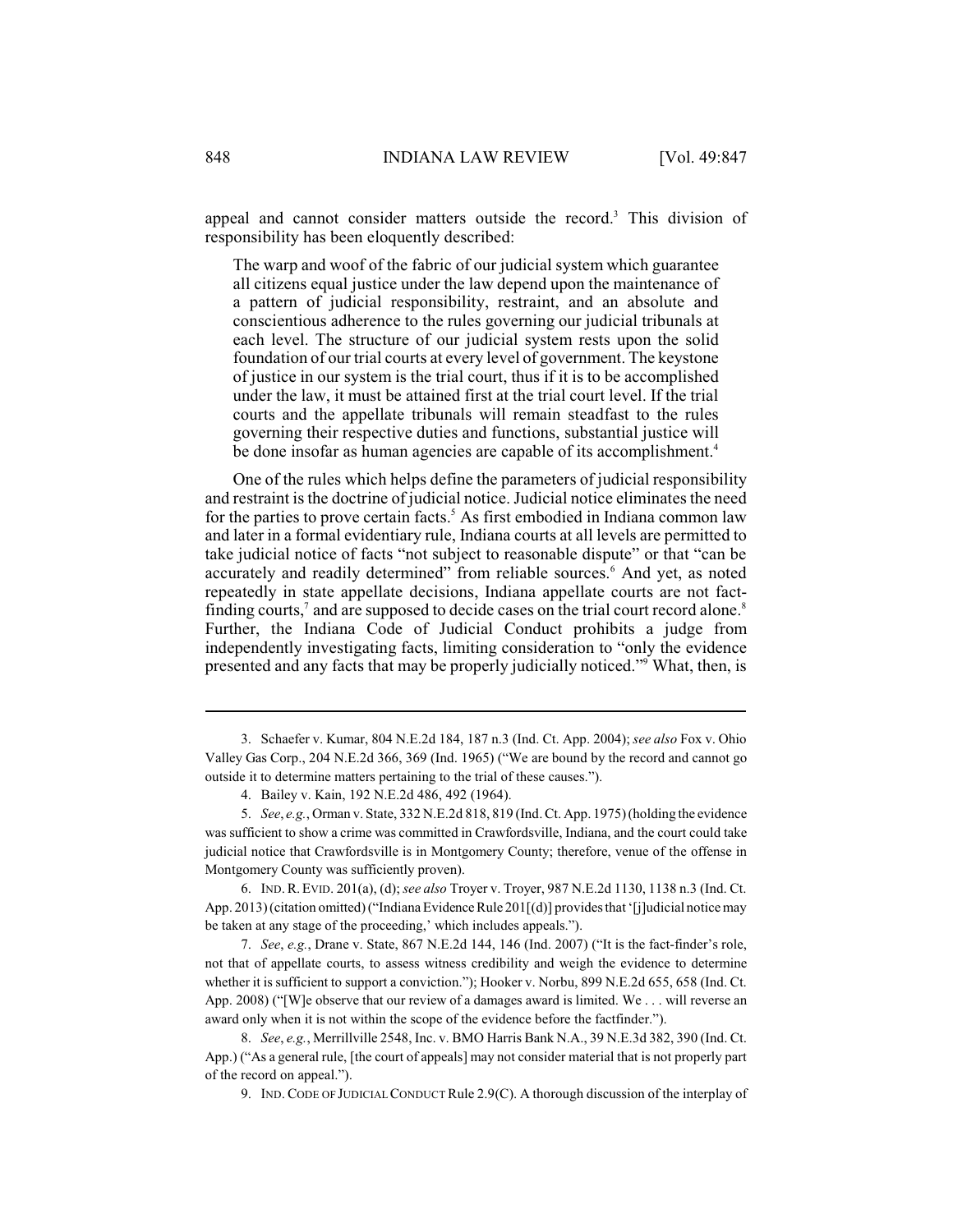the proper use and function of judicial notice on appeal—if any?

This issue was recently brought to the forefront by a high-profile decision implicating judicial notice and independent judicial research. In 2015, Judge Richard Posner of the U.S. Court of Appeals for the Seventh Circuit authored an opinion in *Rowe v. Gibson*, which reversed the entry of summary judgment against a prisoner who brought § 1983 claims against prison administrators and employees of a prison medical services company for deliberate indifference to his medical needs.<sup>10</sup> In doing so, Judge Posner cited information publicly available on the Internet concerning the nature of the prisoner's medical condition,<sup>11</sup> the qualifications of the prison physician,<sup>12</sup> and the effects and use of medication to treat the condition.<sup>13</sup> Judge Posner acknowledged the court could not take judicial notice of the information under the current state of the law, $^{14}$  but he also denied using the research for anything other than "to underscore the existence of a genuine dispute of material fact created in the district court proceedings by entirely conventional evidence, namely [the prisoner's] purported pain."<sup>15</sup> He characterized the information gleaned from his research as falling "somewhere between facts that require adversary procedure to determine and facts of which a court can take judicial notice."<sup>16</sup> Despite agreeing with the result in part, Judge David Hamilton vigorously opposed reversing summary judgment on the prisoner's claim regarding the timing of

10. Rowe v. Gibson, 798 F.3d 622, 630 (7th Cir. 2015), *reh'g en banc denied*, No. 14-3316 (Dec. 7, 2015).

11. *Id.* at 623-24 (citing to websites for the National Institutes of Health, the Mayo Clinic, and WebMD for information regarding gastroesophageal reflux disease).

12. *Id.* at 625 (citing to websites for the American College of Preventive Medicine and Healthgrades).

14. *Id.* at 629.

this rule of judicial conduct with the text and practical use of the evidentiary rule on judicial notice is outside the scope of this Article, but it should be noted that the comment to the judicial conduct rule states that the prohibition against independent investigation "extends to information available in all mediums, including electronic." *Id.* at 2.9(C) cmt. 6.

<sup>13.</sup> *Id.* at 624-27 (citing to Wikipedia and websites for Boehringer Ingelheim—the manufacturer of over-the-counter drug Zantac—and Physicians' Desk Reference for information about ranitidine, the active ingredient in Zantac, which is used to treat esophagitis).

<sup>15.</sup> *Id.*; *see also id.* at 635 (Rovner, J., concurring) (stating her belief that the resolution of the case did not require any departure from the record because the prisoner's assertions of prolonged periods of extreme pain must be credited as the non-moving party: "[t]hat the [drug] manufacturer's website and other reputable medical web sites support the plausibility of his testimony merely illuminates the factual dispute that exists within the record as we received it; they are not necessary to the outcome.").

<sup>16.</sup> *Id.* at 628 (majority opinion). Judge Hamilton noted in his dissent that he is not opposed to "using careful research to provide context and background information to make court decisions more understandable," but believed, contrary to Judge Posner's assertions, that the majority was basing a decision on its own research on adjudicative facts. *Id.* at 638 (Hamilton, J., concurring in part and dissenting in part).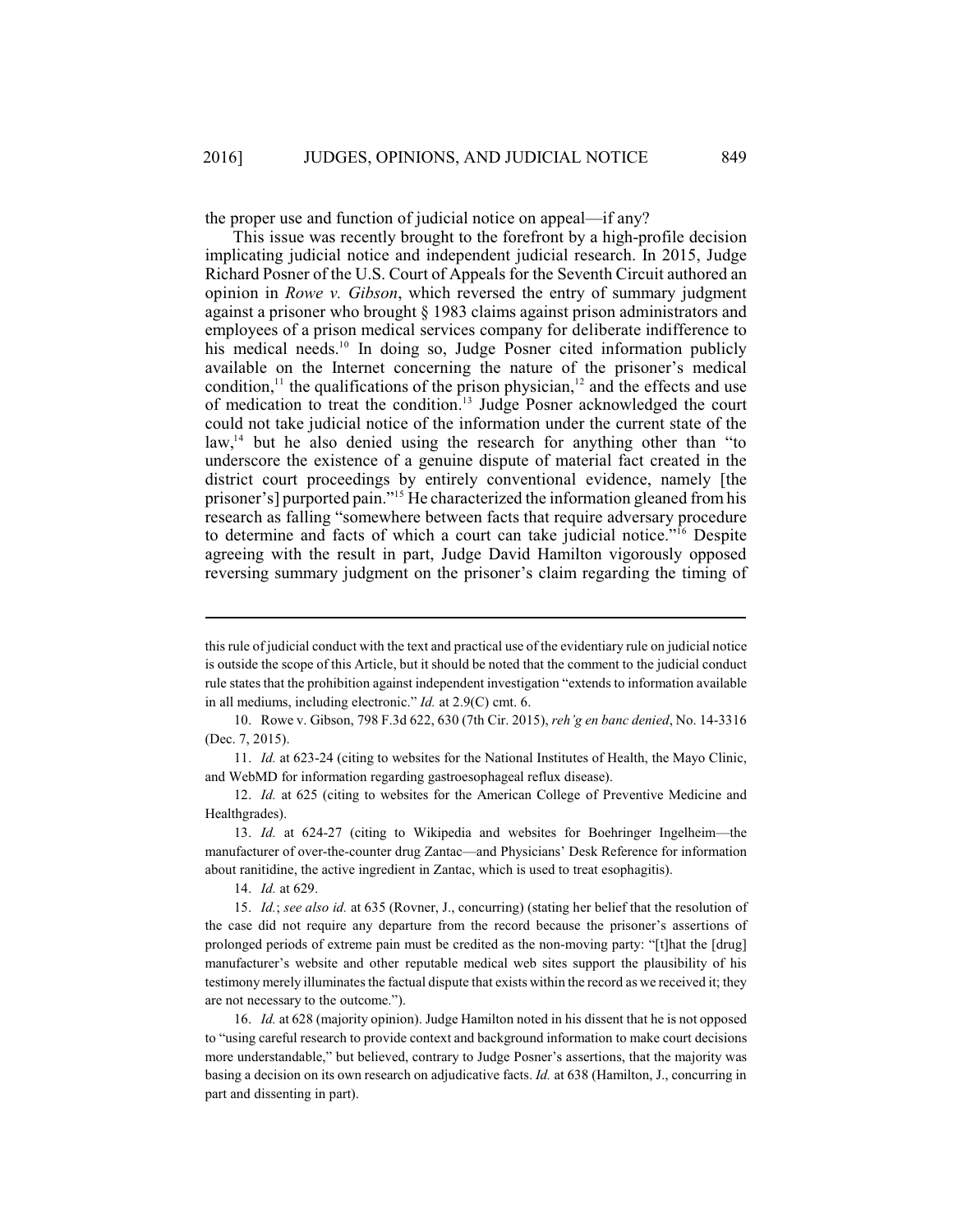administering his medication, calling the reversal "unprecedented" and "clearly based" on Judge Posner's extra-record research.<sup>17</sup> Judge Hamilton characterized the opinion as becoming "Exhibit A" in the debate about "the propriety of and limits to independent factual research by appellate courts. $18$  In fact, the defendants in *Rowe* filed a petition for rehearing en banc, arguing, in part, they were denied the right to be notified of, and confront, the independent factual research conducted by the court because they had no opportunity to review the Internet articles Judge Posner cited, to test their premises, or to present contrary authority.<sup>19</sup> With one judge not participating, the vote on whether to grant rehearing en banc was a tie, and therefore the petition was denied.<sup>20</sup> Judges Posner and Rovner, as members of the panel majority, noted the opinion should not be read to suggest "anything at all about the propriety of [I]nternet research" because "the record as [the court] received itsupports the decision to remand the case."21

As *Rowe* demonstrates, and as the Indiana Court of Appeals has observed, "our information technology explosion has allowed our courts, as never before, to access reliable information that may aid in the just disposition of cases." $22$  In an age when nearly every person carries a personal mini-computer at all times and thinks nothing of immediately running a search for any question that crosses her or his mind, the parameters of judicial notice are more important than ever before.<sup>23</sup> This Article provides an overview of judicial notice as a doctrine, how Indiana appellate courts have handled judicial notice in the past, how that informs the taking of judicial notice currently, and how courts could consider the use of judicial notice in the future.

#### I. THE DOCTRINE OF JUDICIAL NOTICE

#### *A. Federal Common Law*

"Judicial notice has an ancient pedigree" dating back to the early to mid-1800s and some argue "the process of judges taking notice of undisputed facts

<sup>17.</sup> *Id.* at 636.

<sup>18.</sup> *Id.* at 638. In return, Judge Posner included an appendix to the majority opinion in which he refuted Judge Hamilton's dissent point-by-point. *Id.* at 632-35 (majority opinion).

<sup>19.</sup> Defendants-Appellees' Petition for Rehearing En Banc at 5-7, Rowe v. Gibson, 798 F.3d 622 (7th Cir. 2015) (No. 14-3316), *available at* https://www.wiappellatelaw.com/wpcontent/uploads/sites/12/2015/09/Rowe-petition.pdf [http://perma.cc/B2GA-Z5T6].

<sup>20.</sup> Order on Rehearing at 1, Rowe v. Gibson (7th Cir. 2015) (No. 14-3316), *available at* https://www.wiappellatelaw.com/wp-content/uploads/sites/12/2015/12/Rowe-order.pdf [http://perma.cc/LLE5-YL5K].

<sup>21.</sup> *Id.* at 2.

<sup>22.</sup> *In re* Paternity of P.R., 940 N.E.2d 346, 350 (Ind. Ct. App. 2010).

<sup>23.</sup> *See Rowe*, 798 F.3d at 638 ("The ease of research on the internet has given new life to an old debate about the propriety of and limits to independent factual research by appellate courts.") (Hamilton, J., concurring in part and dissenting in part).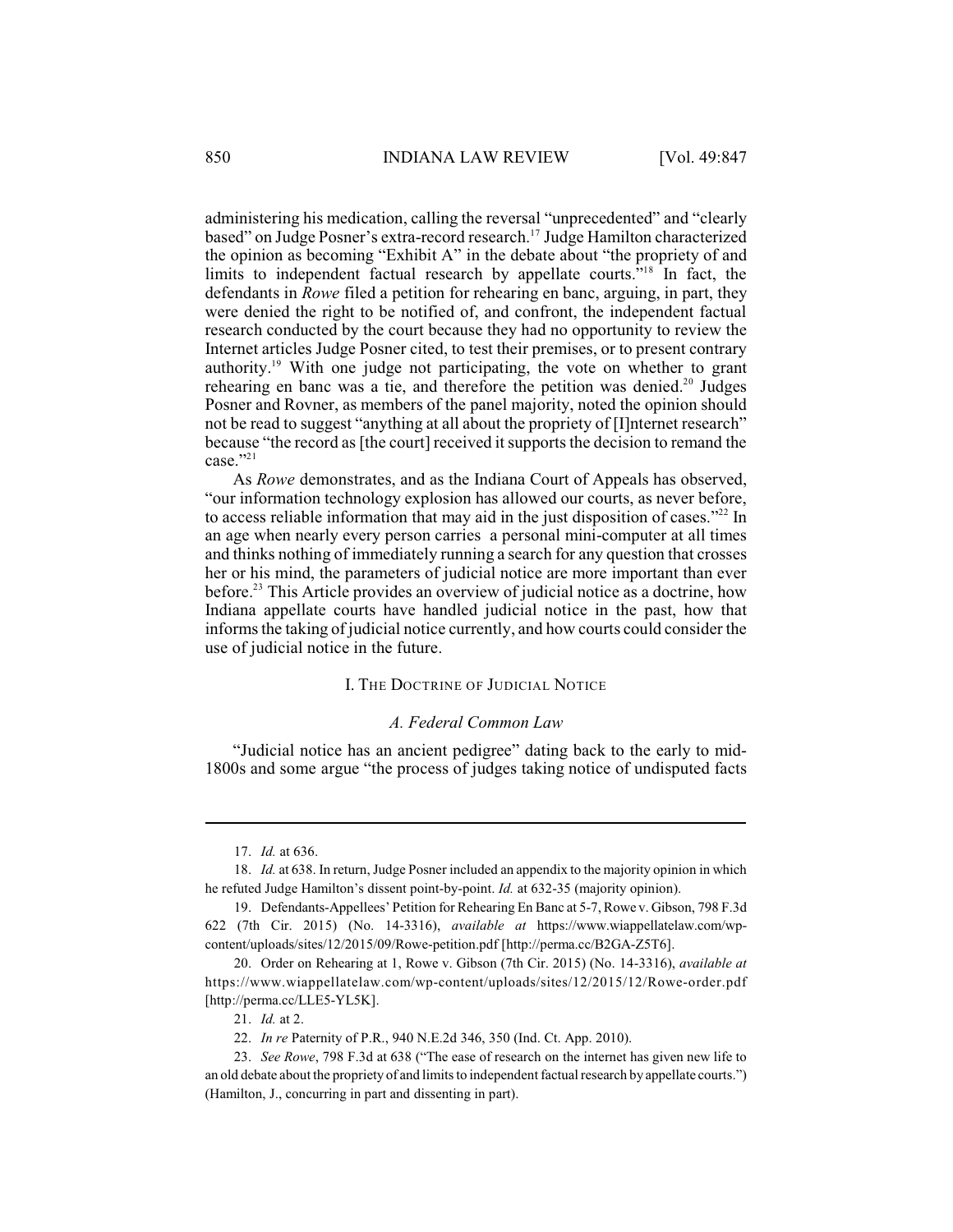is likely as old as judging itself."<sup>24</sup> Generally, when a court takes judicial notice of a fact, it alleviates the need for the parties to prove the fact in court.<sup>25</sup>

The object of this rule is to save time, labor, and expense in securing and introducing evidence on matters which are not ordinarily capable of dispute and are actually not bona fide disputed, and the tenor of which can safely be assumed from the tribunal's general knowledge or from slight research on its part . . . . It thus becomes a useful expedient for speeding trials and curing informalities. Initially arising as a means to soften strict pleading rules, in which the omission of a fact could result in the dismissal of a complaint, judicial notice became a useful shortcut in the ordinary course of trial.<sup>26</sup>

For example, a court could take judicial notice of what some might label as obvious facts: "That July 4 is the anniversary of the Declaration of Independence [and] that the distance between Chicago and New York is nearly 1000 miles."<sup>27</sup> In this sense, judicial notice—or at least the idea of it—makes litigation more efficient so long as the fact is not subject to debate. However, even the fact that the distance between Chicago and New York is nearly 1000 miles could be subject to debate depending on the context in which the court takes judicial notice. Specifically, the fact could be subject to debate depending on whether the distance travelled is by car, by boat, by plane, or by walking.

Due to its "ancient pedigree," $^{28}$  judicial notice has not always been a formal evidentiary rule.Forinstance, appellate courts have long "considered the writings and studies of social science experts on legislative facts, with or without introduction into the record below, and with or without consideration by the trial court."<sup>29</sup> As case law developed in the early twentieth century, "several categories of fact were regularly judicially noticed, including geographic facts, scientific facts, historical facts, local facts, facts necessary to fulfill the judicial function . . . and a broader (and more contestable) category of facts that were 'commonly known.'"<sup>30</sup> But the case law during this period "provided few clear

<sup>24.</sup> Jeffrey Bellin & Andrew Guthrie Ferguson, *Trial by Google: Judicial Notice in the Information Age*, 108 NW. U. L. REV. 1137, 1142-43 (2014).

<sup>25.</sup> Dorothy F. Easley, *Judicial Notice on Appeal: A History Lesson in Recent Trends*, FLA. B. J., Dec. 2010, at 45.

<sup>26.</sup> Bellin & Ferguson, *supra* note 24, at 1144 (internal citations and footnotes omitted).

<sup>27. 1</sup> JOHN HENRY WIGMORE, A POCKET CODE OF THE RULES OF EVIDENCE IN TRIALS AT LAW § 2135 (Little, Brown & Co. 1910).

<sup>28.</sup> Bellin & Ferguson, *supra* note 24, at 1142.

<sup>29.</sup> Easley, *supra* note 25, at 45; *see also* United States v. Leon, 468 U.S. 897, 907-08 (1984) (citing sociological field research); Miss. Univ. for Women v. Hogan, 458 U.S. 718, 738-39 (1982) (citing sociological surveys); Ballewv. Georgia, 435 U.S. 223, 232-35 (1978) (citing psychological studies); United States v. Martinez-Fuerte, 428 U.S. 543, 543 (1976) (citing epidemiological and demographic research).

<sup>30.</sup> Bellin & Ferguson, *supra* note 24, at 1146-47 (internal citations and footnotes omitted); *see also* Varcoe v. Lee, 181 P. 223, 225 (Cal. 1919) (local); State Bd. of Pharmacy v. Matthews,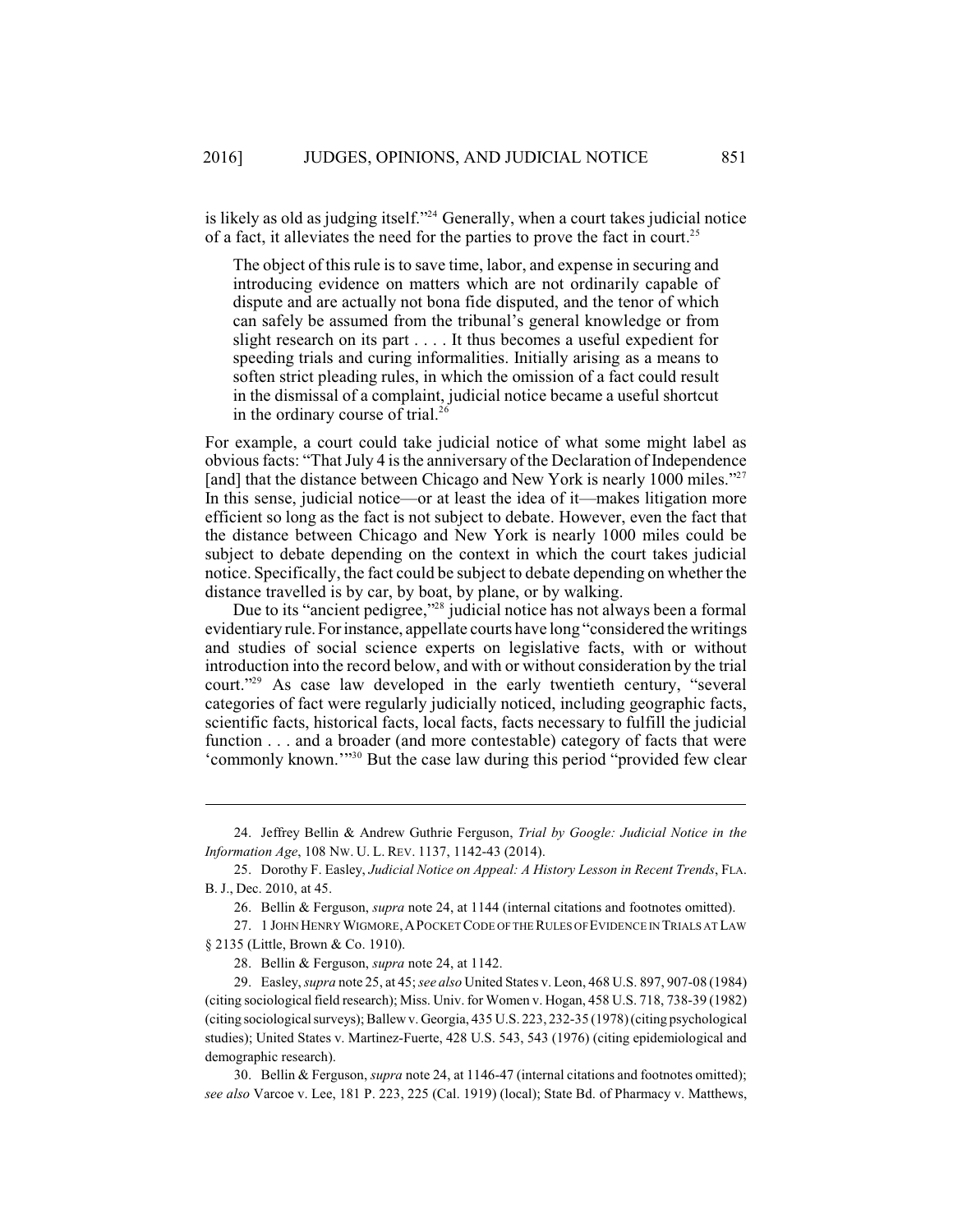guidelines."<sup>31</sup> As a result, many courts took judicial notice of "commonly known" facts, when the generally accepted knowledge of the time was sometimes, in fact, wrong.<sup>32</sup> For example, in *Austin v. Tennessee*,<sup>33</sup> Austin challenged his conviction for violating a Tennessee statute criminalizing the sale of cigarettes.<sup>34</sup> In determining whether cigarettes were legitimate articles of commerce,<sup>35</sup> the Supreme Court of the United States noted,

From the first settlement of the colony of Virginia to the present day tobacco has been one of the most profitable and important products of agriculture and commerce, and while its effects may be injurious to some, its extensive use over practically the entire globe is a remarkable tribute to its popularity and value. We are clearly of opinion that it cannot be classed with diseased cattle or meats, decayed fruit, or other articles, the use of which is a menace to the health of the entire community.<sup>36</sup>

Today, it is commonly known tobacco is indeed a menace to the health of the community.<sup>37</sup>

Application of judicial notice became clearer in 1942 following Professor Kenneth Davis's scholarly article examining approaches to evidentiary problems in the administrative process.<sup>38</sup> In his article, Davis proposed separate categories for evidentiary facts:

The rules of evidence for finding facts which form the basis for creation of law and determination of policy should differ from the rules for finding facts which concern only the parties to a particular case . . . When an agency finds facts concerning immediate parties—what the parties did, what the circumstances were, what the background conditions were—the agency is performing an adjudicative function, and the facts may conveniently be called *adjudicative* facts. When an agency wrestles with a question of law or policy, it is acting legislatively, just as judges have created the common law through judicial legislation, and the facts which inform its legislative judgment may conveniently be

<sup>90</sup> N.E. 966, 967 (N.Y. 1910) (medical); El Paso Elec. Ry. Co. v. Terrazas, 208 S.W. 387, 390 (Tex. Civ. App. 1919) (geographic); Sargent v. Lawrence, 40 S.W. 1075, 1076 (Tex. Civ. App. 1897) (historical).

<sup>31.</sup> Bellin & Ferguson, *supra* note 24, at 1146.

<sup>32.</sup> *Id.* at 1151-52.

<sup>33.</sup> 179 U.S. 343 (1900).

<sup>34.</sup> *Id.* at 344.

<sup>35.</sup> *Id.* at 344-45.

<sup>36.</sup> *Id.* at 345.

<sup>37.</sup> *See* Allison Zieve, *The FDA's Regulation of Tobacco Products*, 51 FOOD & DRUG L.J. 495, 499 (1996) ("Given the menace that nicotine-containing tobacco products pose to society . . . .").

<sup>38.</sup> Kenneth Culp Davis, *An Approach to Problems of Evidence in the Administrative Process*, 55 HARV. L. REV [364, 367 \(1942\).](http://dx.doi.org/10.2307/1335092)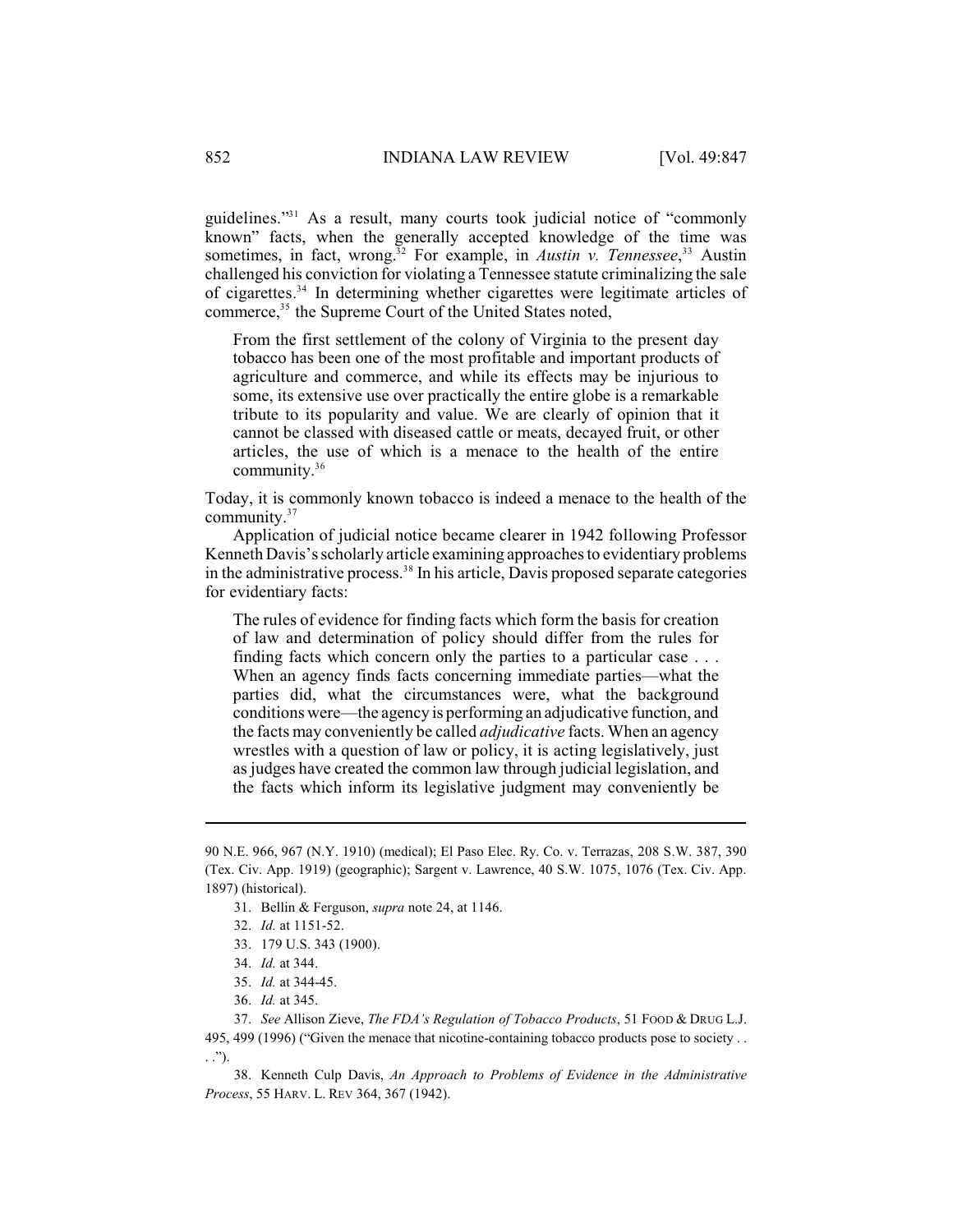### denominated *legislative* facts.<sup>39</sup>

In so doing, Davis made an important distinction: "[T]he traditional rules of evidence are designed for adjudicative facts, and unnecessary confusion results from attempting to apply the traditional rules to legislative facts."<sup>40</sup> Thirty years later, Congress relied on Davis's distinction between adjudicative and legislative facts in enacting Federal Rule of Evidence 201.

#### *B. Federal Rule of Evidence 201*

In 1975, Congress enacted the Federal Rules of Evidence, and specifically, Rule 201 ("FRE 201"):

**(a) Scope.** This rule governs judicial notice of an adjudicative fact only, not a legislative fact.

**(b) Kinds of Facts That May be Judicially Noticed**. The court may judicially notice a fact that is not subject to reasonable dispute because it:

(1) is generally known within the trial court'sterritorial jurisdiction; or

(2) can be accurately and readily determined from sources whose accuracy cannot reasonably be questioned.

#### **(c) Taking Notice.** The court:

(1) may take judicial notice on its own; or

(2) must take judicial notice if a party requests it and the court is supplied with the necessary information.

**(d)Timing.**The courtmaytake judicial notice at anystageoftheproceeding.

**(e) Opportunity to Be Heard.** On timely request, a party is entitled to be heard on the propriety of taking judicial notice and the nature of the fact to be noticed. If the court takes judicial notice before notifying a party, the party, on request, is still entitled to be heard.

**(f) Instructing the Jury.** In a civil case, the court must instruct the jury to accept the noticed fact as conclusive. In a criminal case, the court must instruct the jury that it may or may not accept the noticed fact as conclusive.<sup>41</sup>

<sup>39.</sup> *Id.* at 402 (emphasis added).

<sup>40.</sup> *Id.* at 402-03.

<sup>41.</sup> FED. R. EVID. 201. FRE 201 has been amended only once since its enactment. *See* FED. R.EVID. 201 advisory committee's note on 2011 Amendments. In 2011, the Rule was amended for "stylistic" purposes, and the amendments were not intended to change any result in the ruling on the admissibility of evidence. *Id.*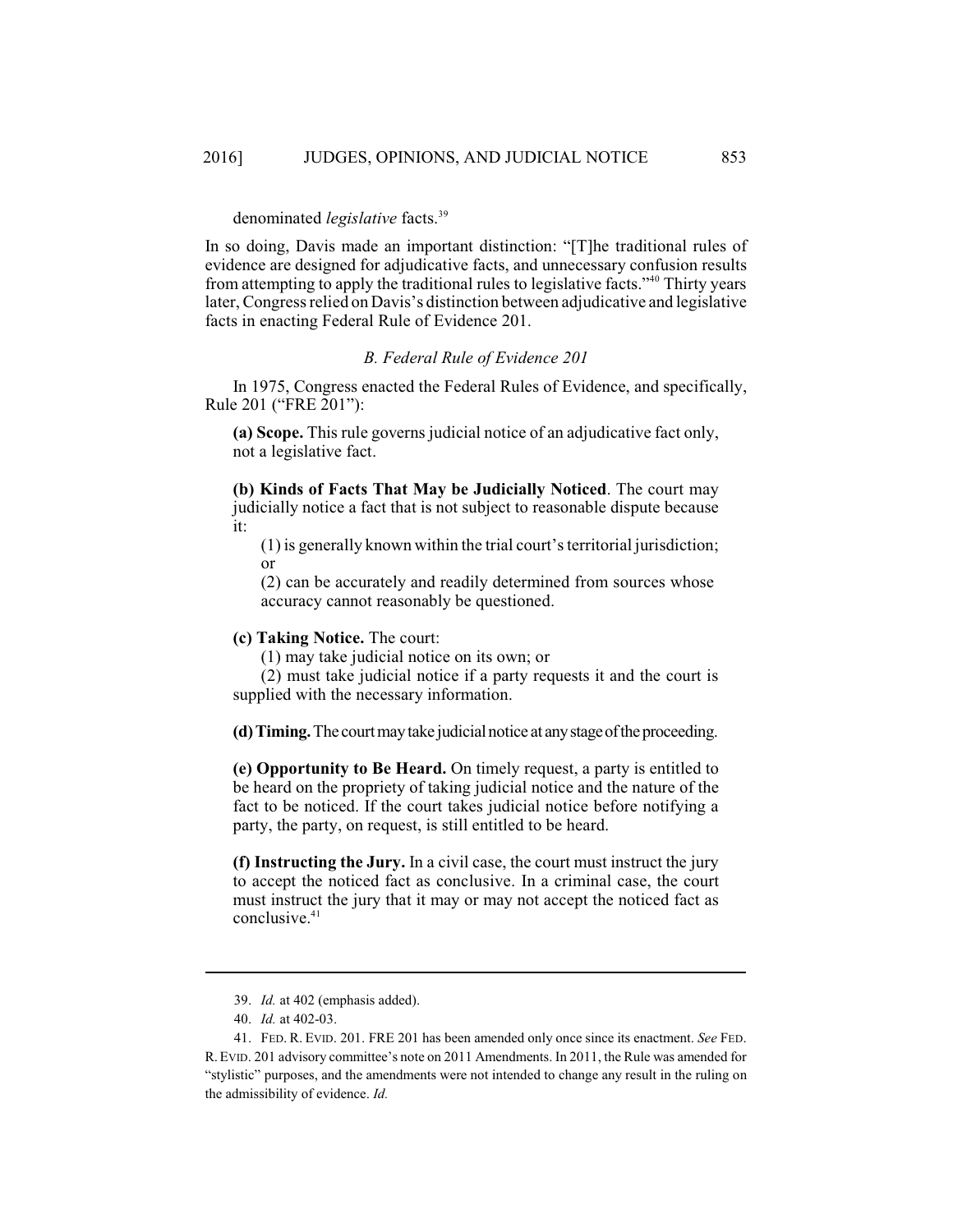Referencing Davis' terminology, the "rule governs judicial notice of an adjudicative fact only, not a legislative fact."<sup>42</sup> The Advisory Committee's Note to Rule 201(a) defines adjudicative facts as "the facts of the particular case," which are typically established through "the introduction of evidence, ordinarily consisting of the testimony of witnesses." $43$  "Stated in other terms, the adjudicative facts are those to which the law is applied in the process of adjudication. They are the facts that normally go to the jury in a jury case. They relate to the parties, their activities, their properties, their businesses."<sup>44</sup> Or in plain English, "[w]hen a court or an agency finds facts concerning the immediate parties—who did what, where, when, how, and with what motive or intent—the court or agency is performing an adjudicative function, and the facts are conveniently called adjudicative facts."<sup>45</sup>

FRE 201 does not address judicial notice of legislative facts. Legislative facts are governed by common law principles, and because they are notsubject to FRE 201, a court relying upon a legislative fact need not give the parties an opportunity to be heard.<sup>46</sup> The Advisory Committee's Note to FRE 201(a) defines legislative facts as "those which have relevance to legal reasoning and the lawmaking process, whether in the formulation of a legal principle or ruling by a judge or court or in the enactment of a legislative body."<sup>47</sup> Stated differently,

Legislative facts have been generally described as established truths, facts or pronouncements that do not change from case to case and are applied universally. For example, legislative facts are facts of which courts take particular notice when interpreting a statute or considering whether Congress has acted within its constitutional authority, such as legislative history and congressional committee reports. Similarly, historical facts, commercial practices, and social standards are frequently judicially noticed as legislative facts.<sup>48</sup>

Ultimately, the distinction between adjudicative and legislative facts is "not always readily apparent,"<sup>49</sup> with one commentator describing the difference as "baffling"<sup>50</sup> while another has stated,

<sup>42.</sup> FED. R. EVID. 201.

<sup>43.</sup> FED. R. EVID. 201(a) advisory committee's note, subdiv. (a).

<sup>44.</sup> *Id.* (citation omitted).John HenryWigmore described a fact that maybe judicially noticed as being "so notorious in the community that the introduction of evidence would be unnecessary." WIGMORE, *supra* note 27, § 2120.

<sup>45.</sup> FED. R. EVID. 201(a) advisory committee's note, subdiv. (a) (citation omitted).

<sup>46.</sup> Kurtis A. Kemper, Annotation, *What Constitutes "Adjudicative Facts" Within Meaning of Rule 201 of Federal Rules of Evidence Concerning Judicial Notice of Adjudicative Facts*, 150 A.L.R. FED. 543 § 2[a] (1998); *see also* FED. R. EVID. 201(e).

<sup>47.</sup> FED. R. EVID. 201(a) advisory committee's note, subdiv. (a).

<sup>48.</sup> Kemper, *supra* note 46, § 2[a].

<sup>49.</sup> *Id.* § 2[b].

<sup>50.</sup> *Id.* (quoting Siderius v. M.V. Amilla, 880 F.2d 662, 666 (2d Cir. 1989)).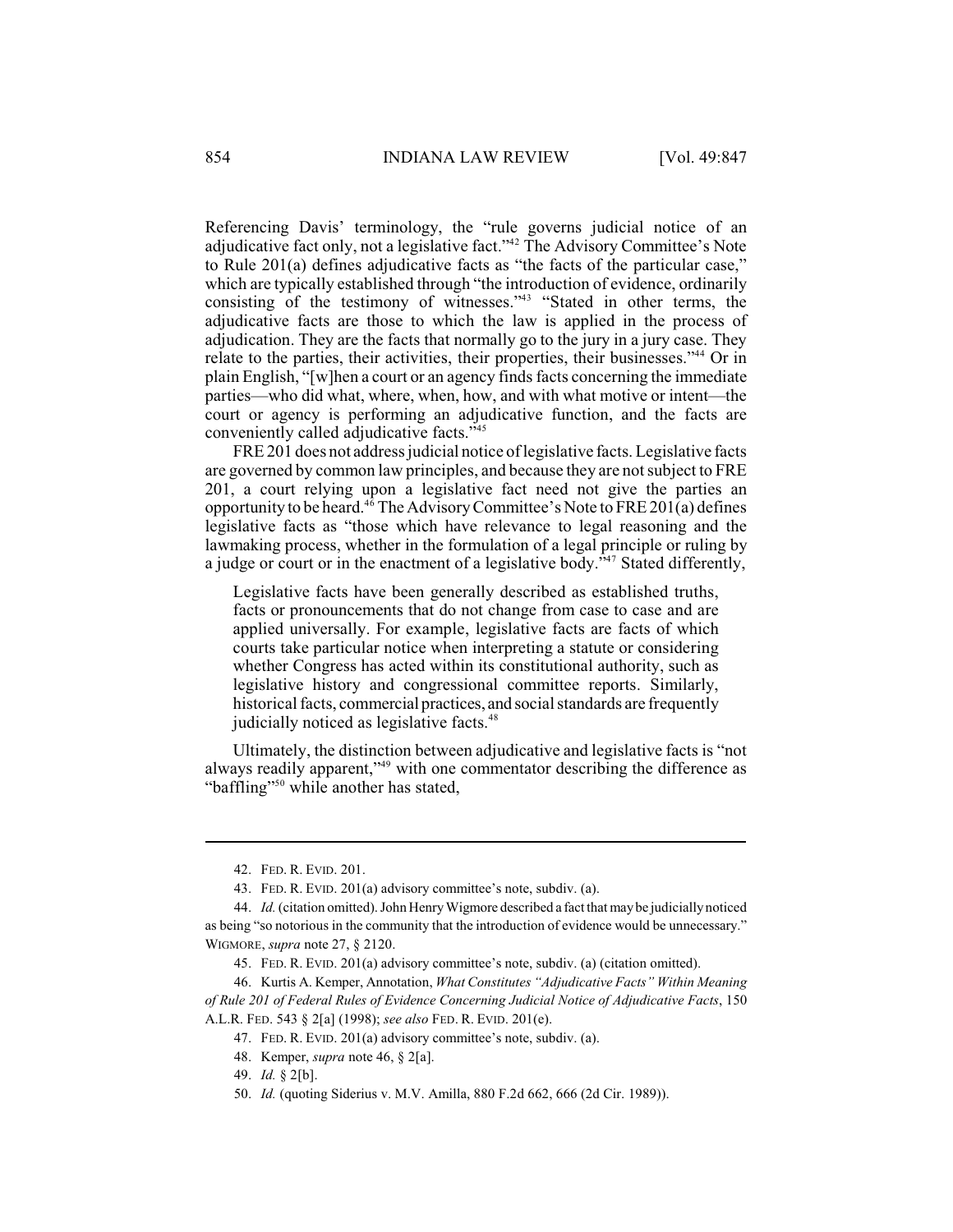[S]ome facts are clearly adjudicative, some are clearly legislative, some are probably one or probably the other but not clearly, and some seem impossible to classify. So the adjudicative or legislative character of facts is a variable, and other variables must also be taken into account the degree of doubt or certainty about the facts, and the degree of their bearing upon the controversy. When facts are clearly adjudicative, disputed, and critical, a party should be entitled to all the procedural protections of a trial. When facts are legislative, reasonably clear, and peripheral to the controversy, the tribunal may assume them without even mentioning them. The problem cases are those in which the three variables pull against each other.<sup>51</sup>

#### *C. Indiana Evidence Rule 201*

The Indiana Supreme Court did not adopt formal evidentiary rules, including any rule regarding judicial notice, until 1994. Prior to 1994, judicial notice in Indiana meant "the court will bring to its aid, without proof or evidence of the facts, its knowledge of the existence or nonexistence of such facts."<sup>52</sup> Also relying upon Davis's terminology, Indiana common law defined adjudicative facts as those that "are roughly the kind of facts that go to a jury in a jury case," including the questions of who did what, when, where, how, and why.<sup>53</sup> State common law did not define legislative facts, but much of the common law remained consistent with the federal common law. A court could only take judicial notice of facts that were "generally known or capable of accurate determination by resort to sources whose accuracy [could not] reasonably be questioned."<sup>54</sup> Indiana courts routinely took judicial notice of "commonly known" facts, including the location of county seats,  $55$  Indiana's Constitution and case law,<sup>56</sup> and the computation of time.<sup>57</sup> However, a court could not take judicial notice of facts based entirely on "the actual private knowledge of the judge," nor could a court take judicial notice "without disclosure at trial" and an

<sup>51.</sup> KENNETH CULP DAVIS, ADMINISTRATIVE LAW OF THE SEVENTIES § 15.00-8, at 376 (Lawyers Coop. Publ'g Co. 1977).

<sup>52.</sup> Carter v. Neeley's Estate, 2 N.E.2d 221, 222 (Ind. Ct. App. 1936); *accord* City of Hammond v. Doody, 553 N.E.2d 196, 198 (Ind. Ct. App. 1990); Golver v. Ottinger, 400 N.E.2d 1212, 1214 (Ind. Ct. App. 1980).

<sup>53.</sup> Sumpter v. State, 340 N.E.2d 764, 767 n.3 (Ind. 1976) (quoting K. DAVIS, ADMINISTRATIVE LAW TEXT § 7.03 (3d ed. 1972)).

<sup>54.</sup> *Doody*, 553 N.E.2d at 198. Also consistent with the federal common law was the notion that Indiana appellate courts should not take judicial notice of matters outside the record. *See id.*

<sup>55.</sup> *Id.* (citing Fitch v. City of Lawrenceburg, 12 N.E.2d 391 (Ind. Ct. App. 1938)).

<sup>56.</sup> *Id.* (citing State *ex rel.* McGonigle v. Madison Circuit Court, 193 N.E.2d 242 (Ind. 1963)).

<sup>57.</sup> *Id.* (citing State *ex rel*. Eleventh Dist. Republican Cent. Comm. v. Circuit Court, 167 N.E.2d 468 (Ind.1960)).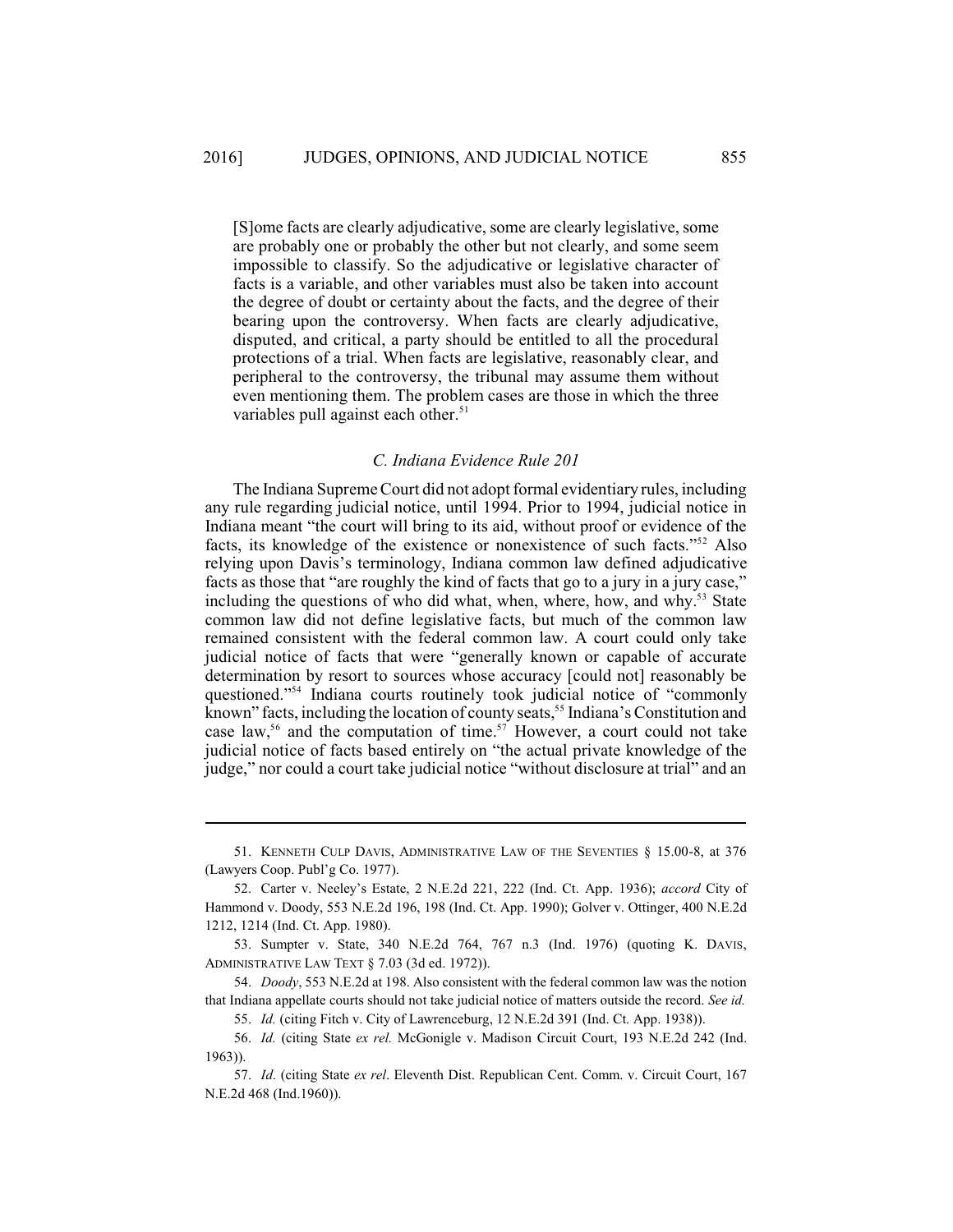opportunity for a party to object. 58

In 1994, the Indiana Supreme Court adopted Indiana Evidence Rule 201 ("IER 201"), which currently provides,

#### **(a) Kinds of Facts That May Be Judicially Noticed**. The court may judicially notice:

(1) a fact that:

(A) is not subject to reasonable dispute because it is generally known within the trial court's territorial jurisdiction, or

(B) can be accurately and readily determined from sources whose accuracy cannot reasonably be questioned.

(2) the existence of:

(A) published regulations of governmental agencies;

(B) ordinances of municipalities; or

(C) records of a court of this state.

**(b) Kinds of Laws That May Be Judicially Noticed.** A court may judicially notice a law, which includes:

(1) the decisional, constitutional, and public statutory law;

(2) rules of court;

(3) published regulations of governmental agencies;

(4) codified ordinances of municipalities;

(5) records of a court of this state; and

 $(6)$  laws of other governmental subdivisions of the United States or any state, territory or other jurisdiction of the United States.

**(c) Taking Notice.** The court:

(1) may take judicial notice on its own; or

(2) must take judicial notice if a party requests it and the court is supplied with the necessary information.

**(d) Timing.** The court may take judicial notice at any stage of the proceeding.

**(e) Opportunity to Be Heard.** On timely request, a party is entitled to be heard on the propriety of taking judicial notice and the nature of the fact to be noticed. If the court takes judicial notice before notifying a party, the party, on request, is still entitled to be heard.

**(f) Instructing the Jury.** In a civil case, the court must instruct the jury to accept the noticed fact as conclusive. In a criminal case, the court must instruct the jury that it may or may not accept the noticed fact as

<sup>58.</sup> Belcher v. Buesking, 371 N.E.2d 417, 420 (Ind. Ct. App. 1978).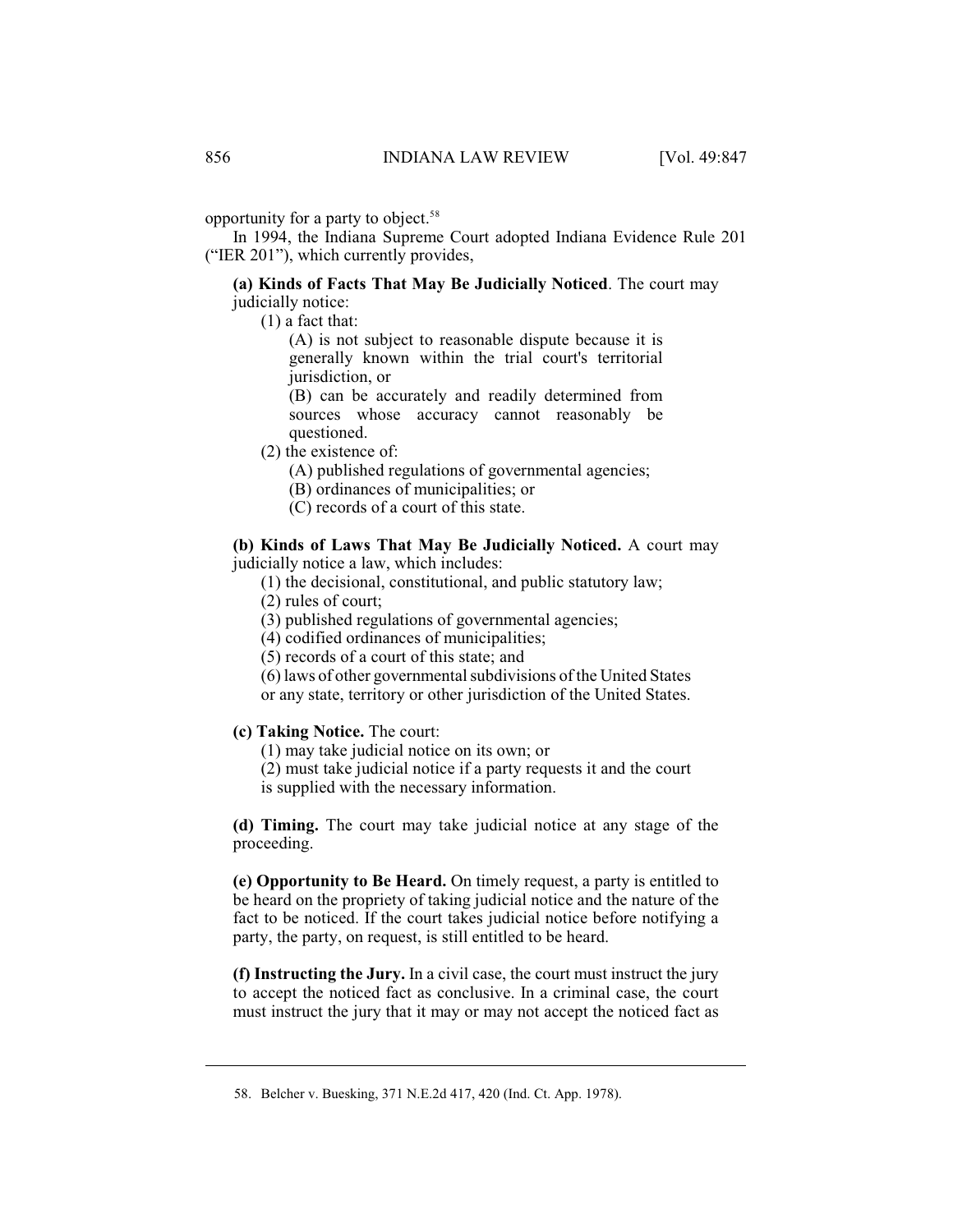#### conclusive.<sup>59</sup>

Although IER 201 is similar to the federal rule in several respects, Indiana did not just adopt FRE 201 wholesale. Neither rule, for instance, states specifically which courts may take judicial notice; rather the rules simply state a court may take judicial notice "at any stage of the proceedings."<sup>60</sup> Both rules provide an opportunity for a party to be heard on the issue upon a timely request, whether before or after judicial notice is taken. $61$  And both rules provide for how to instruct a jury when judicial notice is taken. $62$  However, where FRE 201 applies only to adjudicative facts, IER 201 does not make that distinction.<sup>63</sup> Therefore, although IER 201 includes a definition of adjudicative facts that may be judicially noticed that is roughly equivalent to that found in FRE 201,  $^{64}$  IER 201's definition of facts that may be judicially noticed also includes legislative facts such as the existence of certain court records, municipal ordinances, and government regulations.<sup>65</sup> IER 201 further defines the kinds of laws that may judicially noticed.<sup>66</sup> IER 201 therefore applies when a court takes judicial notice without regard to whether the fact is adjudicative or legislative in nature.<sup>67</sup>

Legislative facts seem fairly straightforward and unlikely to be controversial, which is possibly why they are not subject to the requirements of the federal rule.<sup>68</sup> But Indiana's rule applies to even legislative facts.<sup>69</sup> In fact, prior to 2010,

- 60. FED. R. EVID. 201(d); IND. R. EVID. 201(d).
- 61. FED. R. EVID. 201(e); IND. R. EVID. 201(e).
- 62. FED. R. EVID. 201(f); IND. R. EVID. 201(f).
- 63. FED. R. EVID. 201(a).
- 64. *Compare* FED. R. EVID. 201(b), *with* IND. R. EVID. 201(a)(1).
- 65. IND. R. EVID. 201(a)(2).
- 66. IND. R. EVID. 201(b).

67. *Compare* FED. R. EVID. 201, *with* IND. R. EVID. 201; *see also* ROBERT LOWELLMILLER, JR., 12 INDIANA PRACTICE SERIES § 201.102 (3d ed. 2015).

68. In line with the federal rule, many states' evidence rules are specifically limited in scope to judicial notice of "adjudicative facts" only. *See* ALA. R. EVID. 201(a); ARIZ. R. EVID. 201(a); ARK. R. EVID. 201(a); COLO. R. EVID. 201; CONN.CODE OFEVID. § 2-1(a); IDAHO R. EVID. 201(a); ILL.R.EVID. 201(a); IOWA R.EVID.5.201(a); KY.R.EVID.201(a); ME.R.EVID. 201(a); MD.RULES 5-201(a); MINN. R. EVID. 201(a) (further limited to civil cases); MISS. R. EVID. 201(a); NEB. R. EVID. 27-201(1); N.M. R. EVID. 11-201(A); N.C. EVID. CODE 201(a); N.D. R. EVID. 201(a); OHIO R. EVID. 201(A); PA.R. EVID. 201(a); R.I.R. EVID. 201(a); S.C. R. EVID. 201(a); S.D. R. EVID. 19- 19-201(a); UTAH R. EVID. 201(a); VT. R. EVID. 201(a); WASH. R. EVID. 201(a); WYO. R. EVID. 201(a).

Several states' rules include judicial notice of laws, but still limit the scope of judicial notice of facts to adjudicative facts only. *See* GA. CODE ANN. § 24-2-201 (2016); OKLA. STAT. tit. 12, § 2202 (2015); OR.REV.STAT.§40.060(2015);TENN.R.EVID.201(a); TEX.R.EVID.201(a); W. VA. R. EVID. 201(a); WIS. STAT. § 902.01 (2015).

69. Only a handful of other states do not limit their judicial notice rule to adjudicative facts only. *See* MONT. R. EVID. 201(a) ("This rule governs judicial notice of all facts."); N.H. R. EVID. 201(a) ("A court may take judicial notice of a fact.").

<sup>59.</sup> IND. R. EVID. 201.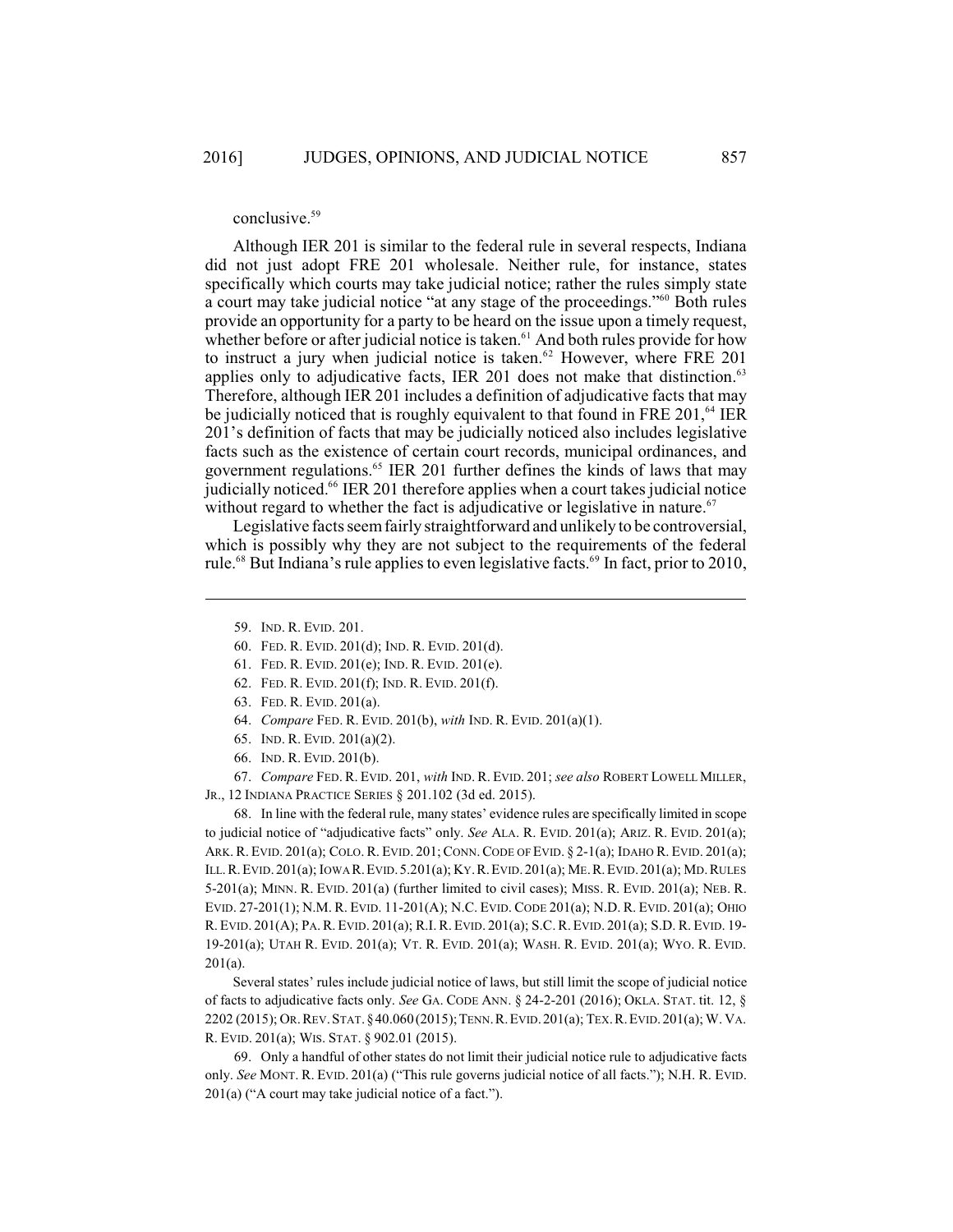Indiana trial courts were unable to take judicial notice of any court record other than the records for the case at bar.<sup>70</sup> Only after Rule 201 was amended in 2010 to include "records of a court of this state"<sup> $71$ </sup> as a law that may be judicially noticed was the "traditional limitation" on judicial notice of the record of another case abrogated to allow courts "to judicially notice records beyond those in the cases before them."<sup>72</sup> Nonetheless, Rule 201 says a court "*may* take judicial notice on its own," $73$  and appellate courts routinely do take judicial notice of legislative facts, usually without challenge.<sup>74</sup>

As a result of IER 201 not limiting its scope to adjudicative facts alone, IER 201's procedural safeguards are greater than those found in FRE 201. Specifically, it seems IER 201 places a greater emphasis on protecting a party's opportunity to be heard with respect to matters of judicial notice. These procedural safeguards seeminconsistent with allowing judicial notice to be taken at any stage of the proceedings, however, because the rule allows appellate courts to rely on matters outside the record and creates a greater risk that they will do so without giving the parties an opportunity to dispute the interpretation of those matters. As Davis observed, "No judge can think about law, policy, or discretion without using extrarecord facts."<sup>75</sup> But appellate proceedings are distinct from trial court proceedings insomuch that appellate courts are not fact-finding tribunals, are far-removed from evidentiary proceedings, and must not rely on matters outside the record, especially to fill evidentiary gaps. These concerns raise the question of whether appellate courts, given the nature of appellate proceedings in the context of IER 201, should be allowed to take judicial notice.

- 71. IND. R. EVID. 201(b)(5).
- 72. Mitchell v. State, 946 N.E.2d 640, 644 (Ind. Ct. App. 2011).
- 73. IND. R. EVID. 201(c)(1) (emphasis added).

74. *See, e.g.*, City of Indianapolis v. Armour, 946 N.E.2d 553, 562 n.10 (Ind. 2011) (taking judicial notice of minutes of public works committee meeting because they constitute the legislative history of an ordinance under consideration); J.K. v. T.C., 25 N.E.3d 179, 180 n.2 (Ind. Ct. App. 2015) (taking judicial notice of information from a statewide database of protective orders maintained by the Indiana Supreme Court); Eberle v. State, 942 N.E.2d 848, 856 (Ind. Ct. App. 2011) (taking judicial notice of geographical borders).

75. Kenneth Davis, *Judicial, Legislative, and Administrative Lawmaking: A Proposed Research Service for the Supreme Court*, 71 MINN. L. REV. 1, 7 (1986).

<sup>70.</sup> *See In re* Paternity of Tompkins, 542 N.E.2d 1009, 1014 (Ind. Ct. App. 1989) ("A trial court may take judicial notice of the records of the case over which he is presiding, but he may not take notice of the records of another case, even if it involves the same parties with nearly identical issues."); *but see* Robbins v. State, 149 N.E. 726, 727 (1925) (noting the supreme court "can take notice of its own records in another case, either upon suggestion of counsel, or upon its own motion").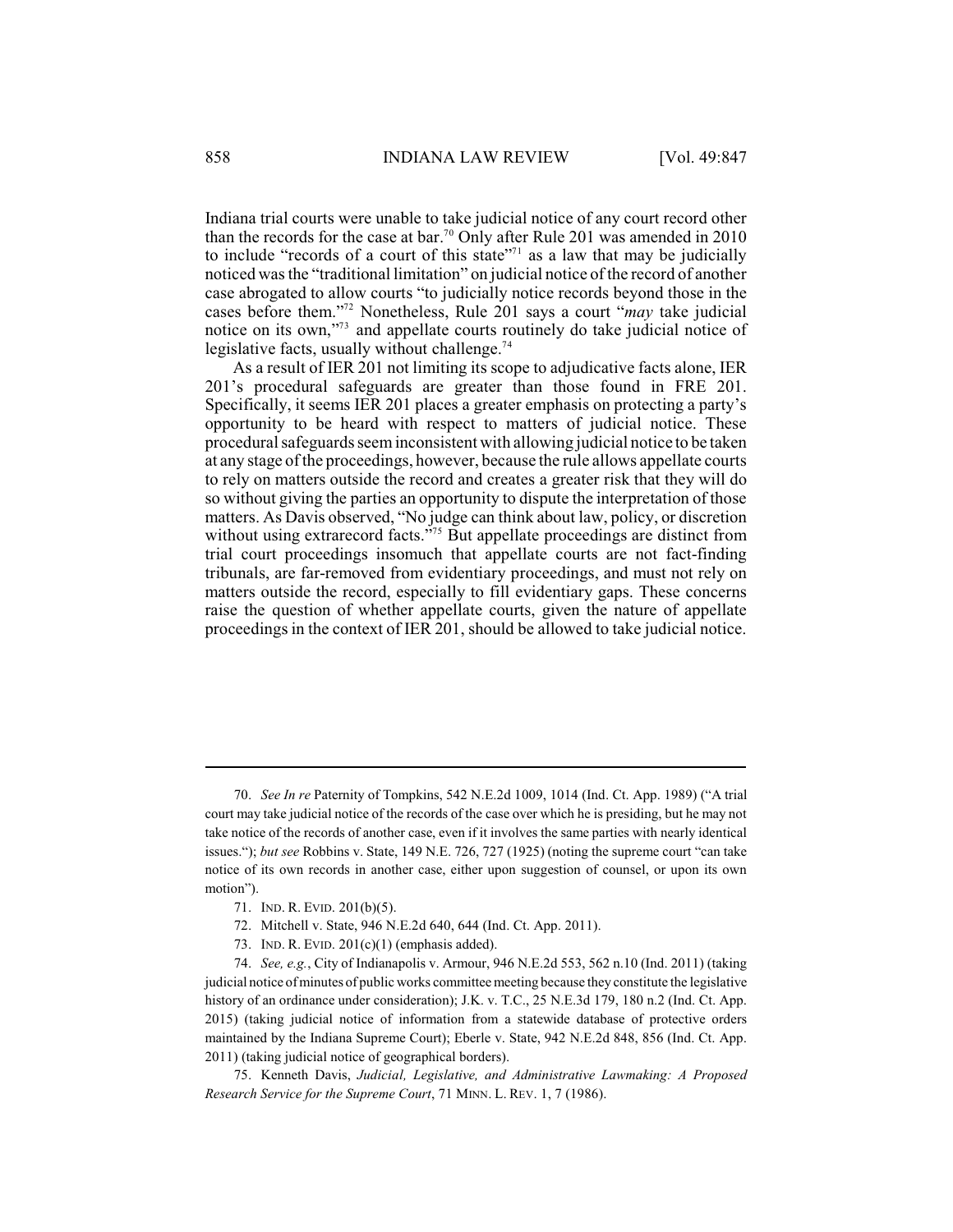#### II. HISTORICAL REVIEW OF INDIANA CASES

## *A. HIV/AIDS*<sup>76</sup>

On June 5, 1981, the U.S. Centers for Disease Control and Prevention ("CDC") published a report describing five cases of a rare opportunistic lung infection in young, previously healthy, gay men residing in Los Angeles.<sup>77</sup> The Associated Press and the Los Angeles Times covered the report, and within days, medical professionals from across the United States flooded the CDC with reports of similar cases.<sup>78</sup> From June 1, 1981, to September 15, 1982, there were 593 reported cases of what CDC would later refer to as "AIDS," resulting in death in  $41\%$  of patients.<sup>79</sup> In 1982, the CDC issued a report recognizing cases of AIDS in women and heterosexual men and identifying the major routes of HIV transmission. $80$  A 1983 CDC report stated there was no evidence that AIDS is "acquired through casual contact with AIDS patients or with persons in population groups with an increased incidence of AIDS."<sup>81</sup> By 1984, research groupsin France and the United States identified the virus that causes AIDS, and the Food and Drug Administration ("FDA") licensed the first commercially available HIV test soon after. ${}^{82}$  The FDA approved the first antiretroviral drug in 1987,<sup>83</sup> and in 1988, the Indiana Court of Appeals decided *Stewart v. Stewart*.<sup>84</sup>

By 1988, there had been 82,362 reported cases of AIDS in the United States, resulting in  $61,816$  deaths.<sup>85</sup> Decided less than a decade after the first reported

<sup>76.</sup> "HIV" refers to the human immunodeficiency virus. *A Timeline of HIV/AIDS*, AIDS.GOV, https://www.aids.gov/hiv-aids-basics/hiv-aids-101/aids-timeline/ [http://perma.cc/6PQZ-XANC ] (last visited Apr. 1, 2016). If left untreated, HIV causes a disease known as "AIDS," which stands for acquired immunodeficiency syndrome. *Id.* An individual who is HIV-positive will not necessarily develop AIDS, which is the final stage of an HIV infection. *Id.* AIDS occurs when an individual's immune system is severely damaged, making the individual vulnerable to opportunistic infections. *Id.*

<sup>77.</sup> *Id.*

<sup>78.</sup> *Id.*

<sup>79.</sup> *Current Trends Update on Acquired Immune Deficiency Syndrome (AIDS)—United States*, CTR. FOR DISEASE CONTROL & PREVENTION (Sept. 24, 1982), http://www.cdc.gov/mmwr/ preview/mmwrhtml/00001163.htm[http://perma.cc/7UGP-MSWA] (defining AIDS "as a disease, at least moderately predictive of a defect in cell-mediated immunity, occurring in a person with no known cause for diminished resistance to that disease").

<sup>80.</sup> *Current Trends Update: Acquired Immunodeficiency Syndrome (AIDS)—United States*, CTR. FOR DISEASE CONTROL& PREVENTION (Sept. 9, 1983), http://www.cdc.gov/mmwr/preview/ mmwrhtml/00000137.htm [http://perma.cc/VM73-VW9R] (identifying sex, intravenous drug use, and blood transfusions as routes for transmission).

<sup>81.</sup> *Id.*

<sup>82.</sup> CTR. FOR DISEASE CONTROL & PREVENTION, *supra* note 79.

<sup>83.</sup> *Id.*

<sup>84.</sup> 521 N.E.2d 956 (Ind. Ct. App. 1988).

<sup>85.</sup> *Thirty Years of HIV/AIDS: Snapshots of an Epidemic*, AMFAR, http://www.amfar.org/ thirty-years-of-hiv/aids-snapshots-of-an-epidemic/[http://perma.cc/4FHW-QZQR](last visited Apr.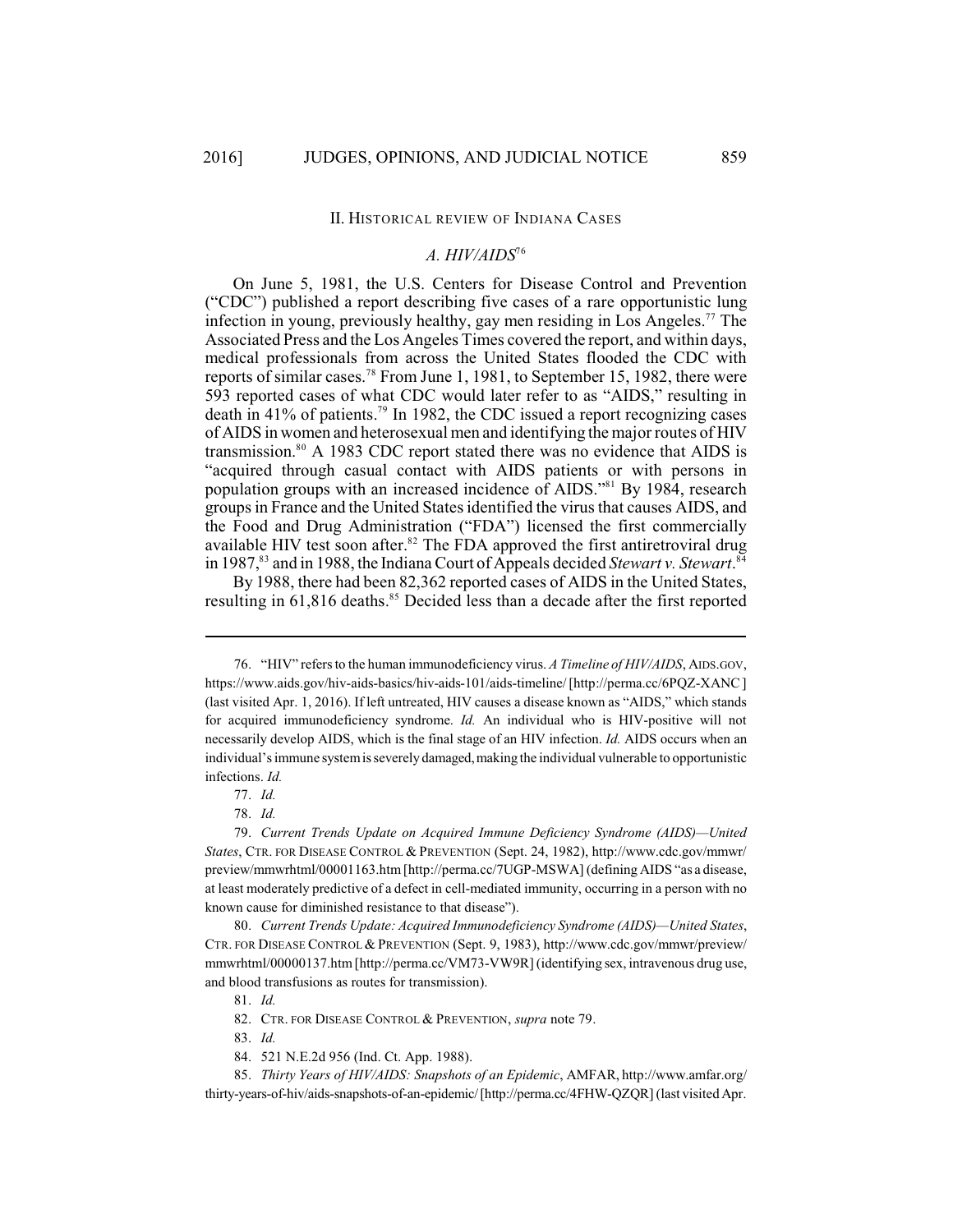cases, *Stewart* arose in the context of parental visitation. Thomas and Debra Stewart divorced in December 1985.<sup>86</sup> At the time of the dissolution, Thomas resided in Indiana and Debra resided in California.<sup>87</sup> Their two-year-old daughter resided with Debra in California.<sup>88</sup> The dissolution decree granted Thomas "reasonable visitation" with his daughter, "which was defined as being not less than two months of visitation during the summer while Debra lived outside the State of Indiana."<sup>89</sup> Less than a year later, in October 1986, Thomas filed a petition for emergency temporary custody while Debra was visiting Indiana.<sup>90</sup> The petition asserted the child "was not receiving adequate nourishment" and "was being given alcohol and narcotics."<sup>91</sup> Debra denied the allegations and filed a petition for modification of custody, alleging in relevant part that Thomas "led a homosexual lifestyle" and "was infected with the AIDS virus."<sup>92</sup>

The trial court conducted a hearing to resolve both petitions, which included testimony from two doctors—Thomas's personal physician and Dr. Charles Barrett, an epidemiologist with the Indiana State Board of Health.<sup>93</sup> Dr. Barrett had previously testified on behalf of Ryan White, $94$  the child banned from attending public school in Kokomo, Indiana, following his HIV/AIDS diagnosis in 1984.<sup>95</sup> When asked if Thomas could infect anyone in his family, both doctors testified there had been no reported cases of HIV transmission through "everyday household contact."<sup>96</sup> On cross-examination both were asked whether it would be possible for Thomas to infect his daughter if he cut his finger while extracting one of her baby teeth. $97$  Both admitted transmission would be theoretically possible in that case, but neither doctor was questioned regarding the *probability* of such transmission occurring.<sup>98</sup> No other medical evidence was presented by either party.<sup>99</sup>

The trial court ruled in favor of Debra, terminating Thomas's parental visitation rights entirely:

1, 2016).

87. *Id.* 

88. *Id.*

89. *Id.*

90. *Id.*

92. *Id.*

93. *Id.* at 963.

94. *Id.* at 963-64.

95. Dirk Johnson, *Ryan White Dies of AIDS at 18; His Struggle Helped Pierce Myths*, N.Y. TIMES (Apr. 9, 1990), http://www.nytimes.com/1990/04/09/obituaries/ryan-white-dies-of-aids-at-18-his-struggle-helped-pierce-myths.html[http://perma.cc/SB8J-BYR8]; *see also* White v. W. Sch. Corp., No. IP 85-1192-C (S.D. Ind. Aug. 23, 1985).

96. *Stewart*, 521 N.E.2d at 963-65.

97. *Id.*

98. *Id.*

99. *Id.* at 964.

<sup>86.</sup> *Stewart*, 521 N.E.2d at 958.

<sup>91.</sup> *Id.*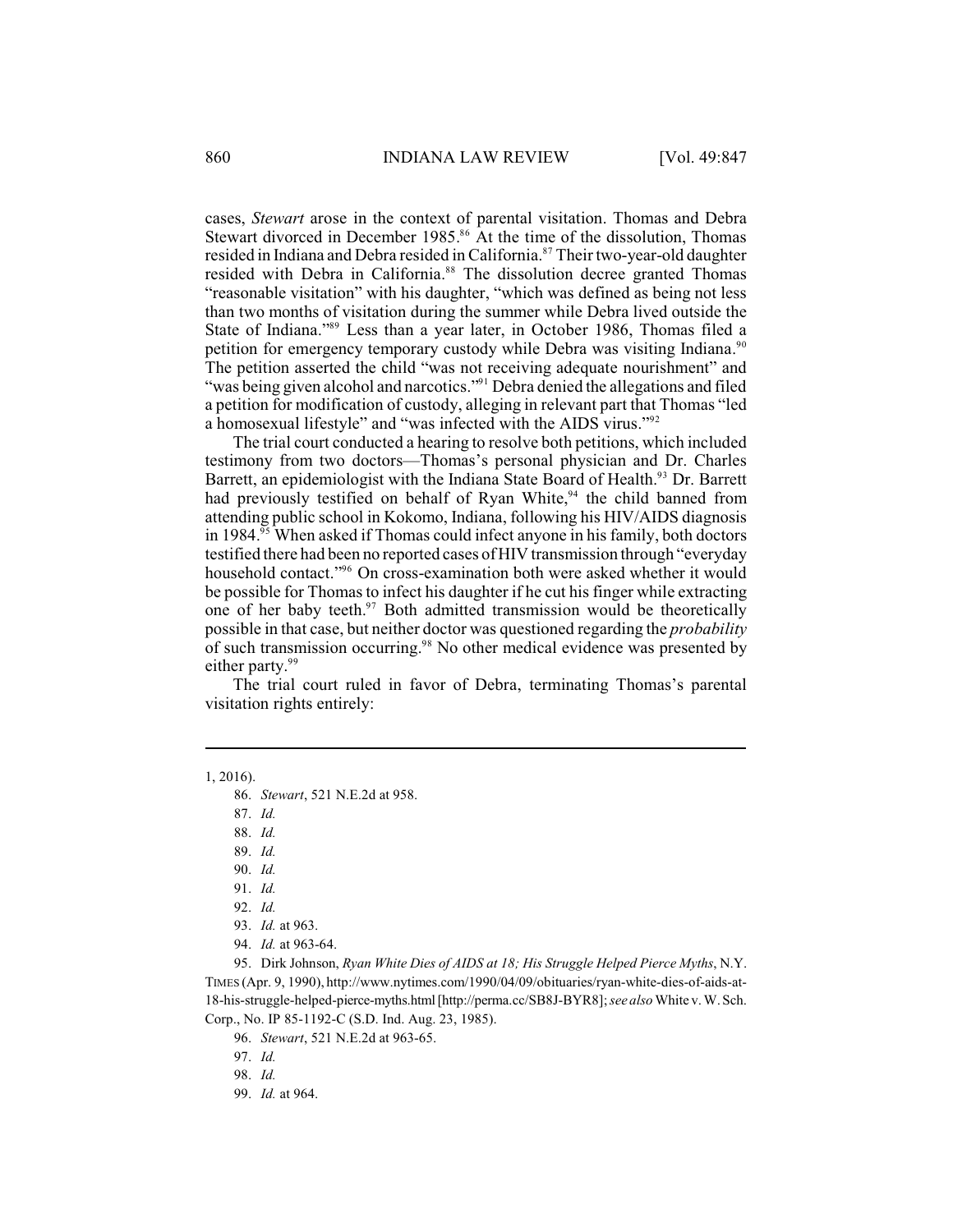The court commented that Thomas had proven that he had AIDS and, under those circumstances, "even if there was a one percent chance that this child is going to contract it from him, I'm not going to expose her to it," and proceeded to terminate his visitation rights because of physical danger to the child.<sup>100</sup>

Thomas appealed, and the Indiana Court of Appeals reversed because the evidence did not support a complete termination of Thomas's visitation rights.<sup>101</sup>

A central issue on appeal was transmission of the HIV virus, *i.e.* whether Thomas was likely to transmit HIV to his daughter during visitation. Thomas, and the Indiana Civil Liberties Union as amicus curiae, submitted appendices containing "medical articles mentioned by the expert witnesses at trial and medical articles not mentioned by the experts at trial."<sup>102</sup> The court of appeals declined to consider any of these materials, concluding the medical facts contained therein were at that time subject to reasonable dispute:

[W]e, in essence, are being asked to judicially note the specific methods by which AIDS is communicated. While we have no problem with noting that AIDS is a severe and communicable disease, we cannot judicially note the ways in which it is communicated. Research continues in an attempt to specify the methods of communication but the data is not all collected and the methods of communication are not so firmly established as to be beyond reasonable dispute. Taking judicial notice of the scientific and medical data contained in the articles would put us in the role of expert witnesses and thereby result in the expansion of judicial notice far beyond its intended scope. . . . [B]ecause of the continuing nature of AIDS research, the proper method of presenting medical information in the present case is through experts familiar with the disease and the current developments in research.<sup>103</sup>

Nonetheless, the court concluded the medical evidence available "at the time of trial" showed HIV is not transmitted through casual contact.<sup>104</sup> The court reversed and remanded, instructing the trial court to hear further medical evidence regarding HIV/AIDS and to fashion a new visitation order, which could not preclude visitation with Thomas solely on the basis of his HIV status.<sup>105</sup>

A few years later, in 1991, the Indiana Court of Appeals decided *R.E.G. v.*  $L.M.G.<sup>106</sup>$  R.E.G. appealed the trial court's division of property in the decree dissolving his marriage to  $L.M.G.<sup>107</sup>$  The Indiana Code creates a presumption

<sup>100.</sup> *Id.* at 959.

<sup>101.</sup> *Id.* at 964-65.

<sup>102.</sup> *Id.* at 959 n.2.

<sup>103.</sup> *Id.*

<sup>104.</sup> *Id.* at 964.

<sup>105.</sup> *Id.* at 966.

<sup>106.</sup> 571 N.E.2d 298 (Ind. Ct. App. 1991).

<sup>107.</sup> *Id.* at 300.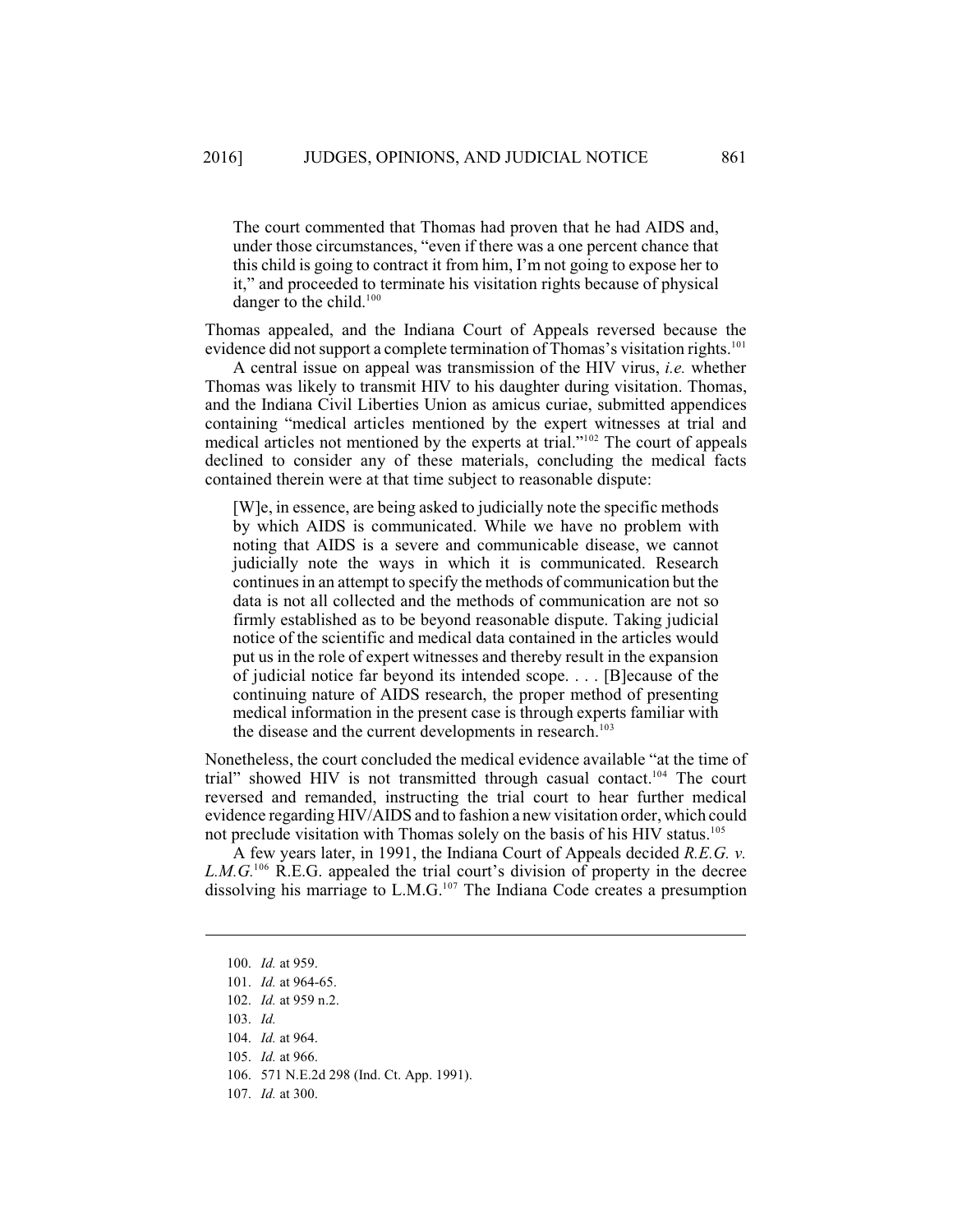"that an equal division of the marital property between the parties is just and reasonable."<sup>108</sup> If a trial court deviates from the presumptive fifty-fifty split, it must state reasons based on the evidence in its findings of fact.<sup>109</sup> In *R.E.G.*, the trial court awarded L.M.G. 60% of the marital estate based on a finding that R.E.G.'s sexual relationships with other men may have increased L.M.G.'s risk for developing HIV/AIDS.<sup>110</sup> Specifically, the trial court found R.E.G.'s actions "may result in the depletion of marital assets by increasing health care costs and decreasing [L.M.G.]'s ability to pursue economically productive activity should she become infected."<sup>111</sup>

The parties were married for nearly thirty years, and each worked continuously throughout the marriage.<sup>112</sup> When the petition for dissolution was filed in 1990, the net marital estate was worth almost \$500,000, so L.M.G. received approximately \$50,000 more than her presumptive half.<sup>113</sup> Neither R.E.G. nor L.M.G. had ever tested positive for HIV, and their last sexual encounter was in 1987.<sup>114</sup> R.E.G. appealed and the court of appeals reversed, holding the evidence did not justify an unequal division of the martial property.<sup>115</sup>

Nearly all of the "medical evidence" regarding the transmission of HIV was supplied by L.M.G.'s testimony. L.M.G., a nurse, testified that although she had been tested for HIV and the test was negative, "she was nevertheless afraid of developing AIDS because the blood test was not conclusive and the virus 'could show up at anytime."<sup>116</sup> According to L.M.G., HIV could lay dormant for up to ten years.<sup>117</sup> On appeal, R.E.G. and amici curiae<sup>118</sup> urged the court to take judicial notice of various government publications which indicated HIV is 99% detectable within three months. $119$  R.E.G. argued he was unprepared to rebut L.M.G.'s "medical evidence" at the trial court level because he had been surprised by the injection of the issue into the case and further that the medical evidence regarding the transmission of HIV was no longer subject to reasonable dispute.<sup>120</sup> R.E.G. maintained there was no appreciable risk of L.M.G. contracting HIV from contact with him, given both had tested negative for HIV more than

<sup>108.</sup> IND.CODE § 31-15-7-4 (2015) (effective July 1, 1997), *accord* IND.CODE § 31-1-11.5-11 (1996) (repealed).

<sup>109.</sup> *R.E.G.*, 571 N.E.2d at 301 (citing *In re* Marriage of Davidson, 540 N.E.2d 641 (Ind. Ct. App. 1989)).

<sup>110.</sup> *Id.* at 300.

<sup>111.</sup> *Id.* at 301.

<sup>112.</sup> *Id.* at 300.

<sup>113.</sup> *Id.* at 300-01.

<sup>114.</sup> *Id.* at 302.

<sup>115.</sup> *Id.* at 302-04.

<sup>116.</sup> *Id.* at 302.

<sup>117.</sup> *Id.*

<sup>118.</sup> The amici curiae included the Indiana Civil Liberties Union, Lambda Legal, and the National Lawyers Guild. *Id.* at 299.

<sup>119.</sup> *Id.* at 302.

<sup>120.</sup> *Id.*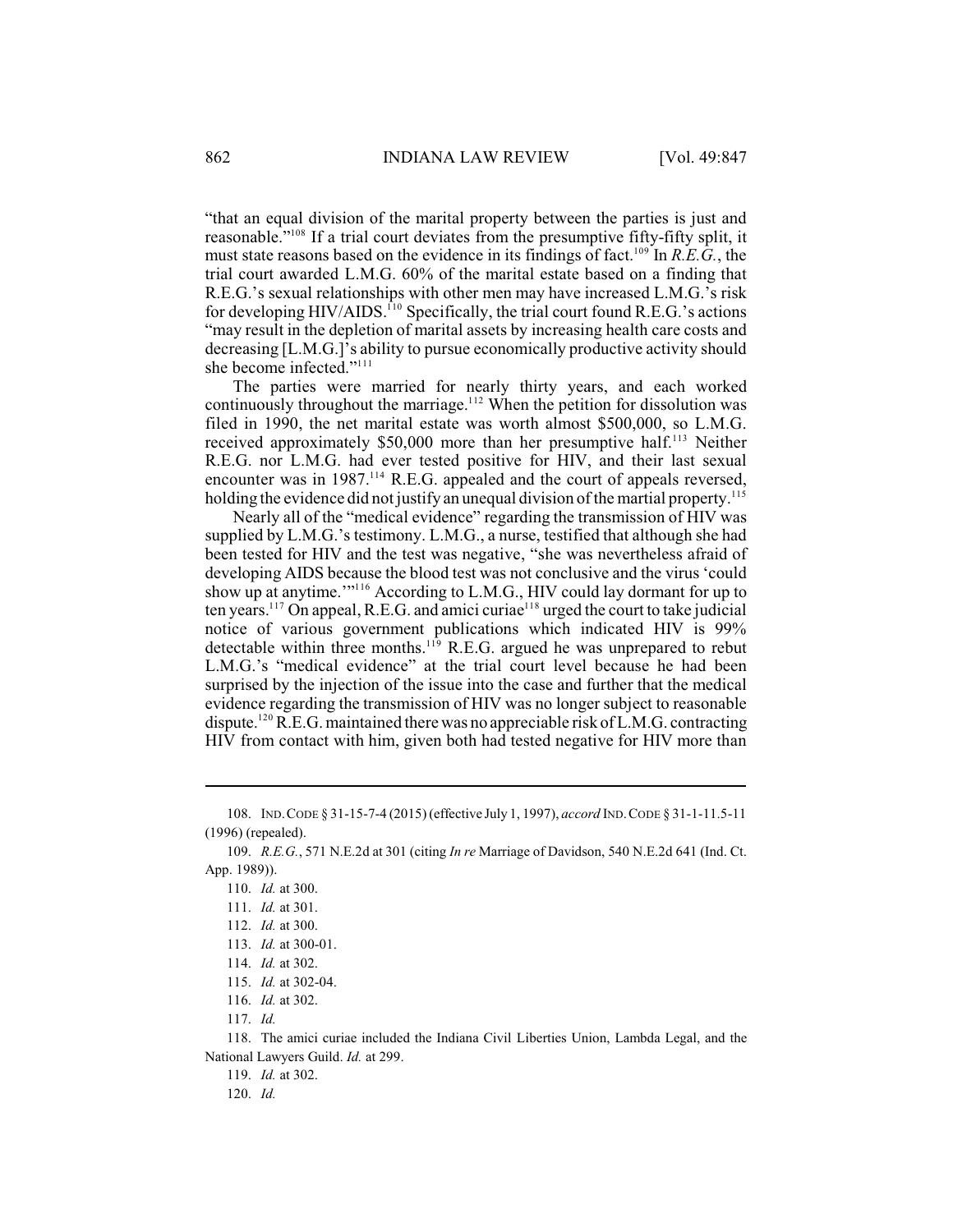two years after ending their sexual relationship.<sup>121</sup>

The court of appeals declined to take judicial notice of the government publications, but seemed to regard its reasoning in *Stewart* as outmoded:

In *Stewart v. Stewart*, we refused to take judicial notice of medical literature regarding the methods of communication of AIDS because—at that time—the methods of communication were "not so firmly established as to be beyond reasonable dispute." We are tempted to retreat fromthis position because—as the amici curiae urges—one of the potential evils of the trial court's decision is to undermine sound public health policies necessary in the fight against AIDS by propagating misinformation about AIDS, encouraging discriminatory policies regarding persons infected with HIV or at risk for AIDS, and reinforcing the tendency of many persons at risk for HIV infection to remain underground. Nevertheless, we will refrain from taking judicial notice of facts outside the record because we can easily resolve this case without resort to judicial notice  $\dots$ .  $^{122}$ 

As for the merits of case, the court of appeals reasoned that "even if the wife's testimony should be regarded with the deference afforded to that of an expert witness," her testimony was insufficient to rebut the equal division presumption because it was "entirely conjecture or speculation."<sup>123</sup> L.M.G.'s case turned on medical evidence regarding the transmission of HIV, but her testimony fell short of the "reasonable scientific or medical certainty" required to establish a material fact. 124

Finally, in 1998, the Indiana Court of Appeals decided *Dollar Inn, Inc. v. Slone*.<sup>125</sup> Dollar Inn appealed a jury verdict in favor of Patsy Slone for negligent infliction of emotional distress.<sup>126</sup> The case arose from an injury Slone sustained in 1988 while staying at a Dollar Inn.<sup>127</sup> Slone had been stabbed in the thumb by a hypodermic needle concealed inside a roll of toilet paper, and when a Dollar Inn employee came to Slone's room, the employee told Slone the needle probably belonged to an intravenous drug user.<sup>128</sup> Fearing exposure to blood-borne pathogens, Slone went to the hospital, where the examining physician instructed her to follow up with regular HIV tests "for perhaps as many as ten years."<sup>129</sup> Although Sloan never tested positive for HIV, she filed a complaint against Dollar Inn in 1990 for the mental distress she suffered as a result of her possible

129. *Id.*

<sup>121.</sup> *Id.* at 302-03.

<sup>122.</sup> *Id.* at 303 (citations omitted).

<sup>123.</sup> *Id.*

<sup>124.</sup> *Id.* (quoting Strong v. State, 538 N.E.2d 924, 931 (Ind. 1989)).

<sup>125.</sup> 695 N.E.2d 185 (Ind. Ct. App. 1998).

<sup>126.</sup> *Id.* at 186, 188 & n.3.

<sup>127.</sup> *Id.* at 186.

<sup>128.</sup> *Id.*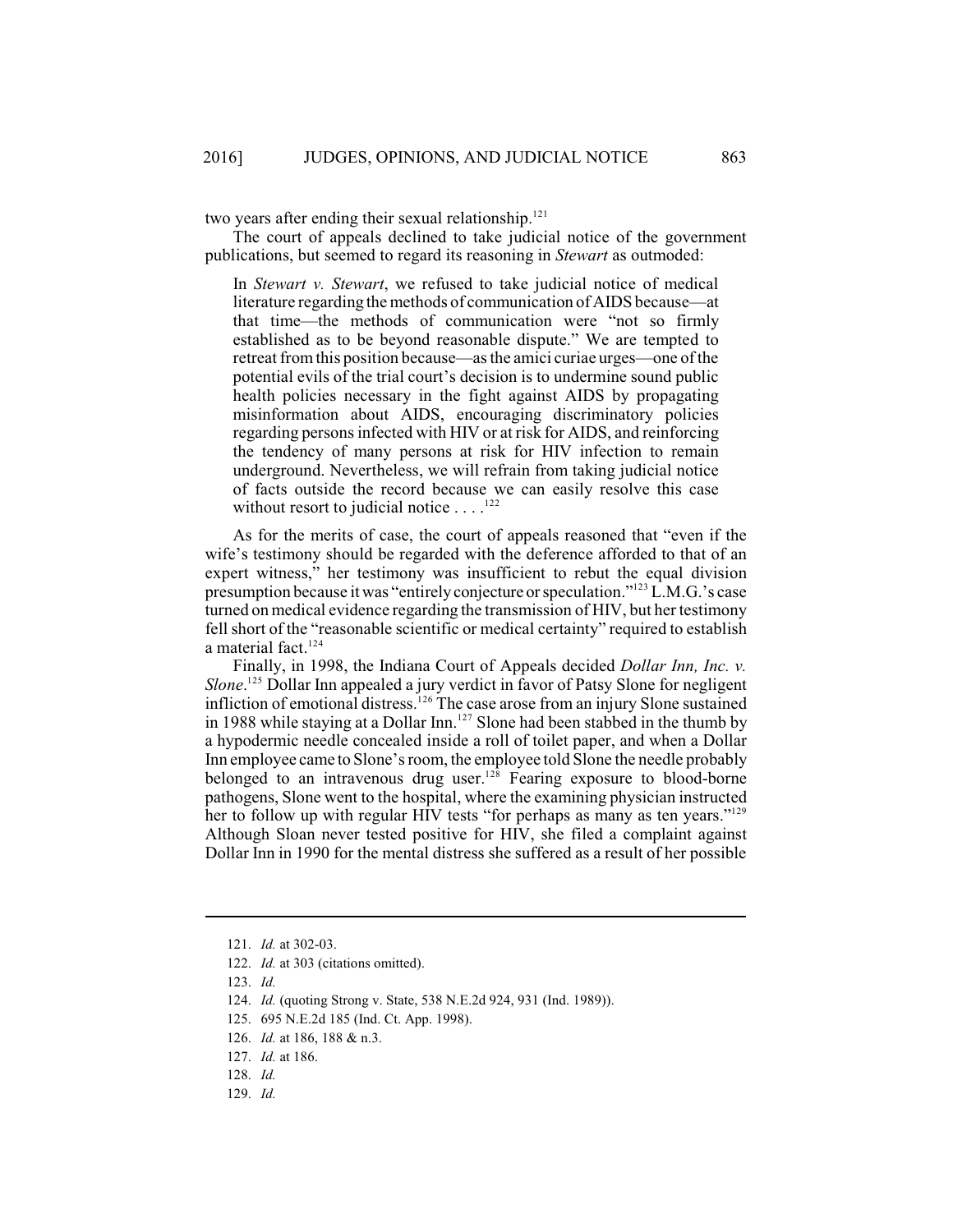exposure.<sup>130</sup> Seven years later, the case finally went to trial and the jury returned a verdict in Slone's favor.<sup>131</sup> Dollar Inn filed a motion to correct error and requested the trial court take judicial notice of certain medical evidence regarding the transmission of HIV.<sup>132</sup> Dollar Inn had not introduced any medical evidence at trial.<sup>133</sup> The trial court denied the motion to correct error without ruling on the judicial notice issue and Dollar Inn appealed.<sup>134</sup>

On appeal, Dollar Inn argued Slone was required to prove she was actually exposed to HIV and the trial court erred in denying Dollar Inn's motion for judgment on the evidence.<sup>135</sup> In a separate motion, Dollar Inn requested the court of appeals take judicial notice of the medical evidence presented to the trial court in its first request for judicial notice, after the trial had concluded.<sup>136</sup> The medical evidence concerned the low probability of becoming infected with HIV after a needlestick.<sup>137</sup> The court of appeals declined to take judicial notice of the materials—not because the information was subject to reasonable dispute, but rather because Dollar Inn was seeking to "fill the evidentiary gaps it created by failing to present this evidence, or request judicial notice, at trial. $1^{338}$  Appellate review, by its very nature, is limited to "those matters contained in the record which were presented to and considered by the factfinder," the court explained.<sup>139</sup> Citing *Stewart*, the court held judicial notice could not be used to fill evidentiary gaps on appeal.<sup>140</sup> The court expressly reserved the question of whether IER 201 applies to appellate courts at all.<sup>141</sup>

#### *B. Controlled Substances*

Under Indiana law, a controlled substance is defined as "a drug, substance, or immediate precursor in schedule I, II, III, IV, or  $V$ ."<sup>142</sup> The controlled substances listed in each schedule "are included by whatever official, common, usual, chemical, or trade name designated."<sup>143</sup> The schedules are highly technical and complex, however, and minor variants in chemical structure can alter the

137. *Id.* at 190 n.7; *see generally* CTR. FOR DISEASE CONTROL& PREVENTION, EXPOSURE TO BLOOD: WHAT HEALTHCARE PERSONNEL NEED TO KNOW (July 2003), *available at* http://www. cdc.gov/HAI/pdfs/bbp/Exp\_to\_Blood.pdf[http://perma.cc/Q53N-XF9E]("The average risk of HIV infection after a needlestick or cut exposure to HIV-infected blood is 0.3% . . . .").

138. *Dollar Inn, Inc.*, 695 N.E.2d at 187-88.

139. *Id.* at 188.

<sup>130.</sup> *Id.* at 187.

<sup>131.</sup> *Id.*

<sup>132.</sup> *Id.*

<sup>133.</sup> *Id.*

<sup>134.</sup> *Id.*

<sup>135.</sup> *Id.* at 188.

<sup>136.</sup> *Id.* at 187 & n.1.

<sup>140.</sup> *Id.* (citing Stewart v. Stewart, 521 N.E.2d 956, 959 n.2 (Ind. Ct. App. 1988)).

<sup>141.</sup> *Id.* at 188 n.2.

<sup>142.</sup> IND. CODE § 35-48-1-9 (2015).

<sup>143.</sup> *Id.* § 35-48-2-2.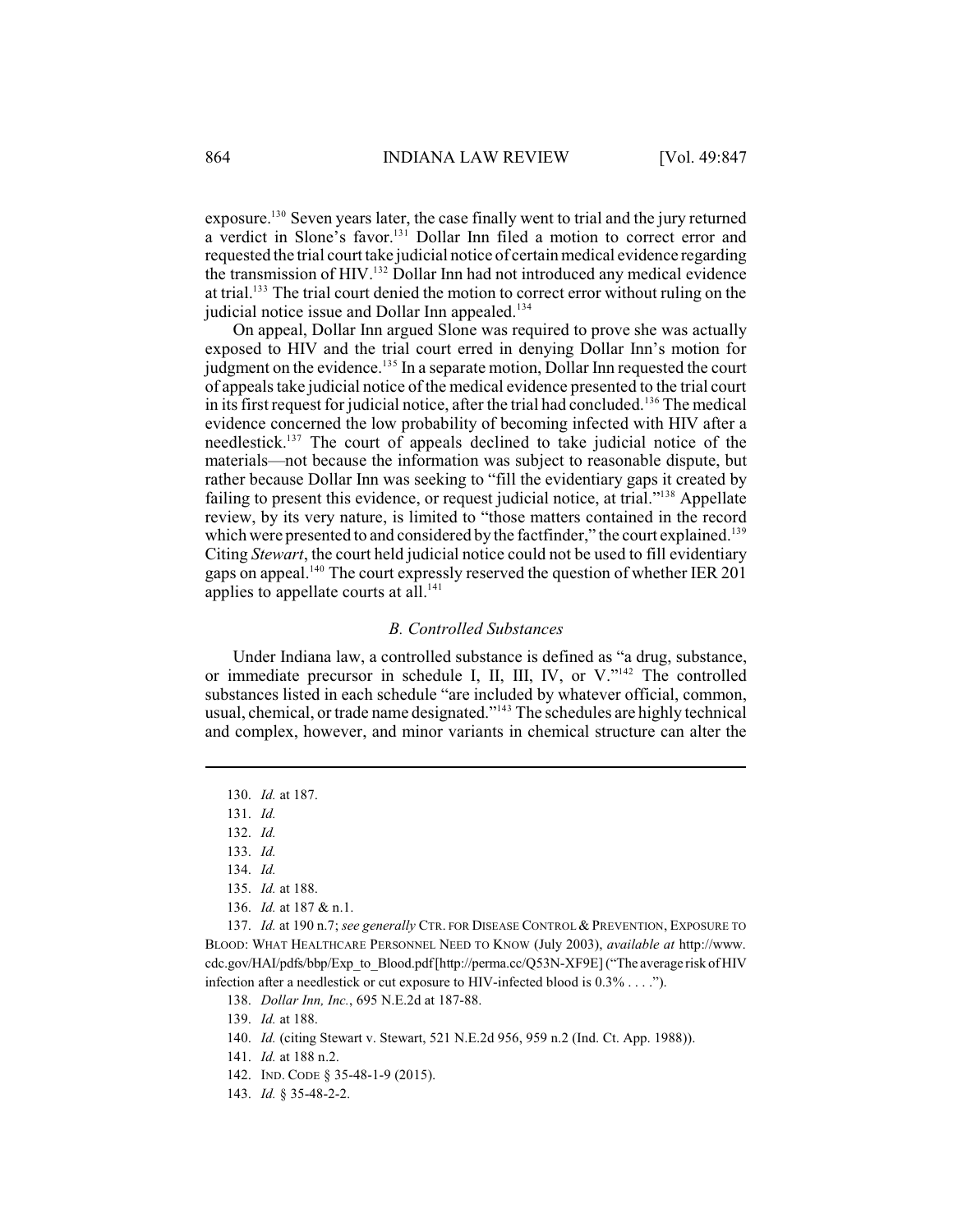name of a substance without diminishing its psychotropic effects.<sup>144</sup> Against this backdrop, the applicability of judicial notice frequently arises in drug prosecutions.

In 1974, the Indiana Court of Appeals decided White v. State.<sup>145</sup> White appealed his conviction for possession of a narcotic drug, arguing the State failed to prove methadone<sup>146</sup> was a "narcotic drug" under state law.<sup>147</sup> At trial, a forensic chemist employed by the Indianapolis Police Department testified federal law classifies methadone as a narcotic drug,  $148$  and the State argued on appeal this testimony should have "alerted the trial court to judicially note" that methadone is also a narcotic drug under the Indiana Narcotic Drug Act  $("Act")$ . <sup>149</sup> In support of its argument, the State cited a regulation promulgated by the Indiana Board of Pharmacy, which purported to incorporate by reference "[a]ll rules and regulations of the United States government pertaining to narcotics."<sup>150</sup> The court of appeals agreed with White and reversed, holding the evidence was insufficient because the State failed to prove an essential element of the crime.<sup>151</sup>

The Act defined narcotic drugs as: (1) "the drugs specifically listed" in the Act, such as heroin or morphine; (2) "other non-enumerated drugs chemically identifiable with them"; and (3) "other similar drugs which may appear on a list issued by the Indiana Board of Pharmacy."<sup>152</sup> At the time of White's offense, state law had not yet defined methadone as a narcotic drug,  $153$  and the court held the regulation cited by the State failed to incorporate federal law validly because it did not specifically reference the statutory sections to be incorporated.<sup>154</sup> Because methadone was not specifically listed in the Act or in a list issued by the Indiana Board of Pharmacy, the State was required to submit extrinsic evidence

154. *Id.* at 704-05; *see also* Porod v. State, 878 N.E.2d 415 (Ind. Ct. App. 2007) (holding the State presented sufficient evidence to prove Ritalin is a legend drug under Indiana law because the statute defining "legend drug" validly incorporates by references a publication promulgated by a federal agency).

<sup>144.</sup> *Cf.* Tiplick v. State, 43 N.E.3d 1259, 1261 (Ind. 2015) (discussing the difficulty of regulating "spice," given its seemingly limitless chemical analogs).

<sup>145.</sup> 316 N.E.2d 699 (Ind. Ct. App. 1974).

<sup>146.</sup> Methadone is a synthetic narcotic, which produces many of the same effects as heroin or morphine. *Drug Fact Sheet: Methadone*, DRUG ENFORCEMENT ADMIN., http://www.dea.gov/ druginfo/drug\_data\_sheets/Methadone.pdf [http://perma.cc/S3JG-6V7Z] (last visited Apr. 1, 2016).

<sup>147.</sup> *White*, 316 N.E.2d at 700.

<sup>148.</sup> *Id.* at 700-01.

<sup>149.</sup> *Id.* at 701; IND. CODE § 35-24-1-1 to -27 (1971) (repealed 1973).

<sup>150.</sup> *White*, 316 N.E.2d at 701, 704.

<sup>151.</sup> *Id.* at 701.

<sup>152.</sup> *Id.* at 702.

<sup>153.</sup> White was arrested for possession of a narcotic drug in 1971. *Id.* at 700. In 1973, the Indiana General Assembly passed the Controlled Substances Act, which specifically listed methadone as a narcotic drug. *Id.* at 703 n.5 (citing IND. CODE § 35-24.1-2-6(c)(11) (1973) (repealed 1976)).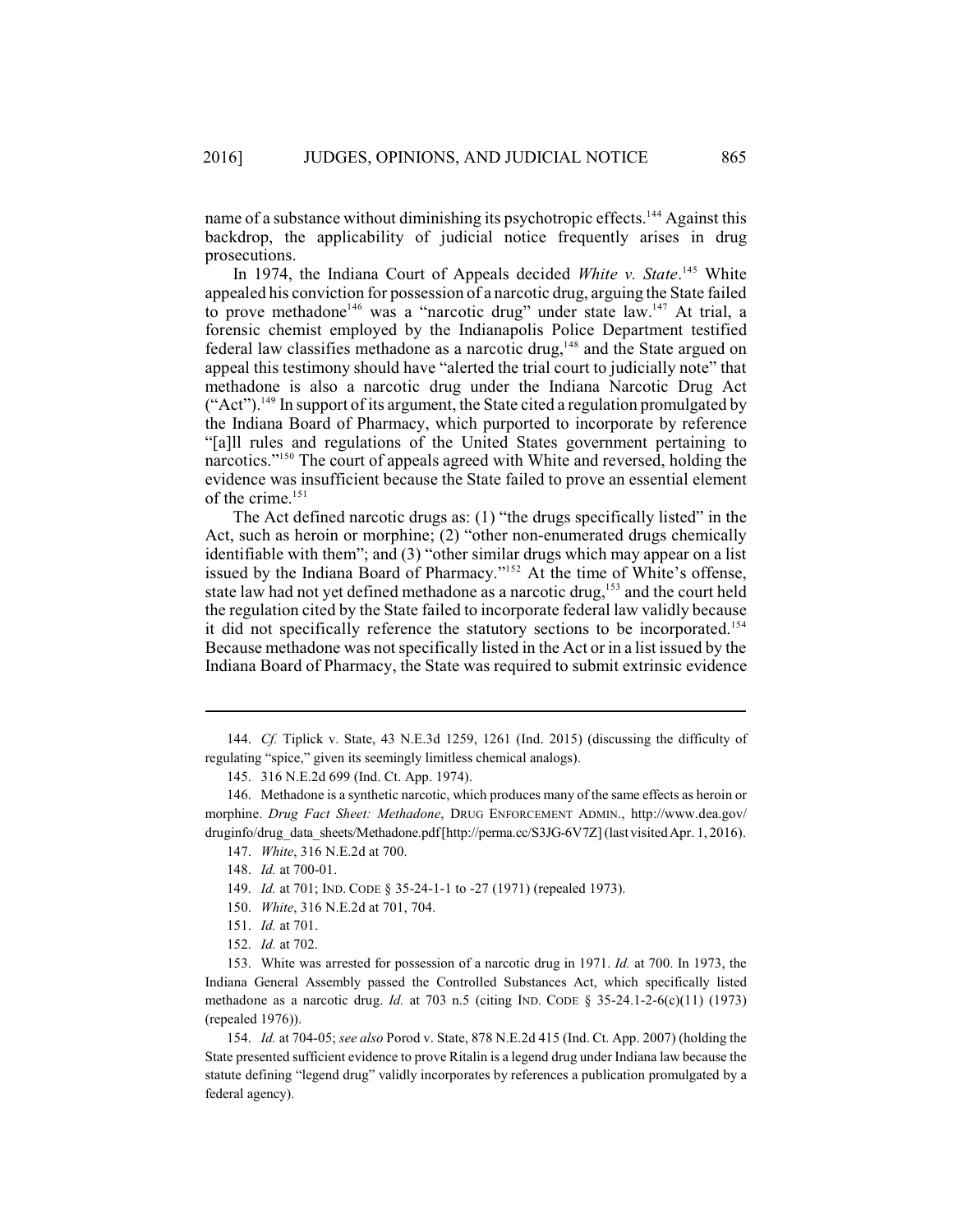describing methadone's chemical properties.<sup>155</sup> The court of appeals concluded the State failed to do so and further noted, "The gap may not be closed by resort to the doctrine of judicial notice. . . . Evidentiary proof of an essential element of a crime may not be so easily eliminated."<sup>156</sup> The court concluded judicial notice is generally restricted to "matters of common public knowledge, . . . a description that does not apply to the chemistry of drugs."<sup>157</sup>

The Indiana Court of Appeals addressed a similar issue in 1991 in *Barnett v. State.*<sup>158</sup> Barnett was convicted of possession of a Schedule III controlled substance with intent to deliver based on his possession of tablets containing a mixture of codeine and acetaminophen.<sup>159</sup> The police found the tablets in an unaltered state, in a prescription bottle bearing a name other than the defendant's.<sup>160</sup> Codeine is a Schedule II controlled substance,<sup>161</sup> but when combined with a certain quantity of a nonnarcotic such as acetaminophen, codeine is a Schedule III controlled substance. Specifically, a mixture of "not more than 90 milligrams [of codeine] per dosage unit, with one (1) or more active, nonnarcotic ingredients in recognized therapeutic amounts" is classified as a Schedule III controlled substance  $162$  At trial, a forensic chemist testified he conducted a chemical analysis of the tablets, the results of which indicated the tablets contained "Codeine, which is a controlled substance, and also present was a drug called Acetaminophen, which is not a controlled substance." $163$  The State presented no additional evidence regarding the quantity of codeine in each tablet or whether the codeine was mixed with acetaminophen in a "recognized therapeutic amount[]."<sup>164</sup>

Barnett appealed his conviction and the court of appeals reversed, holding the State failed to prove an essential element of the offense by failing to prove the tablets contained a mixture of codeine and acetaminophen that is classified as a Schedule III controlled substance under state law.<sup>165</sup> Citing *White*, the court remarked, "Even if acetaminophen with codeine is recognized by chemists as a schedule III controlled substance, the State may not rely on the doctrine of judicial notice to meet its evidentiary burden regarding the drug's chemical composition and characteristics." 166

In 2001, the Indiana Court of Appeals relied on *Barnett* to reverse a defendant's conviction for possession of chemical reagents or precursors with

166. *Id.* (citing White v. State, 316 N.E.2d 699, 703 (Ind. Ct. App. 1974)).

<sup>155.</sup> *White*, 316 N.E.2d at 703.

<sup>156.</sup> *Id.*

<sup>157.</sup> *Id.* at 704.

<sup>158.</sup> 579 N.E.2d 84 (Ind. Ct. App. 1991).

<sup>159.</sup> *Id.* at 85-86.

<sup>160.</sup> *Id.* at 86.

<sup>161.</sup> IND. CODE § 35-48-2-6(b)(1)(G) (2015).

<sup>162.</sup> *Id.* § 35-48-2-8(e)(2).

<sup>163.</sup> *Barnett*, 579 N.E.2d at 87 (citation omitted).

<sup>164.</sup> *Id.* (citing IND. CODE § 35-48-2-8(e)(2)).

<sup>165.</sup> *Id.*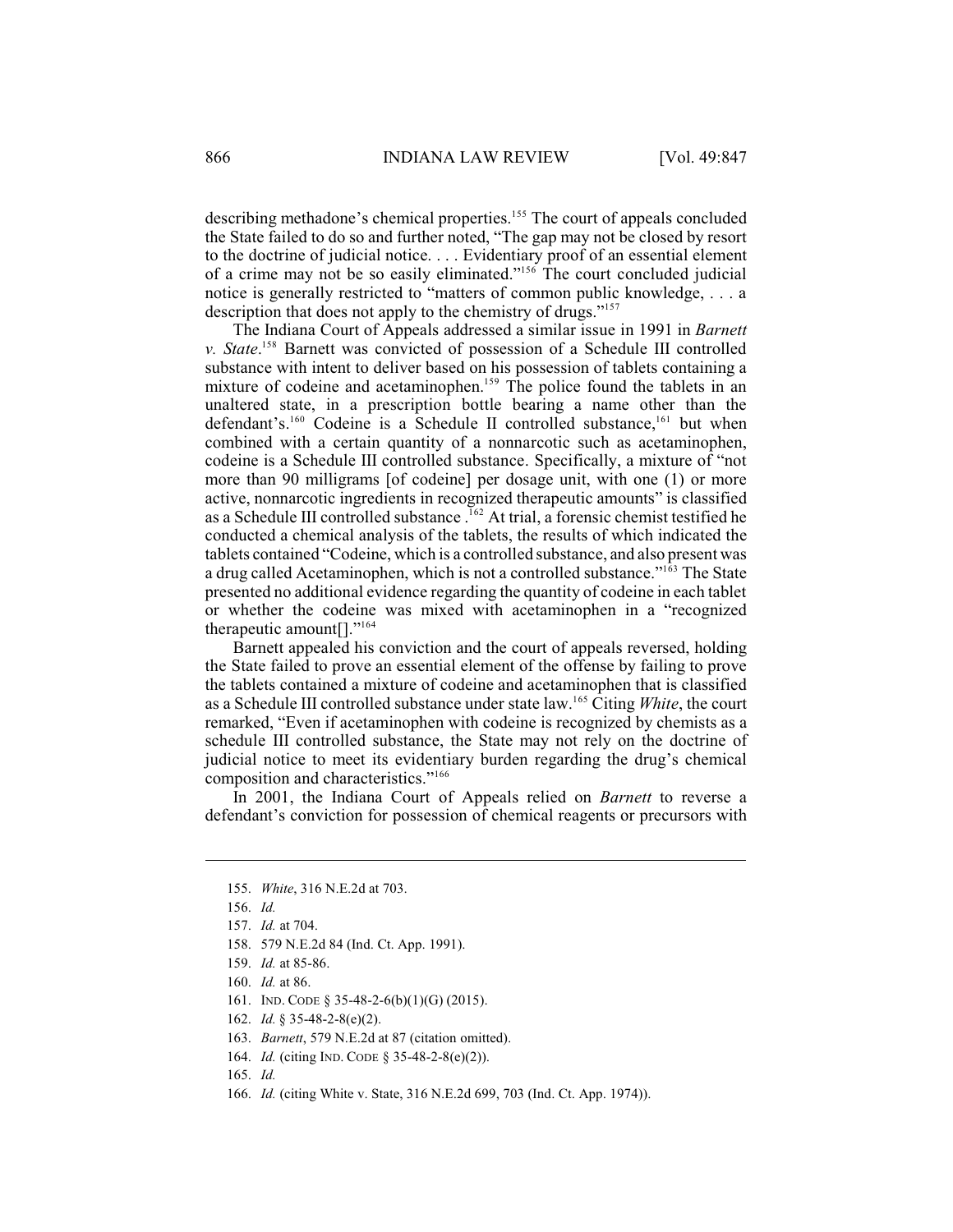intent to manufacture methamphetamine.<sup>167</sup> Indiana Code section 35-48-4-14.5(e) prohibits a person from possessing, with intent to manufacture, two or more of the chemical reagents or precursors listed in subsection (a) of the same statute. The list includes items such as pseudoephedrine, anhydrous ammonia, hydrochloric acid, lithium, and organic solvents.<sup>168</sup> In *Dolkey v. State*, a search of the defendant's car revealed he possessed several boxes of pseudoephedrine tablets and a bottle of rubbing alcohol.<sup>169</sup> The State filed an information alleging Dolkey possessed "pseudoephedrine and rubbing alcohol (organic solvent)" with the intent to manufacture methamphetamine, and a jury found Dolkey guilty as charged.<sup>170</sup> On appeal, Dolkey argued the evidence was insufficient to support his conviction because "the State failed to establish that rubbing alcohol is an organic solvent and thus did not prove that he possessed two or more of the enumerated chemical reagents or precursors."<sup>171</sup> Dolkey did not deny that rubbing alcohol is an organic solvent; he merely argued the State failed to prove this. $172$ 

The court of appeals agreed with Dolkey and reversed for insufficient evidence.<sup>173</sup> Citing *Barnett*, the court concluded that because rubbing alcohol is not a substance specifically listed as a chemical reagent or precursor in Indiana Code section 35-48-4-14.5(a), the State was required to offer extrinsic evidence to prove that rubbing alcohol is an organic solvent.<sup>174</sup> The State did not produce such evidence and therefore failed to prove an essential element of the offense, the court explained.<sup>175</sup> As in *Barnett*, the court refused to use judicial notice to remedy the deficiency:

In its appellate brief, the State cites a biochemistry text and cobbles together a series of dictionary definitions in a belated attempt to close this evidentiary barn door, but the horse escaped when the State rested its case at trial: "It is axiomatic that appellate review of the factfinder's assessment is limited to those matters contained in the record which were presented to and considered by the factfinder. On appeal, judicial notice may not be used to fill evidentiary gaps." *Dollar Inn, Inc. v. Slone*, 695 N.E.2d 185, 188 (Ind. Ct. App. 1998) (citations and internal quotation marks omitted), *trans. denied* (1999). 176

<sup>167.</sup> Dolkey v. State, 750 N.E.2d 460 (Ind. Ct. App. 2001).

<sup>168.</sup> IND. CODE § 35-48-4-14.5(a).

<sup>169.</sup> *Dolkey*, 750 N.E.2d at 461.

<sup>170.</sup> *Id.*

<sup>171.</sup> *Id.* (emphasis added).

<sup>172.</sup> Appellant's Brief, Dolkey v. State, 750 N.E.2d 460 (Ind. Ct. App. 2001) (No. 82D02- 005-DF-00408), 2001 WL 35822208, at \*15 ("It could be that rubbing alcohol is an organic solvent, but the State didn't *prove* this at Dolkey's trial . . . .").

<sup>173.</sup> *Dolkey*, 750 N.E.2d at 462.

<sup>174.</sup> *Id.* at 462 (citing Barnett v. State, 579 N.E.2d 84, 86 (Ind. Ct. App. 1991)).

<sup>175.</sup> *Id.*

<sup>176.</sup> *Id.*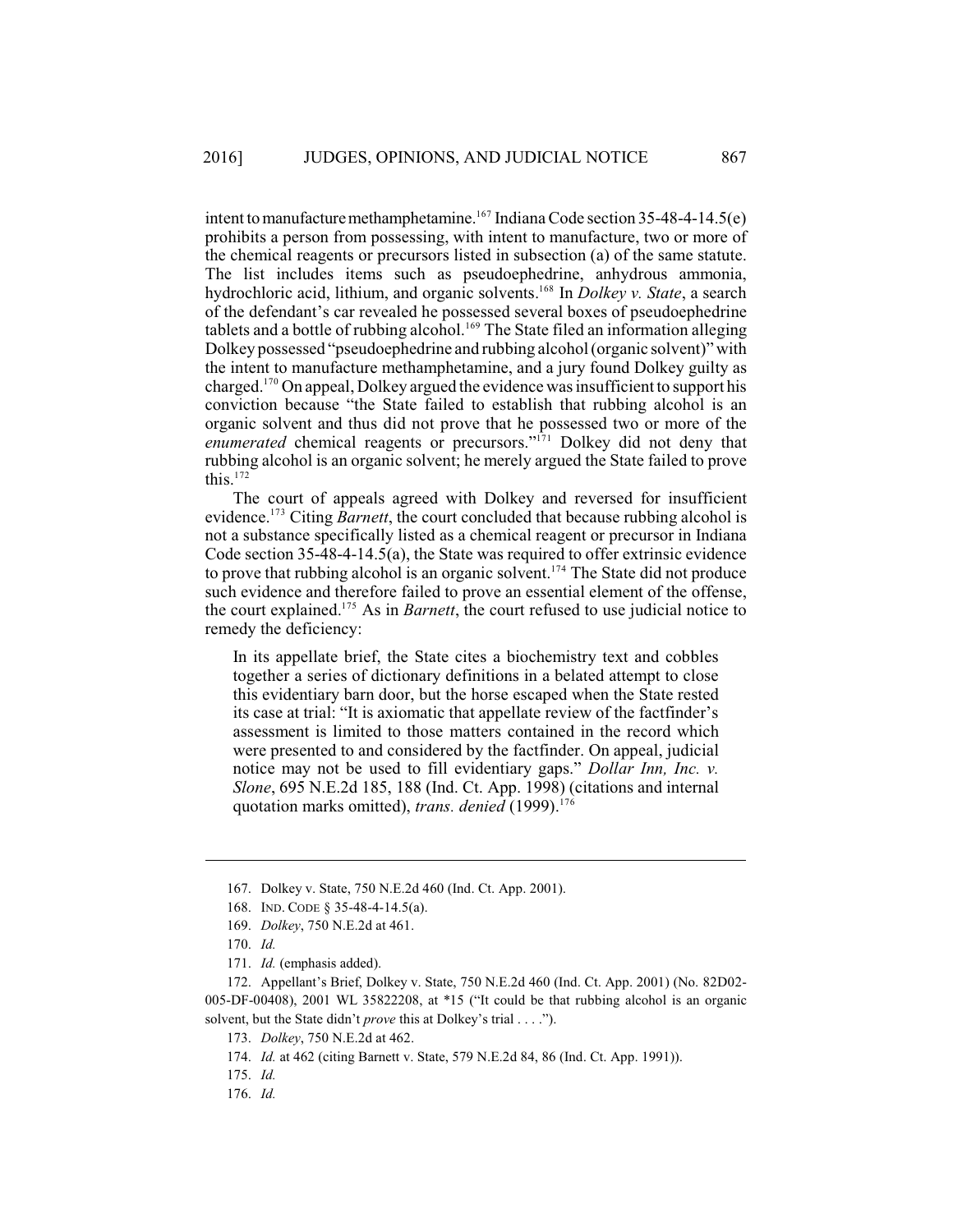The court of appeals revisited this topic in *Reemer v. State*<sup>177</sup> in 2004. Reemer was convicted of possession of precursors after police discovered 576 pills in his vehicle containing 17.28 grams of pseudoephedrine hydrochloride.<sup>178</sup> Police found the pills in an unaltered state, in the original "blister packs," but the "blister packs" were no longer in their original boxes.<sup>179</sup> At trial, the State offered into evidence the discarded labels on the nasal decongestant boxes that police observed Reemer deposit into a trashcan immediately prior to his arrest.<sup>180</sup> The labels on the boxes stated the tablets contained "pseudoephedrine hydrochloride."<sup>181</sup> Rather than submit the tablets for laboratory testing, the State introduced the packaging to prove the content of the tablets found in Reemer's possession.<sup>182</sup> Reemer objected, arguing the packaging constituted inadmissible hearsay.<sup>183</sup> The trial court overruled the objection and admitted the packaging under IER 803(17), which at that time provided "[m]arket quotations,tabulations, lists, directories, or other published compilations, generally used and relied upon by the public or by persons in particular occupations" are not excluded by the rule against hearsay.<sup>184</sup>

To obtain a conviction under Indiana Code section 35-48-4-14.5(b), the State was required to prove Reemer possessed more than ten grams of ephedrine or pseudoephedrine, or a salt or isomer of ephedrine or pseudoephedrine.<sup>185</sup> On appeal, Reemer argued the trial court erred by admitting the packaging under IER 803(17) and also that the evidence was insufficient to support his conviction because the State failed to introduce extrinsic evidence showing pseudoephedrine hydrochloride is a salt or an isomer of either ephedrine or pseudoephedrine.<sup>186</sup> The State maintained the packaging was properly admitted and that pseudoephedrine hydrochloride is, in fact, a salt of pseudoephedrine, citing case law from Washington state identifying pseudoephedrine hydrochloride as a salt of pseudoephedrine.<sup>187</sup> The court of appeals reversed on sufficiency grounds, relying on *White* and *Dolkey*, and did not address the hearsay issue. 188

At the time of Reemer's offense, pseudoephedrine hydrochloride was not specifically listed as a precursor in Indiana Code section  $35-48-4-14.5$ ,  $189$  and the

180. Reemer v. State, 835 N.E.2d 1005, 1007 (Ind. 2005).

<sup>177.</sup> 817 N.E.2d 626 (Ind. Ct. App. 2004), *rev'd*, 835 N.E.2d 1005 (Ind. 2005).

<sup>178.</sup> *Id.* at 628.

<sup>179.</sup> *Id.*

<sup>181.</sup> *Id.*

<sup>182.</sup> *Id.*

<sup>183.</sup> *Id.*

<sup>184.</sup> *Id.* (quoting IND. R. EVID. 803(17) (2005)).

<sup>185.</sup> IND. CODE § 35-48-4-14.5(b) (2003).

<sup>186.</sup> *Reemer*, 835 N.E.2d at 1007, 1009-10.

<sup>187.</sup> Reemer v. State, 817 N.E.2d 626, 629-30 & n.5 (Ind. Ct. App. 2004), *rev'd*, 835 N.E.2d

<sup>1005 (</sup>Ind. 2005) (citing State v. Halsten, 33 P.3d 751 (Wash. Ct. App. 2001)).

<sup>188.</sup> *Id.* at 628-30, 630 n.6.

<sup>189.</sup> Pseudoephedrine hydrochloride was added to the list of chemical reagents and precursors in Indiana Codes section 35-48-4-14.5 in 2005.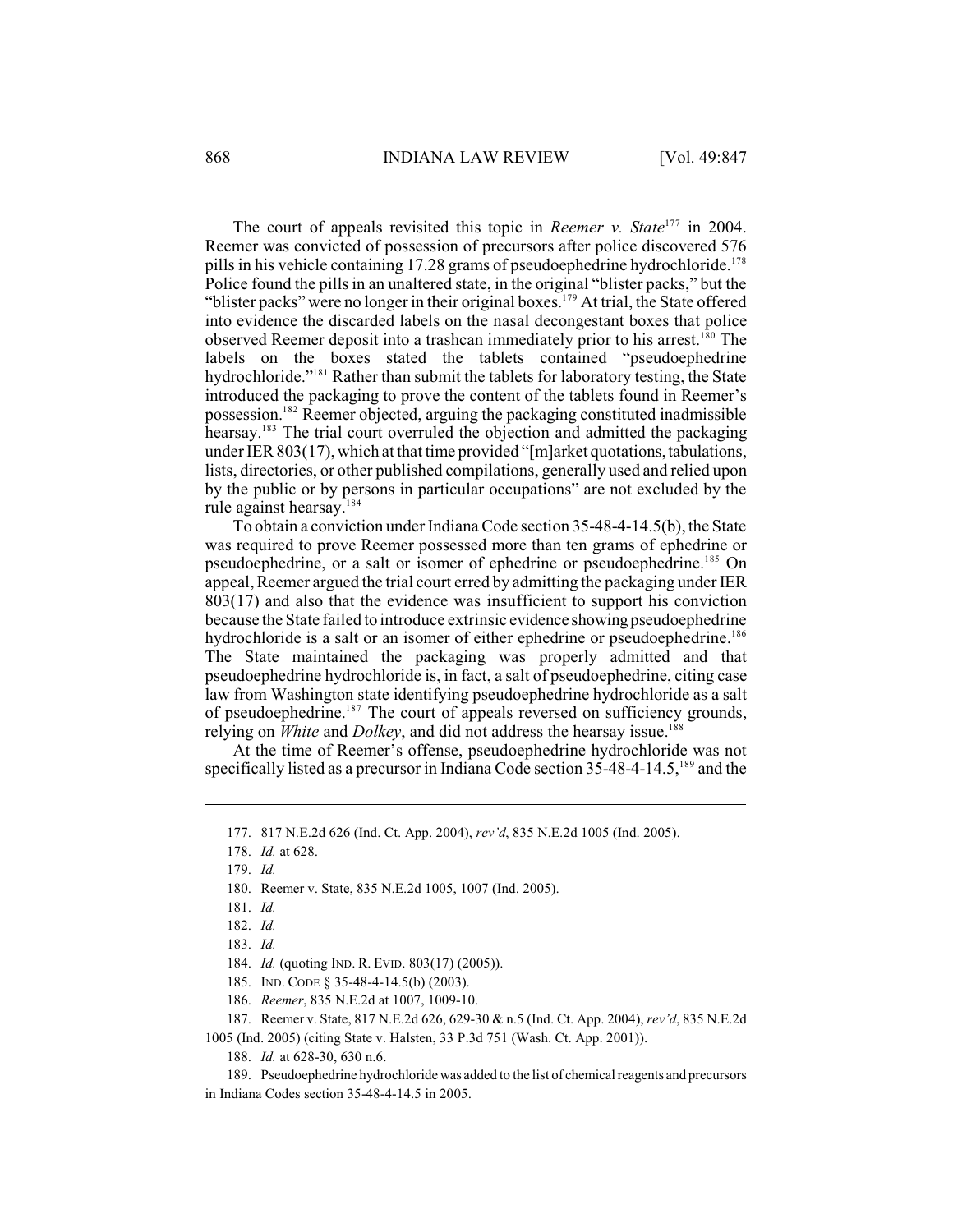State presented no extrinsic evidence showing that it fell within the statute's definition of a precursor.<sup>190</sup> The court stated it could not take judicial notice of the fact, relying on *White* for the proposition that judicial notice is restricted to "matters of common public knowledge,"<sup>191</sup> and on *Dolkey* for the proposition that judicial notice may not be used to fill evidentiary gaps on appeal.<sup> $192$ </sup> As for the case decided by the Washington Court of Appeals, the court concluded the State's reliance was misplaced:

First, in [*State v. Halsten*, 33 P.3d 751 (Wash. Ct. App. 2001)], the State produced expert testimony on that issue whereas, in this case, the State neglected to produce *any* evidence at trial that pseudoephedrine hydrochloride is a salt of pseudoephedrine. Second, the State attempts to import evidence from *Halsten* as a substitute for meeting its evidentiary burden in this case, but it ignores a fundamental premise of our judicial system, namely, the requirement that the State establish beyond a reasonable doubt all elements of the offense charged in every case it prosecutes. *There is a material difference between precedent and proof*. 193

The Indiana Supreme Court granted transfer and reversed, holding (1) the labels of commercially marketed drugs fall under the hearsay exception provided by IER 803(17) and may be admitted to prove the composition of an over-thecounter or prescription drug found in an unaltered state;  $^{194}$  and (2) that the State was not required to introduce extrinsic evidence to prove pseudoephedrine hydrochloride is a salt or isomer of ephedrine or pseudoephedrine.<sup>195</sup> As to the sufficiency issue, the court relied on its prior decision in *Sherelis v. State*.<sup>196</sup> In *Sherelis*, the defendant was convicted of dealing in cocaine after selling cocaine hydrochloride to undercover police officers.<sup>197</sup> The relevant statute provided,

A person who;

(1) Knowingly or intentionally manufactures or delivers cocaine

<sup>190.</sup> *Reemer*, 817 N.E.2d at 629.

<sup>191.</sup> *Id.* at 629 n.4 (quoting White v. State, 316 N.E.2d at 704 (Ind. Ct. App. 1974) ("[J]udicial notice, as a general rule, is restricted to matters of common public knowledge, . . . a description that does not apply to the chemistry of drugs.")).

<sup>192.</sup> *Id.* at 629 (citing Dolkey v. State, 750 N.E.2d 460, 462 (Ind. Ct. App. 2001)).

<sup>193.</sup> *Id.* at 629-30 n.5 (emphasis added to last sentence) (citation omitted).

<sup>194.</sup> Reemer v. State, 835 N.E.2d 1005, 1009-10 (Ind. 2005).

<sup>195.</sup> *Id.* at 1010.

<sup>196.</sup> *Id.* (citing Sherelis v. State, 498 N.E.2d 973 (Ind. 1986)).

<sup>197.</sup> *Sherelis*, 498 N.E.2d at 974. Cocaine hydrochloride is cocaine in its powdered form, which may be snorted or injected. U.S. DEP'T OF JUSTICE & OFFICE OF INSPECTOR GEN., THE CIA-CONTRA-CRACK COCAINE CONTROVERSY: A REVIEW OF THE JUSTICE DEPARTMENT'S INVESTIGATIONS AND PROSECUTIONS app. B (1997), *available at* https://oig.justice.gov/ special/9712/ [http://perma.cc/75PG-WBM7]. "Crack cocaine" is manufactured by dissolving cocaine hydrochloride in baking soda and water and boiling the solution until a solid substance precipitates. *Id.* The solid substance is removed and may be smoked when it is dry. *Id.*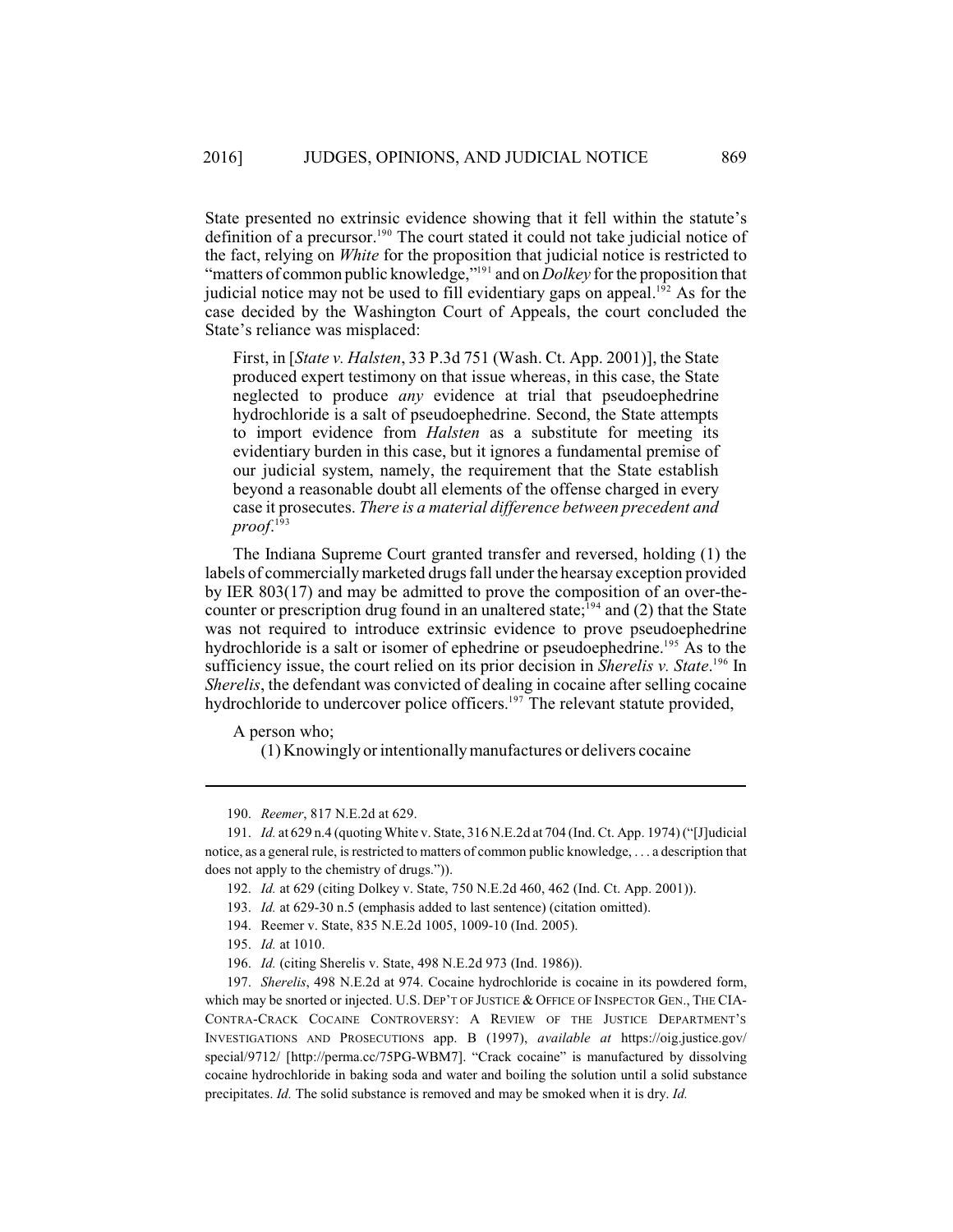or a narcotic drug, pure or adulterated, classified in schedule I or II; or

(2) Possesses, with intent to manufacture or deliver, cocaine or a narcotic drug, pure or adulterated, classified in schedule I or II;

commits dealing in cocaine or a narcotic drug  $\dots$ .<sup>198</sup>

On appeal, Sherelis argued the trial court erred in concluding cocaine hydrochloride is a Schedule I or II controlled substance.<sup>199</sup> Cocaine is listed in Schedule II as "cocaine(9041)."<sup>200</sup> The number following the word "cocaine" is the Drug Enforcement Agency Controlled Substances Code Number ("DEA number"), included "for identification purposes on certain certificates of registration."<sup>201</sup> The DEA number for cocaine is 9041, but cocaine hydrochloride has a separate DEA number (9042).<sup>202</sup> Sherelis argued (1) the separate DEA numbers meant "cocaine(9041)" could not possibly refer to cocaine hydrochloride, and (2) because cocaine hydrochloride was not specifically listed in Schedule I or II, it was not proscribed by the dealing in cocaine statute.<sup>203</sup> The Indiana Supreme Court disagreed, holding "cocaine(9041)" included cocaine hydrochloride because Indiana Code section 35-41-1-1 defines "cocaine" as "coca leaves and any salt, compound, or derivative of coca leaves, and any salt, compound, isomer, derivative, or preparation which is chemically equivalent or identical to any of these substances."<sup>204</sup>

Although *Sherelis* concerned an issue of statutory interpretation (rather than sufficiency of evidence),<sup>205</sup> the court in *Reemer* relied on *Sherelis* in holding the State was not required to introduce extrinsic evidence to prove pseudoephedrine hydrochloride is a salt or isomer of ephedrine or pseudoephedrine:

The statute identifies "salts, isomers, or salts of isomers" of ephedrine and pseudoephedrine as equally prohibited substances. The definition of "pseudoephedrine hydrochloride" is "the naturally occurring isomer of ephedrine." *Stedman's Medical Dictionary* 1279 (25th ed. 1990). Because pseudoephedrine hydrochloride is an isomer of ephedrine, it is within the statutory list of chemical reagents or precursors in Indiana Code section 35-48-4-14.5. Interpretation of a statute is a question of law for this Court, and there is no requirement of evidence or proof of what a word in a statute means. The state provided sufficient evidence that

<sup>198.</sup> IND. CODE § 35-48-4-1 (1979).

<sup>199.</sup> *Sherelis*, 498 N.E.2d at 975.

<sup>200.</sup> IND. CODE § 35-48-2-6.

<sup>201.</sup> *Id.* § 35-48-2-2.

<sup>202.</sup> *Sherelis*, 498 N.E.2d at 975.

<sup>203.</sup> *Id.*

<sup>204.</sup> *Id.* at 975-76.

<sup>205.</sup> *See id.* at 975.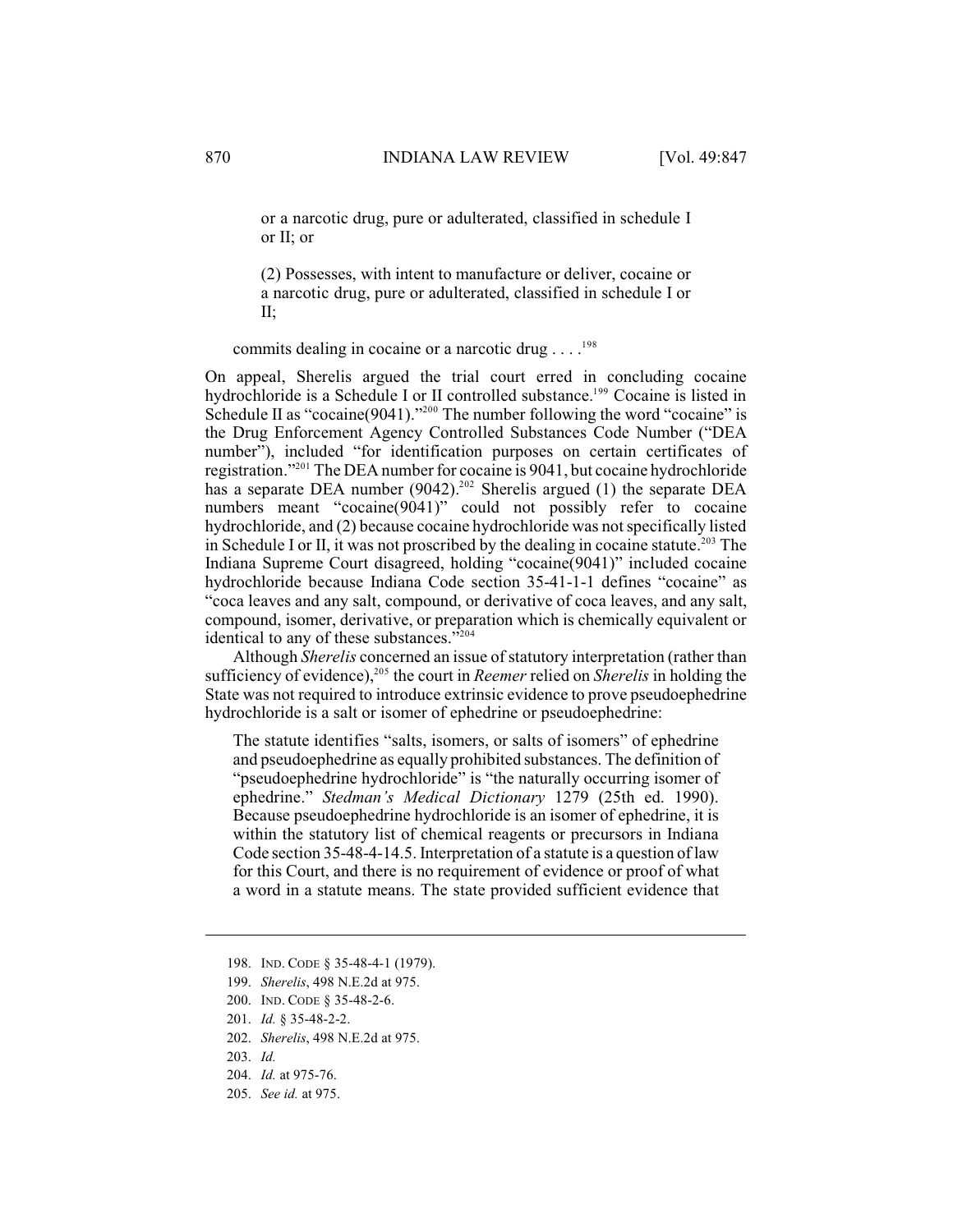Reemer was in possession of this precursor to methamphetamine.<sup>206</sup>

The court further noted,

One need not resort to a Medical Dictionary. "Ephedrine" is "a white crystalline alkaloid . . . often in the form of a salt (as the sulfate) chiefly in relieving hay fever, asthma, and nasal congestion." *Webster's Third New International Dictionary* 761 (Unabridged 1963). "Pseudo" is simply "a resemblance to, isomerism with, or relationship with (a specified compound)." *Id.* at 1829. Thus, "pseudoephedrine" is "a . . . crystalline alkaloid  $C_{10}H_{15}NO$  occurring with ephedrine and isomeric with it." *Id.* at 1830. "Hydrochloride" is simply "a compound of hydrochloric acid—used esp. with the names of organic bases for convenience in naming salts." *Id.* at 1108. Thus, "[base compound] hydrochloride" is a salt of the base compound.<sup>207</sup>

The court did notstate it was employing judicial notice, but *Reemer* hassince been characterized as the Indiana Supreme Court taking notice of a medical dictionary definition. In *Smart v. State* in 2015, the Indiana Court of Appeals distinguished *Reemer* in holding the trial court erred by taking judicial notice that "methamphetamine" is a legend drug.<sup>208</sup> A legend drug is defined by Indiana Code section 25-26-14-7 as "any human drug required by federal law or regulation to be dispensed only by a prescription," and by section 16-18-2-199, in relevant part, as any drug listed in the "Prescription Drug Product List," as published in the Department of Health and Human Services' "Approved Drug Products with Therapeutic Equivalence Evaluations." Smart was convicted of possession of methamphetamine as well as unlawful possession of a syringe in violation of Indiana Code section 16-42-19-18, which at that time provided a person may not possess a syringe with the intent to inject a legend drug.<sup>209</sup>

Although Smart conceded "methamphetamine hydrochloride" is a legend  $d\text{rug}<sup>210</sup>$  he argued "methamphetamine" is not specifically listed under the Legend Drug Act and that the State failed to introduce any evidence proving the "methamphetamine" he admitted to injecting was the same as "methamphetamine" hydrochloride."<sup>211</sup> The State established Smart's intent to use the syringe to inject "methamphetamine" by Smart's own admissions and a field test conducted on one of the syringes that indicated the presence of either methamphetamine or 3, 4-methylenedioxymethamphetamine ("MDMA") (also known as "ecstasy").<sup>212</sup> The State could not submit the syringe for forensic testing because the fluid in

<sup>206.</sup> Reemer v. State, 835 N.E.2d 1005, 1010 (Ind. 2005).

<sup>207.</sup> *Id.* at 1010 n.8.

<sup>208.</sup> Smart v. State, 40 N.E.3d 963, 967-68 & n.1 (Ind. Ct. App. 2015), *trans. not sought.*

<sup>209.</sup> *Id.* at 965-66; IND. CODE § 16-42-19-18 (1993).

<sup>210.</sup> *Smart*, 30 N.E.3d at 967; see U.S. DEP'T OF HEALTH & HUMAN SERVS. ET AL., APPROVED DRUG PRODUCTS WITH THERAPEUTIC EQUIVALENCE EVALUATIONS (36th ed. 2016) (listing "methamphetamine hydrochloride" but not "methamphetamine").

<sup>211.</sup> *Smart*, 40 N.E.3d at 967-68.

<sup>212.</sup> *Id.* at 965-66.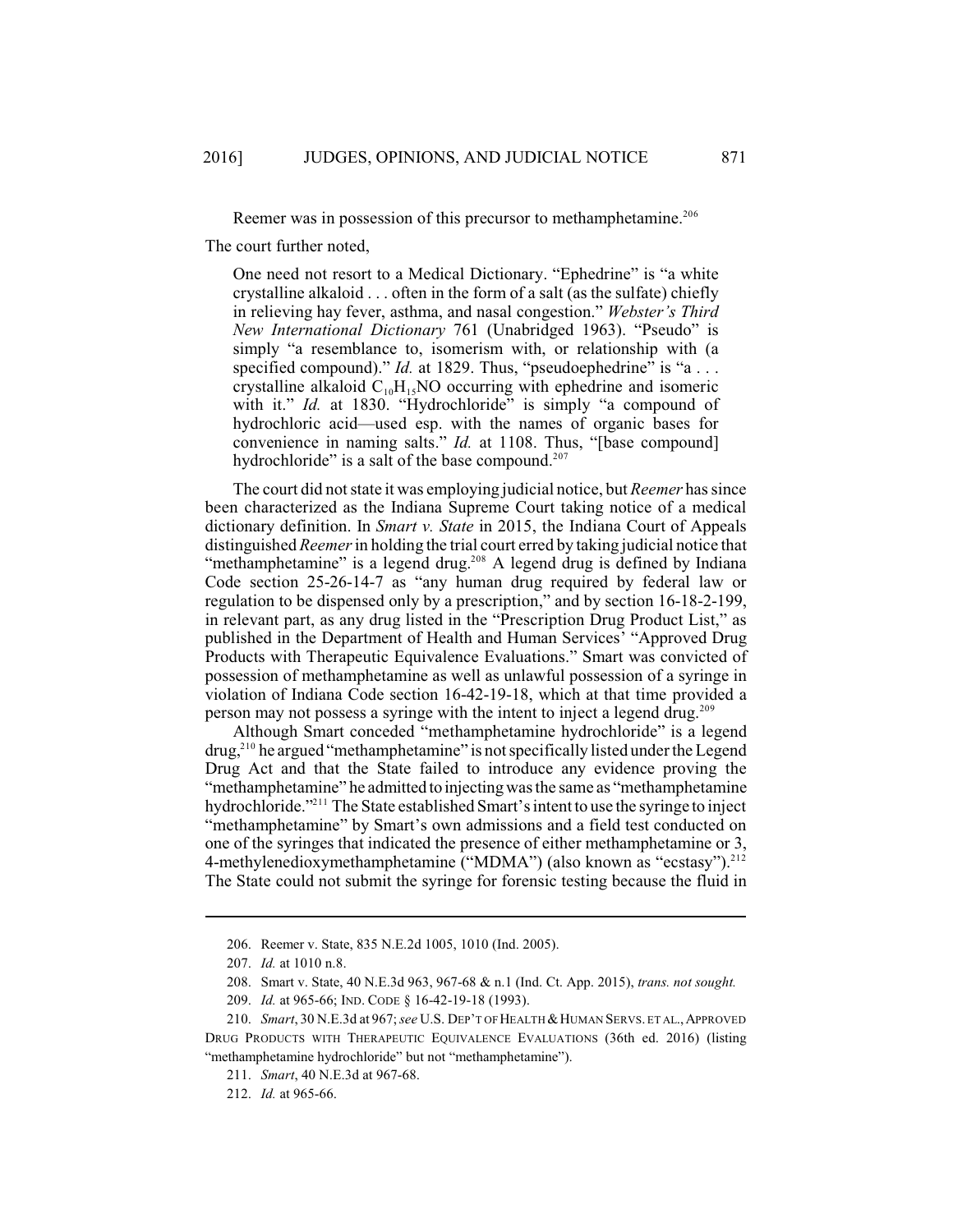the syringe was contaminated with blood or bodily fluids, the presence of which could damage the laboratory's instruments or degrade the controlled substances in the sample.<sup>213</sup> On appeal, the State maintained it is "apparent" methamphetamine hydrochloride is "simply the formal name for the drug" but did not cite any authority substantiating that claim. 214

The court of appeals held the trial court erred by taking judicial notice because it could not say "whether the methamphetamine injected by Smart qualifies as methamphetamine hydrochloride is a fact 'not subject to reasonable dispute' or a fact that 'can be accurately and readily determined from sources whose accuracy cannot reasonably be questioned. $\frac{1}{2}$  In so holding, the court of appeals dropped a footnote distinguishing *Reemer*:

We acknowledge our supreme court's opinion in *Reemer v. State*. There, the State was required to show that the defendant possessed salts, isomers, or salts of isomers of ephedrine or pseudoephedrine in the context of a prosecution for possession of a precursor to methamphetamine. The State proved that the defendant had possessed pseudoephedrine hydrochloride.We reversed the defendant's conviction on appeal because the State had failed to demonstrate that pseudoephedrine hydrochloride was a salt, isomer, or salt of isomer of pseudoephedrine. Our supreme court took notice of a medical dictionary definition that pseudoephedrine hydrochloride is "thenaturallyoccurring isomer of ephedrine." Consequently, our supreme court found that the evidence was sufficient to sustain the defendant's conviction for possession of a precursor to methamphetamine. This case is distinguishable from*Reemer*. Here, there was no evidence presented that the methamphetamine that Smart injected is the same as methamphetamine hydrochloride, *and medical dictionary definitions are not helpful in resolving this issue*. 216

Merriam-Webster's Online Medical Dictionarydefines "methamphetamine" as "an amine  $C_{10}H_{15}N$  that is used medically in the form of its crystalline hydrochloride  $C_{10}H_{15}N$  HCl especially to treat attention deficit disorder and obesity and that is often abused illicitly as a stimulant."<sup>217</sup> It defines "hydrochloride" as "a salt of hydrochloric acid with an organic base used especially as a vehicle for the administration of a drug."<sup> $218$ </sup> Based on these definitions, it appears methamphetamine hydrochloride is a salt of

<sup>213.</sup> *Id.* at 965.

<sup>214.</sup> Brief of Appellee, Smart v. State, 40 N.E.3d 963 (Ind. Ct. App. 2015) (No. 29A02-1412- CR-00887), 2015 WL 5073860, at \*15.

<sup>215.</sup> *Smart*, 40 N.E.3d at 968 (quoting IND. R. EVID. 201(a)).

<sup>216.</sup> *Id.* at 968 n.1 (emphasis added) (citations omitted).

<sup>217.</sup> *Methamphetamine*, MERRIAM-WEBSTER, http://www.merriam-webster.com/medical/ methamphetamine [http://perma.cc/HM7P-2PWP] (last visited Apr. 1, 2016).

<sup>218.</sup> *Hydrochloride*, MERRIAM-WEBSTER, http://www.merriam-webster.com/medical/ hydrochloride [http://perma.cc/U3M5-TC3G] (last visited Feb. 23, 2016).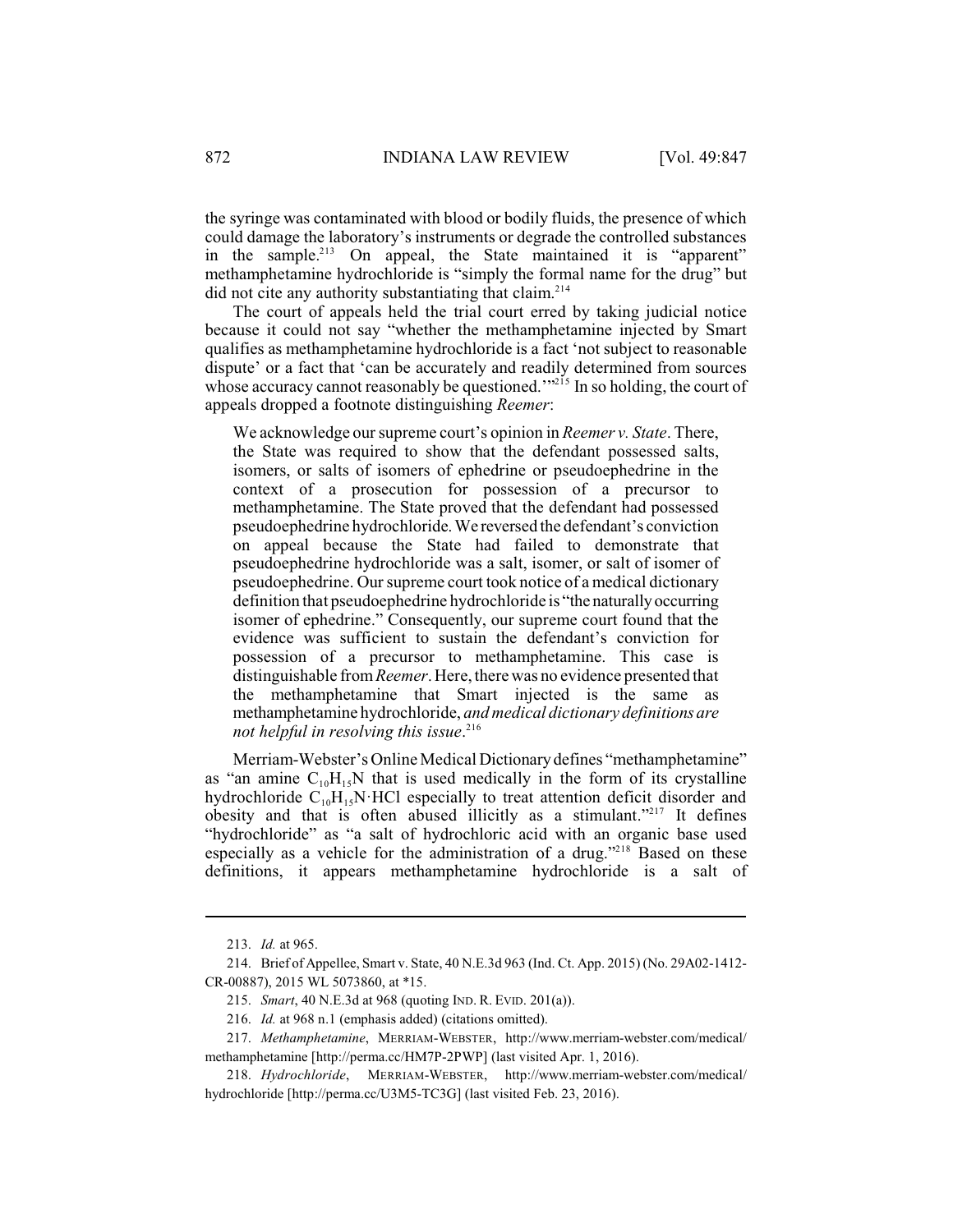methamphetamine, but this information alone did not resolve whether Smart injected "methamphetamine" or "methamphetamine hydrochloride."<sup>219</sup> Had medical dictionary definitions been "helpful," the court of appeals seemed inclined to take judicial notice as the supreme court did in *Reemer*, but the question remains whether *Reemer*'s holding *requires* appellate courts to take judicial notice in this type of case—notwithstanding the language of IER  $201(c)$ , which states a court "*may* take judicial notice on its own," but "*must* take judicial notice if a party requests it and the court is supplied with the necessary information."<sup>220</sup>

#### *C. Divorce*

Indiana courts have also addressed the applicability of judicial notice in the context of divorce. In 2012, the Indiana Court of Appeals in *Banks* v. *Banks*<sup>221</sup> addressed a husband's request to take judicial notice of a decision by the Social Security Administration. Christine Banks and Timothy Banks divorced in 2000, at which time the trial court determined Christine was entitled to receive \$500 per month as spousal maintenance "until further Order of the Court."<sup>222</sup> At the time of dissolution, Christine was unemployed, suffered from chronic kidney disease, and required ongoing dialysis treatments.<sup>223</sup> Timothy suffered from Crohn's disease, but he was able at the time of the divorce to work full time.<sup>224</sup>

Thereafter, in 2011, Timothy filed a motion to modify and reduce his maintenance obligation.<sup>225</sup> When the trial court held a hearing on the matter, Timothy offered evidence regarding his medical condition and current income:

[O]n August 2, 2010, Timothy lost his job with Longhorn Steakhouse after exhausting all of his possible medical leave time under the Family and Medical Leave Act("FMLA"), which he had used following surgery and a bowel resection because of his Crohn's disease. The Indiana

<sup>219.</sup> *See generally* Buelna v. State, 20 N.E.3d 137, 143-44 (Ind. 2014) (describing the process of manufacturing methamphetamine and stating manufacturers generally do not leave methamphetamine in a liquid form but instead expose the liquid to hydrochloric gas to "salt out" the methamphetamine and create a final powder form).

<sup>220.</sup> IND. R. EVID. 201(c) (emphasis added).

<sup>221.</sup> 980 N.E.2d 423, 425-26 (Ind. Ct. App. 2012).

<sup>222.</sup> *Id.* at 425 (citation omitted). Indiana Code section 31-15-7-2 provides spousal maintenance in three situations. Relevant here,

If the court finds a spouse to be physically or mentally incapacitated to the extent that the ability of the incapacitated spouse to support himself or herself is materially affected, the court may find that maintenance for the spouse is necessary during the period of incapacity, subject to further order of the court.

IND. CODE § 31-15-7-2(1) (2015).

<sup>223.</sup> *Banks*, 980 N.E.2d at 425.

<sup>224.</sup> *Id.*

<sup>225.</sup> *Id.*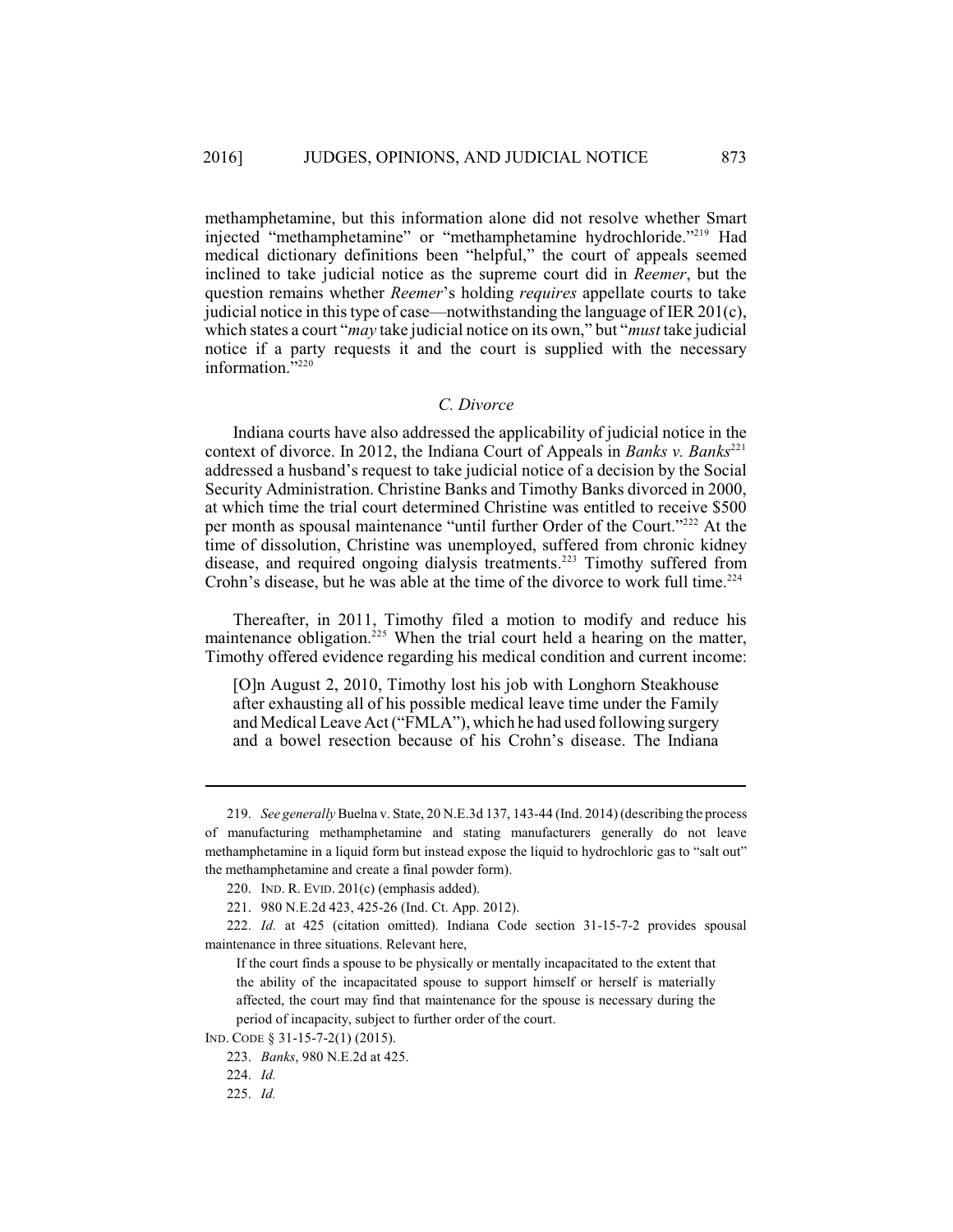Department of Workforce Development subsequently found that Timothy was "[i]nvoluntarily unemployed due to a physical disability." A physician who examined Timothy in connection with the unemployment proceedings did find that he could return to work as of August 16, 2010, "with reasonable accommodation." However, as of September 2011, Timothy himself had no source of income, and he and his current wife had filed for Chapter 13 bankruptcy in May 2011. Between 2009 and 2010, Timothy and his current wife's household income had dropped from \$69,840 to \$43,439. There also was evidence presented at the hearing that Christine earned \$8,504 from part-time employment in 2010, whereas she was earning nothing in 2000 at the time of the divorce. Finally, Timothy's attorney informed the trial court that he had applied for Social Security disability benefits, but no final resolution of that application had yet been reached.<sup>226</sup>

The trial court reduced Timothy's maintenance obligation on December 8,  $2011$ , and Christine appealed.<sup>227</sup> The Social Security Administration issued its decision on April 20, 2012,<sup>228</sup> prior to the completion of the transcript for the appeal.<sup>229</sup> The SSA decision stated Timothy had been disabled since April 1,  $2010$ , for the purposes of disability benefits.<sup>230</sup> Timothy included the decision in his appellee's appendix and requested the court of appeals take judicial notice of the decision.<sup>231</sup> Christine filed a motion to strike the decision from the record.<sup>232</sup> The court of appeals denied Christine's motion to strike, but also declined to resolve whether it could take judicial notice of the decision:

Ordinarily, this court may not consider evidence outside the record presented to the trial court in resolving an appeal. *In re D.Q.*, 745 N.E.2d 904, 906 n.1 (Ind. Ct. App. 2001). Indiana Evidence Rule 201(f) does provide that "[j]udicial notice may be taken at any stage of the proceeding," which includes appeals. *CGC Enter. v. State Bd. of Tax Comm'rs*, 714 N.E.2d 801, 803 (Ind. Ct. Tax 1999). On the other hand, judicial notice may not be used on appeal to fill evidentiary gaps in the trial record. *Dollar Inn, Inc. v. Slone*, 695 N.E.2d 185, 188 (Ind. Ct. App. 1998), *trans. denied*; *but see Matter of American Biomaterials Corp.*, 954 F.2d 919, 922 (3rd Cir. 1992) (holding that an appellate court may "in a proper case take judicial notice of new developments not

<sup>226.</sup> *Id.*

<sup>227.</sup> *Id.*

<sup>228.</sup> *Id.*

<sup>229.</sup> *See* Chronological Case Summary, Banks v. Banks, 980 N.E.2d 423 (Ind. Ct. App. 2012) (No. 45A03-1203-DR-96), *available at* https://public.courts.in.gov/mycase/#/vw/CaseSummary/ yJ2Ijp7IkNhc2VUb2tlbiI6Ik9XUTBNekl5TmpFek1qSXdPalk1Tmpjek9UQXlaak09In19 [http://perma.cc/BK5X-KQK6].

<sup>230.</sup> *Banks*, 980 N.E.2d at 425-26.

<sup>231.</sup> *Id.* at 426.

<sup>232.</sup> *Id.* at 425.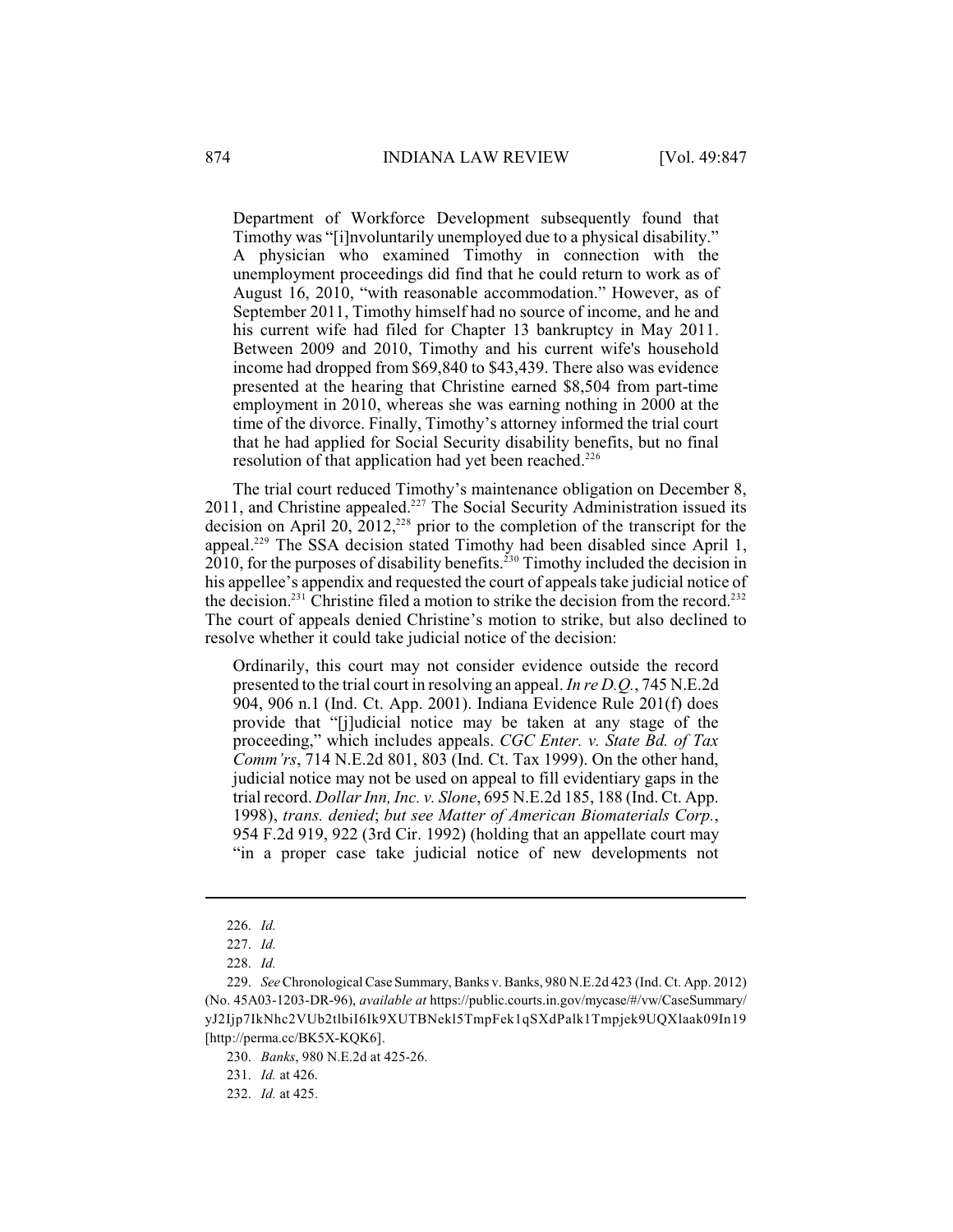considered by the lower court"). Ultimately, although the SSA decision could be relevant to Timothy's claims on appeal, our scrutiny of the record actually presented to the trial court leaves us with sufficient information to affirm its decision. We need not definitively resolve whether we could or should take judicial notice of the SSA decision. However, because Timothy presents a colorable basis for taking judicial notice of the SSA decision, we decline to order that the pages of his appendix containing the order be stricken.<sup>233</sup>

The court recognized the inherent tension between the often cited holding of *Dollar Inn* and IER 201(f), but its opinion did not attempt to resolve the incongruity.

In 2013, another panel of the Indiana Court of Appeals in *Troyer v. Troyer*<sup>234</sup> declined to take judicial notice in a divorce case because the request was merely an attempt to fill evidentiary gaps on appeal. Both parties appealed the trial court's final dissolution decree.<sup>235</sup> One of issues the husband raised was whether the trial court abused its discretion in valuing and dividing the marital estate, which included the jewelry that he had given to his wife during their marriage.<sup>236</sup> During the proceedings, the parties disagreed on the valuation of the jewelry, but "neither party offered receipts for the jewelry purchased or a professional appraisal of the value of Wife's jewelry."<sup>237</sup> Instead, each party provided their own valuation of the jewelry.<sup>238</sup> The wife valued the jewelry at \$1000, while the husband valued it at \$13,500.<sup>239</sup> The trial court found the jewelry was worth only  $$1000.<sup>240</sup>$  The court of appeals held this valuation was not an abuse of discretion because

Wife was confident enough in her \$1000 valuation that she was willing to let Husband have the jewelry for a \$1000 setoff. Husband, by contrast, was willing to take the jewelry if it was valued at \$1000 but would not take it if he would be charged a setoff of \$2000. Furthermore, Husband stated, "I don't know how much it's worth, it's in her possession." When asked if he had ever asked to have the jewelry appraised, Husband answered, "Not in this case." Husband agreed to let Wife have the jewelry only if he was credited with a set off of \$13,000. When asked whether the \$13,000 was based upon his valuation, Husband responded that the estimate was "[j]ust a complete guess."<sup>241</sup>

At some point during the final hearing on the dissolution, the wife admitted

<sup>233.</sup> *Id.*

<sup>234.</sup> 987 N.E.2d 1130, 1138 n.3 (Ind. Ct. App. 2013).

<sup>235.</sup> *Id.* at 1133.

<sup>236.</sup> *Id.* at 1133, 1138.

<sup>237.</sup> *Id.* at 1138.

<sup>238.</sup> *Id.* 

<sup>239.</sup> *Id.*

<sup>240.</sup> *Id.*

<sup>241.</sup> *Id.* (citations omitted).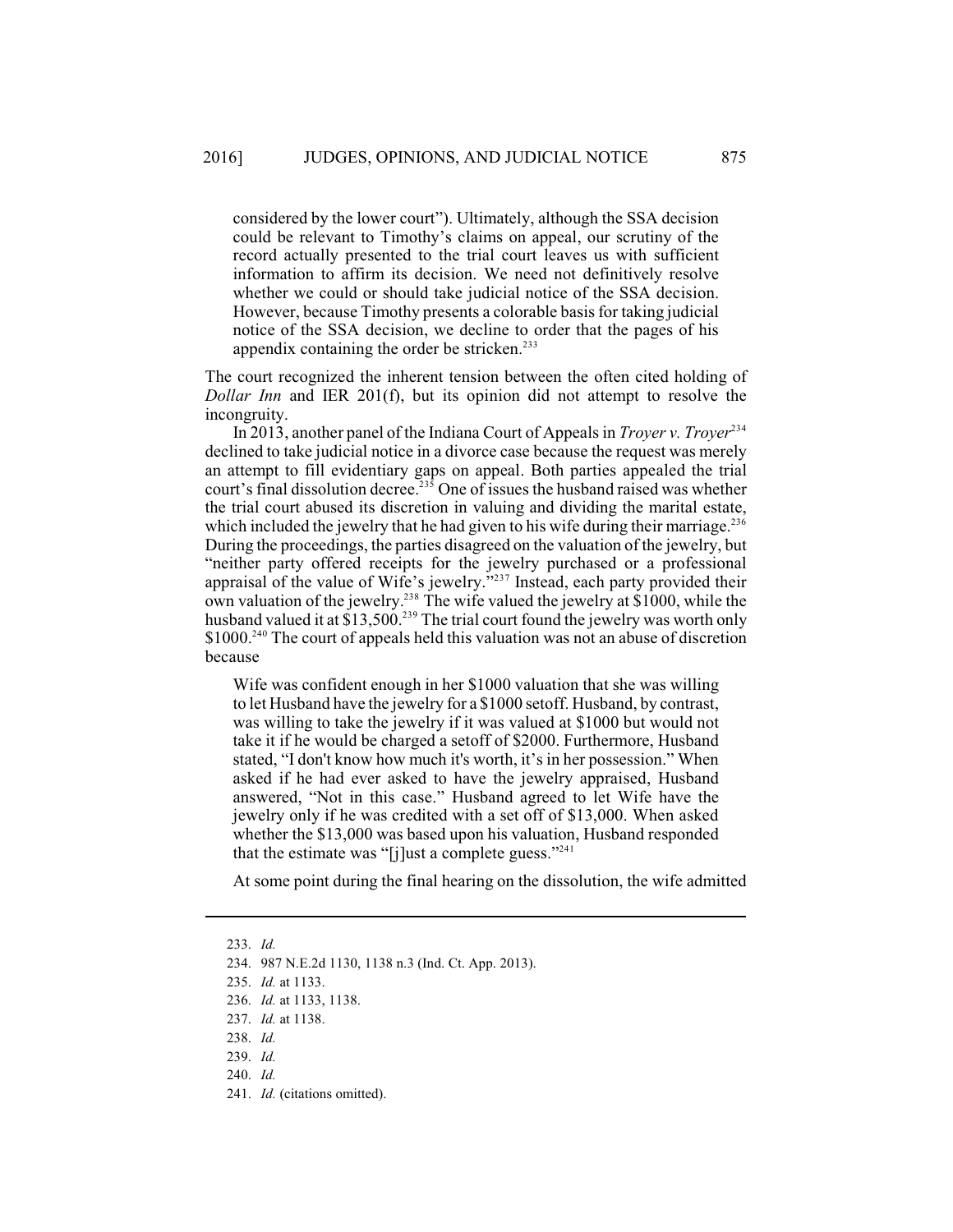that her husband "may have spent \$13,000.00 on [the] jewelry."<sup>242</sup> On appeal, the husband requested the court of appeals "take judicial notice that prices for gold, diamonds, and other precious metals and stones have not depreciated in recent years."<sup>243</sup> Citing *Banks*, the court declined to do so,

"Indiana Evidence Rule 201(f) provides that '[j]udicial notice may be taken at any stage of the proceeding,' which includes appeals." *Banks v. Banks*, 980 N.E.2d 423, 426 (Ind. Ct. App. 2012). However, we have held that "judicial notice may not be used on appeal to fill evidentiary gaps in the trial record." *Id.* (quoting *Dollar Inn, Inc. v. Slone*, 695 N.E.2d 185, 188 (Ind. Ct. App. 1998), *trans. denied* ). Here, Husband essentially is asking us to fill the evidentiary gaps he created by failing to present this evidence, or request judicial notice, at trial. This we will not do. $244$ 

While recognizing the plain language of IER 201(f), the court in *Troyer* refused to apply judicial notice for the purpose of filling evidentiary gaps created by the party's failure to present evidence at trial.<sup>245</sup>

#### III. ANALYSIS, PROBLEM, AND POTENTIAL SOLUTIONS

As the discussion above demonstrates, even before the adoption of IER 201, Indiana's appellate courts were constrained by the requirement that judicially noticed facts "be generally known or capable of accurate determination by resort to sources whose accuracy cannot reasonably be questioned."<sup> $246$ </sup> The enactment of a formal evidentiary rule governing judicial notice does not seem to have changed the traditional practices surrounding judicial notice in appellate courts. Despite at least one Indiana case, shortly after IER 201 was enacted, questioning whether it applied to appellate courts,<sup>247</sup> it seems to have quickly become generally accepted without any serious analysis or debate that the rule does apply to appellate courts and allows judicial notice to be taken for the first time on appeal.<sup>248</sup> But have we too easily accepted that the rule applies to appellate courts without giving due consideration to the rule itself and the ramifications of trying to apply it at the appellate level?

IER 201 does not specifically identify appellate courts as falling within its purview, referring only to "the court" or "a court."<sup>249</sup> IER 201 does, however,

<sup>242.</sup> *Id.* at 1138 n.3 (citation omitted).

<sup>243.</sup> *Id.* (citation omitted).

<sup>244.</sup> *Id.*

<sup>245.</sup> *Id.*

<sup>246.</sup> Stewart v. Stewart, 521 N.E.2d 956, 959 n.2 (Ind. Ct. App. 1988).

<sup>247.</sup> Dollar Inn, Inc. v. Slone, 695 N.E.2d 185, 188 n.2 (Ind. Ct. App.. 1998).

<sup>248.</sup> Mayo v. State, 681 N.E.2d 689, 693 (Ind. 1997); CGC Enters. v. State Bd. of Tax Comm'rs, 714 N.E.2d 801, 803 (Ind. Tax Ct. 1999); *see also* FED. R. EVID. 201 advisory's committee note, subdiv. (f) ("In accord with the usual view, judicial notice may be taken at any stage of the proceedings, whether in the trial court or on appeal.").

<sup>249.</sup> IND. R. EVID. 201(a), (c)-(f).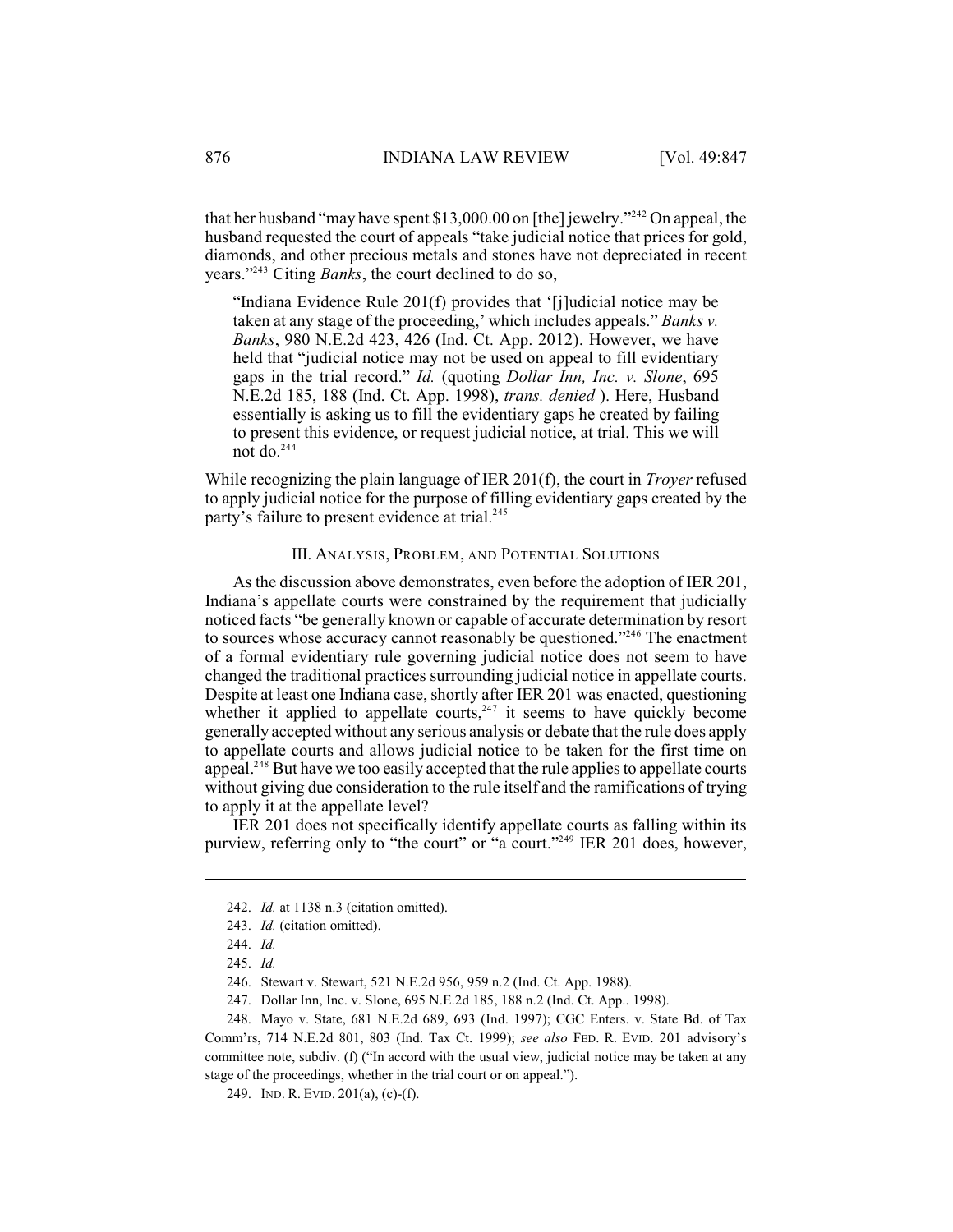state that "the court" may take judicial notice "at any stage of the proceedings." $250$  It is from this language that the inclusion of appellate courts is presumed. $^{251}$  But other language in the rule makes its applicability to appellate courts not quite so straightforward. Section (f) concerns how to instruct a jury when the court has taken judicial notice during the proceedings, which is clearly not an appellate function. Section (e) guarantees a party an opportunity to be heard, whether before or after judicial notice is taken. In a trial court proceeding, the parties and the court can and do meet face-to-face on numerous occasions. If a party requests a trial court take judicial notice, whether in open court or by written motion, the opposing party may easily respond and either party may easily request a hearing. If a trial court takes judicial notice on its own, it may do so in open court, subject to the parties' opportunity to be heard on the matter, or it may do so in a written order, subject to the parties' ability to seek reconsideration or error correction. In any event, the opportunity to be heard in the trial court is protected by the nature of trial court proceedings. Appellate courts, however, are not structured in the same way.<sup>252</sup> In an appellate proceeding, the court rarely sees the parties and then only through their attorneys. The parties are not privy to the deliberative process and know only what the court chooses to explain through its opinion. There is no true mechanism for providing an opportunity for the parties to be heard other than through their written briefs. And, as has been mentioned, appellate courts are not fact-finding courts and their role is limited to deciding cases on the record of proceedings below. Applying IER 201 to appellate courts and allowing judicial notice to be taken for the first time on appeal is in direct conflict with those traditional restraints on appellate review.

IER 201 also provides that the court "*must* take judicial notice if a party requests it and the court is supplied with the necessary information."<sup> $253$ </sup> The cases discussed in Part II are particularly relevant to this provision of the rule. In *Stewart*, *R.E.G.*, and *Dollar Inn*, the appellants (and amici curiae in some cases) requested the appellate court take judicial notice of medical information supplied to the court regarding  $HIV/AIDS$ .<sup>254</sup> And yet, in all of those cases, the court declined to do so. *Stewart* and *R.E.G.* were decided before IER 201 was enacted and were subject only to the common law requirement that facts be generally known or capable of accurate determination from reliable sources. The court in *Stewart* determined the medical information submitted by Thomas was subject to reasonable dispute and therefore did not meet the requirements for judicial

<sup>250.</sup> IND. R. EVID. 201(d).

<sup>251.</sup> *E.g.* Banks v. Banks, 980 N.E.2d 423, 426 (Ind. Ct. App. 2012) ("Indiana Evidence Rule 201(f) provides that '[j]udicial notice may be taken at any stage of the proceeding,' which includes appeals.").

<sup>252.</sup> *See* MD. RULES 5-201(a) (stating provisions of the judicial notice rule regarding mandatory judicial notice, opportunity to be heard, and instructing the jury do not apply to the appellate courts in that state).

<sup>253.</sup> IND. R. EVID. 201(c)(2) (emphasis added).

<sup>254.</sup> *Supra* Part II.A.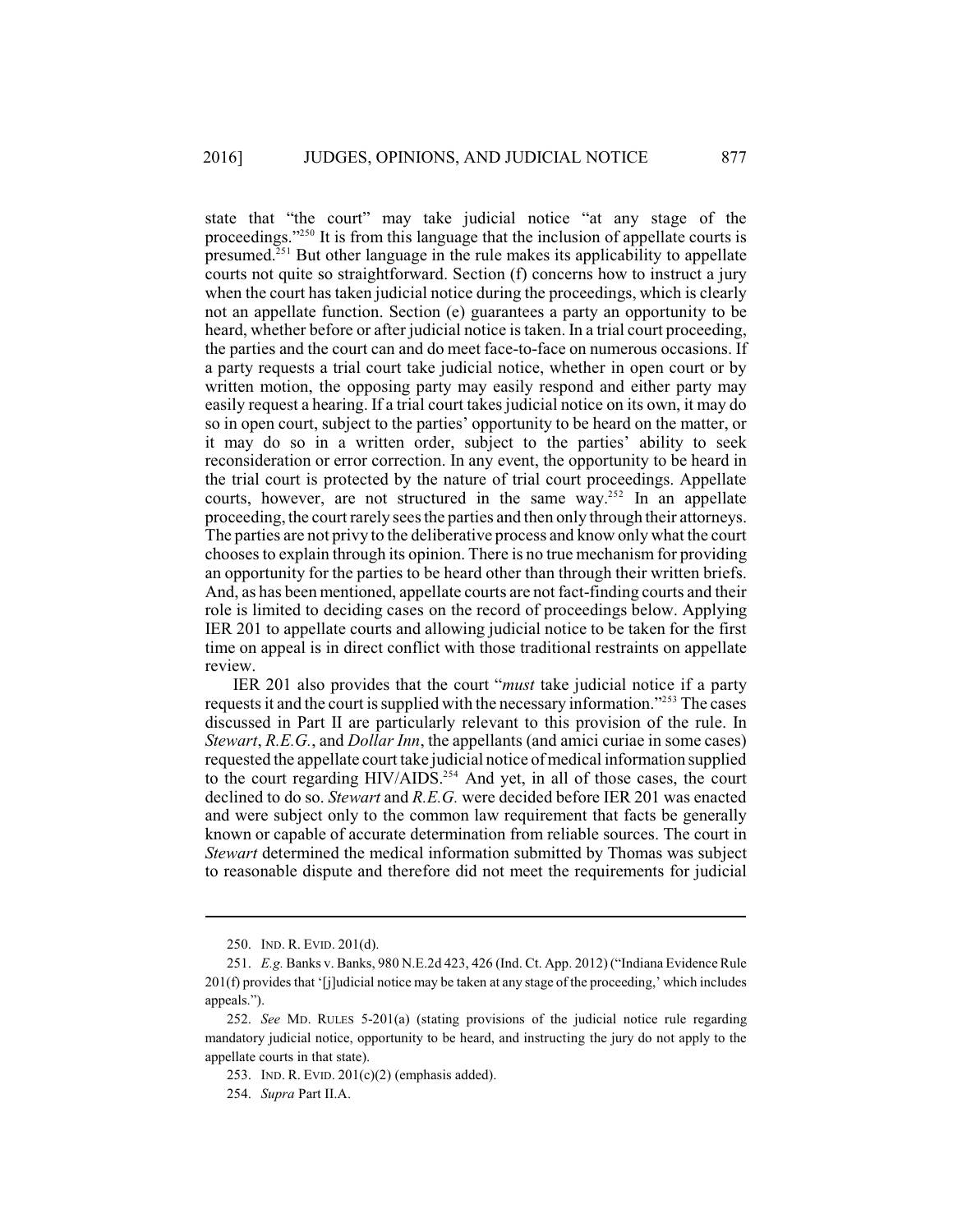notice.<sup>255</sup> Given the emotionally charged nature of the HIV/AIDS epidemic in its early years, it is perhaps unsurprising that the court was reluctant to give a judicial imprimatur to medical literature advocated by one side. Although unwilling to judicially notice the specific methods by which HIV could be transmitted, the court did observe the evidence was settled enough to support the conclusion it was not transmitted through casual contact and remanded for the *trial court* to hear further medical evidence rather than consider the medical evidence itself.<sup>256</sup> By the time *R.E.G.* was decided just a few years later, the medical research seemed to no longer be subject to reasonable dispute and yet the court still declined to take judicial notice of it, deciding the case instead on the basis that the evidence espousing an opposing viewpoint was speculative and thus need not be countered.<sup>257</sup> Dollar Inn was decided after IER 201 was enacted, but the court, noting it was unsure whether the rule applied on appeal, sidestepped that issue and did not weigh in on the substance of the medical evidence at all. Instead, the court determined it could not close an evidentiary gap by taking judicial notice of matters that were not first presented to the trial court. 258

In the criminal cases discussed above, the defendants appealed their convictions, contending the State failed to meet its burden to prove guilt at the trial court stage.<sup>259</sup> Criminal defendants are constitutionally guaranteed that each essential element of the offense with which they are charged will be proven to the trier of fact beyond a reasonable doubt.<sup>260</sup> "The task of an appellate court with regard to the evidence adduced at trial is different from that of the trial judge or jury." $261$ 

Thus, in a criminal case, the assessment of guilt beyond a reasonable doubt is a question of fact for the trial judge or jury, but the review of the trial level determination of guilt is a matter of law for the court on appeal. That is to say, the trier of fact must be convinced of a defendant's guilt beyond a reasonable doubt based upon the facts of the case. The reviewing court, however, need not be convinced of the defendant's guilt beyond a reasonable doubt. A reversal for insufficient evidence requires an appellate court to decide that, as a matter of law, no reasonable person could have found the defendant guilty on the basis of the evidence presented at trial. $262$ 

<sup>255.</sup> Stewart v. Stewart, 521 N.E.2d 956, 964-66 (Ind. Ct. App. 1988).

<sup>256.</sup> *Id.* at 964, 966.

<sup>257.</sup> R.E.G. v. L.M.G., 571 N.E.2d 298, 303 (Ind. Ct. App. 1991).

<sup>258.</sup> Dollar Inn, Inc. v. Slone, 695 N.E.2d 185, 187-88 (Ind. Ct. App. 1998).

<sup>259.</sup> *Supra* Part II.B.

<sup>260.</sup> Blackmon v. State, 32 N.E.3d 1178, 1186 (Ind. Ct. App. 2015) (citing *In re*Winship, 397

U.S. 358, 361-64 (1970)).

<sup>261.</sup> Trotter v. State, 484 N.E.2d 604, 605 (Ind. Ct. App. 1985) (Buchanan, C.J., dissenting from denial of rehearing) (emphasis omitted).

<sup>262.</sup> *Id.*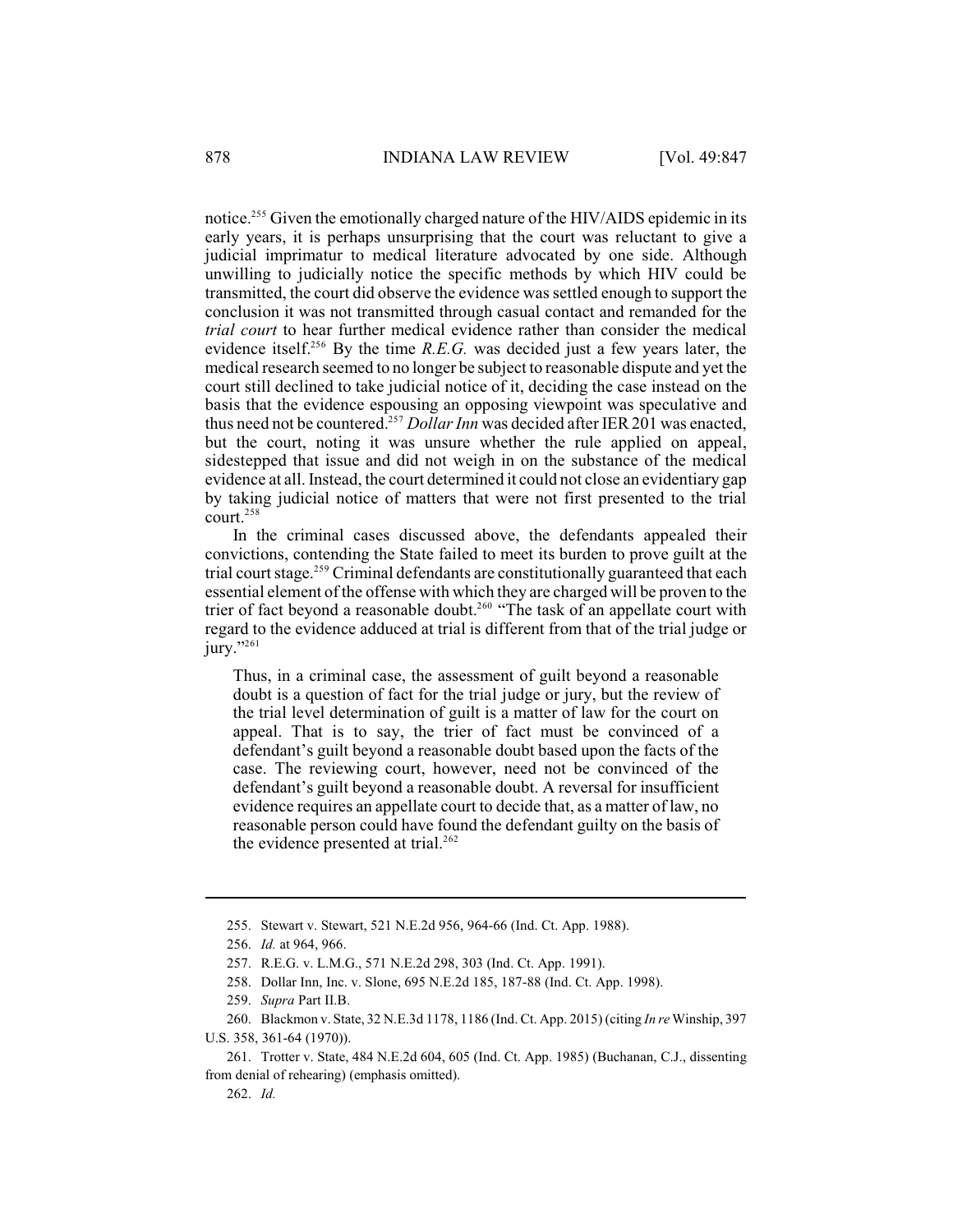In *White* and *Barnett*, decided prior to IER 201, and in *Dolkey*, decided after, each of the defendants contended on appeal the State had failed to prove an essential element of his crime at trial: the chemical composition of the drug he was convicted of possessing. Although as a matter of law, no reasonable person could find a defendant guilty of a crime when all the essential elements were not proven, the State sought to close this evidentiary gap by requesting the relevant facts (and in one case, law) be judicially noticed on appeal. The appellate court declined to take judicial notice in these cases because the State's obligation is to meet its evidentiary burden at trial and the appellate court's obligation is to consider only that evidence produced at trial. By contrast, in *Reemer*, the Indiana Supreme Court held the State had proven all the essential elements of the defendant's crime at trial, after consulting a medical dictionary to determine the specific fact at issue—that pseudoephedrine hydrochloride is an isomer of ephedrine.<sup>263</sup> The Indiana Court of Appeals acknowledged this decision in *Smart*, but held in that case that resorting to dictionary definitions alone did not resolve the factual issue left open by the State's evidence at trial.<sup>264</sup> A dictionary is presumably a source "whose accuracy cannot reasonably be questioned," but as *Smart* demonstrates, the chemical composition of a drug cannot always be "accurately and readily determined" using dictionary definitions alone.<sup>265</sup>

And finally, although a constitutional guarantee of proof beyond a reasonable doubt is not implicated in civil cases as it is in criminal cases, *Troyer* demonstrates that the burden to prove one's case at the trial court applies universally. Although judicial notice can be a useful tool in expediting litigation where appropriate, it remains incumbent upon the parties to prove their case at trial.

Appellate courts do not always abide by the mandatory language of IER  $201(c)(2)$  when asked to take judicial notice and supplied with the necessary information because of the limited role an appellate court traditionally plays. *Banks* presented an interesting twist on a request for the court to take judicial notice for the first time on appeal. The appellee requested the appellate court take judicial notice of a separate court proceeding that was in progress at the time of the trial court proceedings but not resolved until after the appeal was initiated.<sup>266</sup> The Indiana Court of Appeals acknowledged IER 201(d) allows judicial notice at the appellate stage, but also noted the long line of authority prohibiting the use of judicial notice to fill evidentiary gaps on appeal by supplementing the record.<sup>267</sup> Ultimately, the court did not resolve that conundrum because the trial court record alone was sufficient to affirm the trial court decision in appellee's favor.<sup>268</sup> Other cases, however, have held that events occurring subsequent to the

<sup>263.</sup> Reemer v. State, 835 N.E.2d 1005, 1009-10 (Ind. 2005).

<sup>264.</sup> Smart v. State, 40 N.E.3d 963, 968 n.1 (Ind. Ct. App. 2015).

<sup>265.</sup> IND. R. EVID. 201(a)(1)(B).

<sup>266.</sup> Banks v. Banks, 980 N.E.2d 423, 425-26 (Ind. Ct. App. 2012).

<sup>267.</sup> *Id.* at 426.

<sup>268.</sup> *Id.*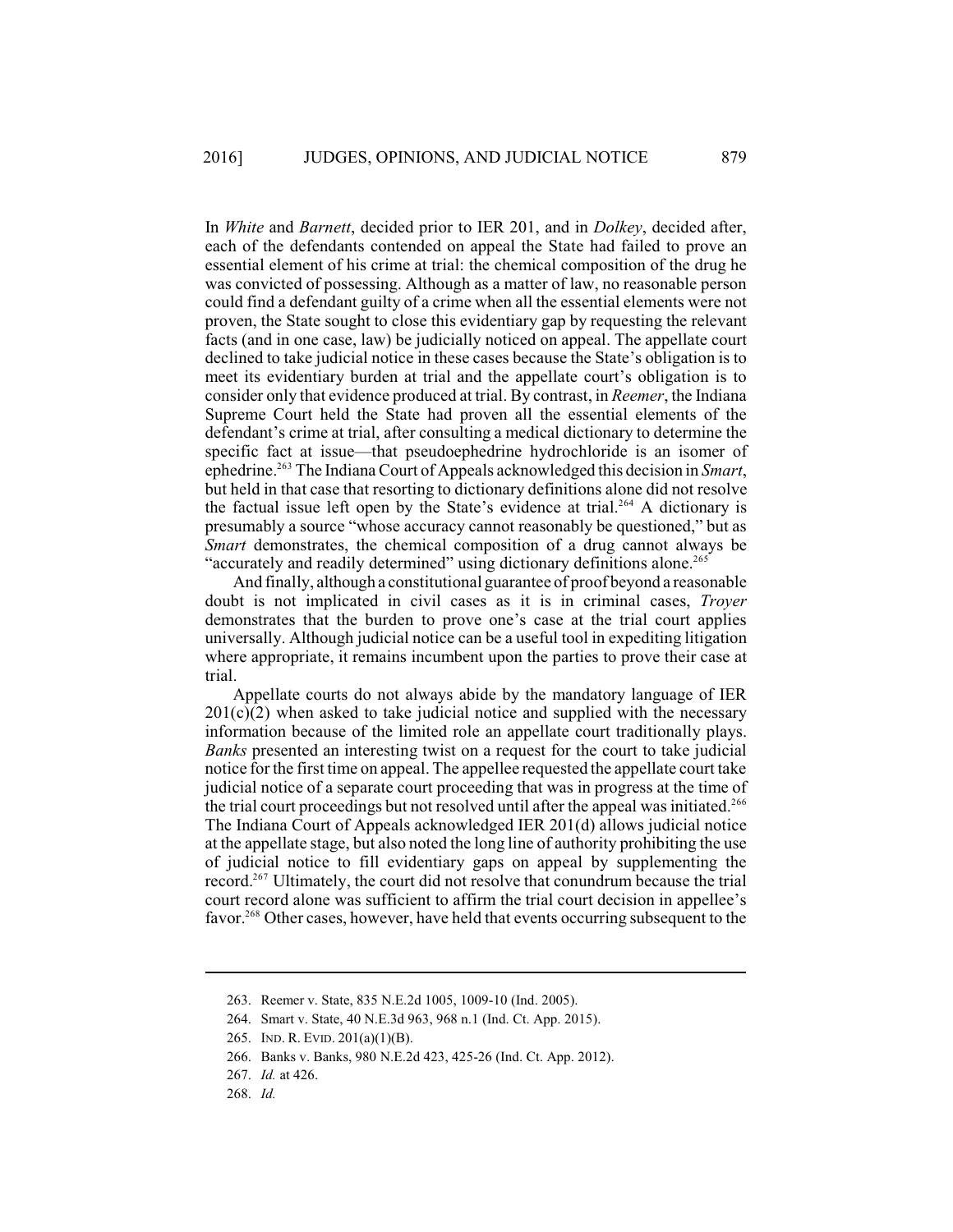trial court's decision and while a case is pending on appeal can be considered.<sup>269</sup>

An issue not touched on by any of these cases in which judicial notice was requested on appeal is the requirement in IER 201 that "[o]n timely request, a party is entitled to be heard."<sup>270</sup> Is requesting judicial notice for the first time on appeal a "timely request"? And is making a request for judicial notice in an appellate brief—with an opportunity for the opposing party to respond in its brief—being sufficiently "heard" about the propriety of judicial notice and the nature of the fact to be noticed? As it stands now, parties are not likely to know until an opinion is issued whether the appellate court has granted the request and taken judicial notice. Again, the suitability of the judicial notice rule for use by appellate courts is questionable considering the purpose and function of appellate courts.

The requirements of the rule pose sufficient difficulties when a party requests an appellate court take judicial notice and both parties are aware it is at issue; what happens when *no* party asks the court to take judicial notice of a particular fact? IER 201 also provides that a court *may* take judicial notice on its own.<sup>271</sup> As established above, the rule has been interpreted to mean appellate courts can take judicial notice for the first time on appeal based on the provisions of IER 201 that judicial notice may be taken without request,<sup>272</sup> at any stage of the proceedings.<sup>273</sup> and without notification to the parties beforehand so long as the party is given an opportunity to be heard afterward, if requested.<sup>274</sup> The practice and pitfalls of taking judicial notice sua sponte for the first time on appeal is illustrated by the two opinions in *Filter Specialists, Inc. v. Brooks*.<sup>275</sup> The court of appeals majority decision in *Filter Specialists* reversed as not supported by substantial evidence an agency decision that an employer had racially discriminated against two employees when terminating their employment.<sup>276</sup> In doing so, the court took judicial notice of a city's human rights ordinance prohibiting racial discrimination that was allegedly violated by the adverse employment action.<sup>277</sup> The employees alleging the ordinance had been violated had not introduced the ordinance into evidence in the agency proceeding below, and the employer asserted the agency's decision that it had discriminated on the basis of race could not stand because the employees had failed to prove the terms of the ordinance

<sup>269.</sup> *See*, *e.g.*, Larkin v. State, 43 N.E.3d 1281, 1286-87 (Ind. Ct. App. 2015) (taking judicial notice of election results and finding on that basis the appellant's request for appointment of a special prosecutor was moot); *see also* TENN.R.APP.P.14(specifically allowing an appellate court, in its discretion, to consider post-judgment facts).

<sup>270.</sup> IND. R. EVID. 201(e).

<sup>271.</sup> IND. R. EVID. 201(c)(1).

<sup>272.</sup> *Id*.

<sup>273.</sup> IND. R. EVID. 201(d).

<sup>274.</sup> IND. R. EVID. 201(e).

<sup>275.</sup> 879 N.E.2d 558 (Ind. Ct. App. 2007), *rev'd*, 906 N.E.2d 835 (Ind. 2009).

<sup>276.</sup> *Id.* at 583.

<sup>277.</sup> *Id.* at 566.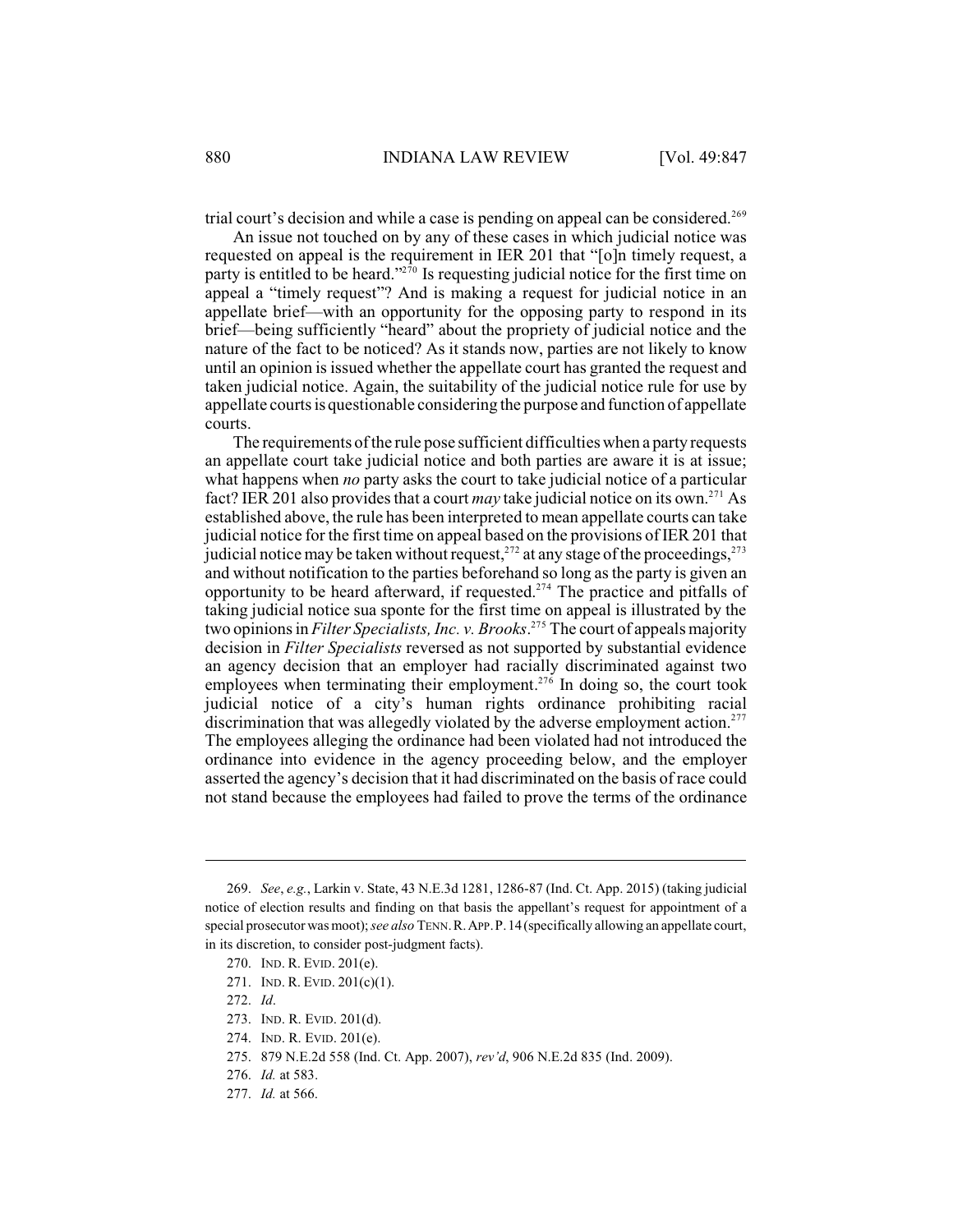and therefore failed to prove those terms were violated.<sup> $278$ </sup> On appeal, the court noted IER 201 makes a local ordinance subject to judicial notice and allows a court to take judicial notice even if not requested, at any stage of the proceedings.<sup>279</sup> Moreover, the court acknowledged that IER 201 required an opportunity to be heard, but determined there was no danger of unfair prejudice to the employer because it was clearly aware of the ordinance and because the court ultimately ruled in the employer's favor.<sup>280</sup> The court did note that, had the result been different, the employer "would be allowed to put forth a good faith argument regarding the impropriety of this court taking judicial notice in a petition for rehearing."<sup>281</sup>

Judge Nancy Vaidik dissented from the majority's decision to reverse the agency decision, but also expressed concern about the majority taking judicial notice of the ordinance.<sup>282</sup> She agreed that IER 201 permits "uninvited judicial notice," but urged that appellate courts "do so only sparingly."<sup>283</sup>

[I]f an appellate court opts to exercise its right of judicial notice absent a request from a party and the corresponding opportunity of the adverse party to voice its opposition, one of two situations will arise. Either we must be prepared to give the parties an opportunity to be heard on the issue after we have already handed down our appellate decision, which brings with it a host of procedural problems, or we must be prepared to deny litigants their right to be heard as granted by Evidence Rule  $201(e)$ . Both of these options are worrisome, and thus I believe that we should do what the majority has done today only in rare circumstances. 284

In a footnote, the dissent elaborated on the "procedural problems" attendant to granting the parties an opportunity to be heard after an opinion is handed down.<sup>285</sup> Namely, such "opportunity to be heard" would necessarily have to come in the form of a petition for rehearing, in which the presenting of new claims or issues is prohibited. 286

282. *Filter Specialists, Inc.*, 879 N.E.2d at 583-84 (Vaidik, J., dissenting) (calling the majority's resolution of the employer's challenge to the recognition of a local law "problematic").

283. *Id.* at 584.

284. *Id.* at 584 (footnote omitted). The dissent ultimately believed judicial notice of the ordinance on appeal was unnecessary because it could be inferred that the agency was aware of the ordinance and took judicial notice of it. *Id.*

285. *Id.* at 584 n.23.

<sup>278.</sup> *Id.*

<sup>279.</sup> *Id.*

<sup>280.</sup> *Id.* at 566 n.9.

<sup>281.</sup> *Id.* Although the supreme court ultimately affirmed the trial court decision that there was substantial evidence supporting the agency decision, with respect to the ordinance, the court noted the fact it was not introduced into evidence was immaterial because the ordinance merely provided authority for a local government to effectuate the state civil rights laws; it was the state law that was at issue. Filter Specialists, Inc. v. Brooks, 906 N.E.2d 835, 845 (Ind. 2009).

<sup>286.</sup> *Id.* at 584 & n.23. Judge Paul Mathias, concurring in the result in an unpublished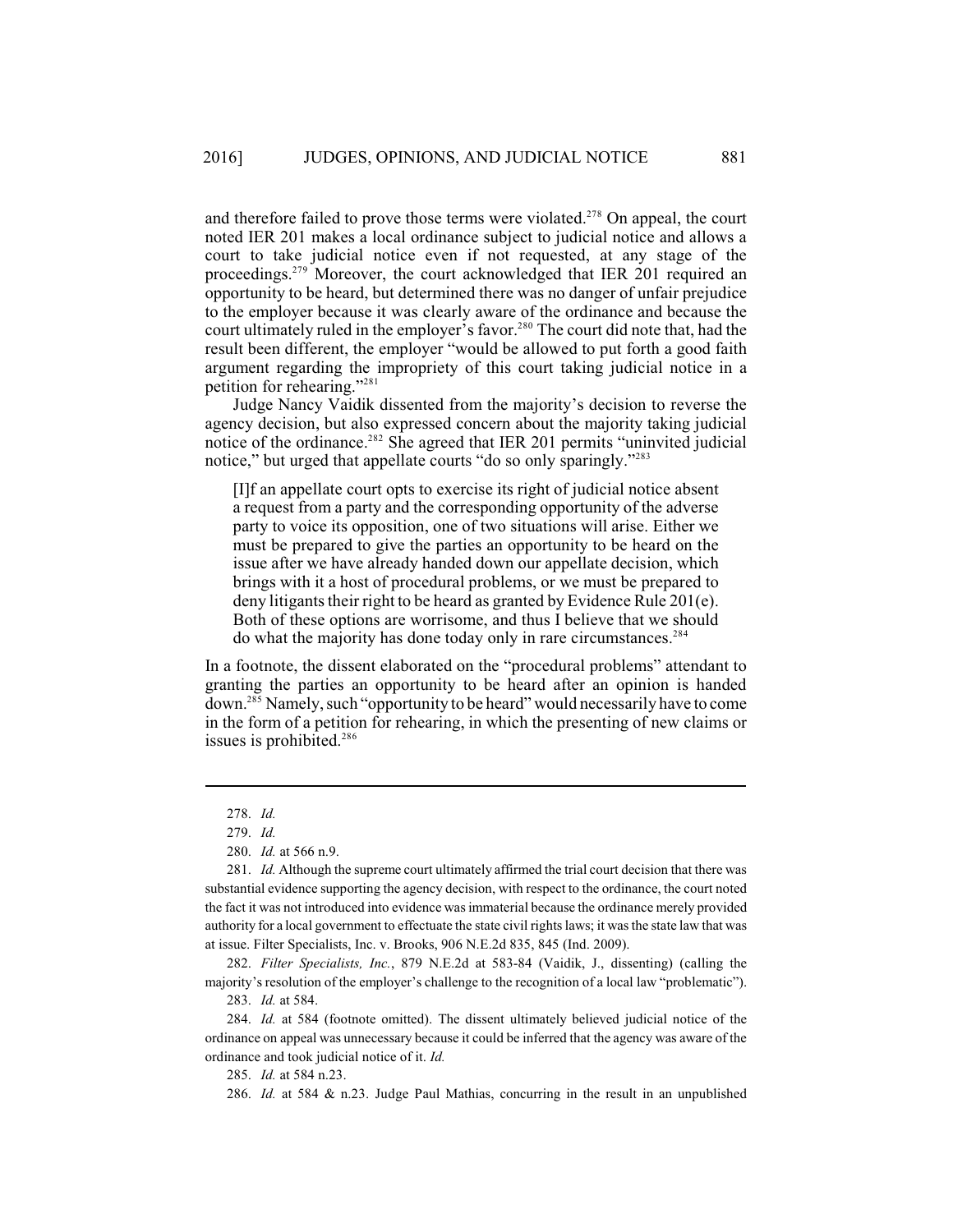The foregoing presumes, of course, the appellate court is acting within the confines of IER 201, regardless of whether it is in fact an appropriate rule for appellate courts. Because IER 201 does not distinguish between adjudicative and legislative facts, virtually everything a court looks at outside of pleadings, testimony, and admitted evidence when deciding a case is subject to the requirements of the rule. Is there any gray area between what is available in the record and strict adherence to IER 201? In *Belcher v. Buesking*, the court of appeals noted that the "method of judicial reasoning cannot be hermetically sealed and shorn of common sense and ordinary experience," and therefore the judicial process "assumes that the participants bring with them a vast amount of everyday knowledge of facts in general which will help in the process of inferring ultimate conclusions."<sup>287</sup> In *Pigman v. Ameritech Publishing, Inc.*, the appellate court brought its "everyday knowledge of facts in general" to bear when considering whether summary judgment should have been granted against Pigman, who claimed API had breached an advertising contract when it omitted his listing from the Yellow Pages.<sup>288</sup> The court reversed summary judgment and remanded for trial on Pigman's claim.<sup>289</sup> In so doing, the court made certain statements about, among other things, the nature of the Yellow Pages and its use by and effectiveness for consumers and advertisers.<sup>290</sup> API petitioned for rehearing, arguing the court had taken judicial notice of matters outside the record without saying it was doing so and without giving it an opportunity to respond.<sup>291</sup> In ruling on the petition, the court acknowledged it "should exercise extreme caution in taking judicial notice of facts subject to proof."<sup>292</sup> However, the court denied taking judicial notice because "circumstances which merely place the legal issue . . . in context" are not of the sort that require the procedural protections of IER 201:

[N]ot every circumstance related to the case presents a fact requiring evidentiary proof or judicial notice. Here, implicit in our holding was an

287. Belcher v. Buesking, 371 N.E.2d 417, 420 (Ind. Ct. App. 1978).

288. Pigman v. Ameritech Publ'g, Inc., 641 N.E.2d 1026 (Ind. Ct. App. 1994), *reh'g denied*, 650 N.E.2d 67 (Ind. Ct. App. 1995).

289. *Id.* at 1035.

290. *Id.* at 1034-35.

291. Pigman v. Ameritech Publ'g, Inc., 650 N.E.2d 67, 69 (Ind. Ct. App. 1995).

292. *Id.* (citing Ritz v. Ind. & Ohio R.R., Inc., 632 N.E.2d 769, 775 (Ind. Ct. App. 1994)).

memorandum decision, expressed similar concerns about taking judicial notice of the American Arbitration Association Rules for the first time on appeal without notice to either party: "[i]t is unclear to me how [the opportunity to be heard] portion of the rule is to be fulfilled where an appellate court *sua sponte* takes judicial notice of matter of which neither party has formally expressed any awareness." Preload, Inc. v. Hammond WaterWorksDep't, No. 45A05-1201-PL-22, 2012 WL 3165329 at \*5 (Ind. Ct. App. Aug. 6, 2012). Judge Mathias questioned whether the judicial notice taken by the court would be a proper ground for rehearing when a party may not generally raise an argument for the first time in such a petition, but noted that it was difficult to imagine a successful argument against judicial notice in this case, and concurred in result in the interest of judicial economy. *Id.*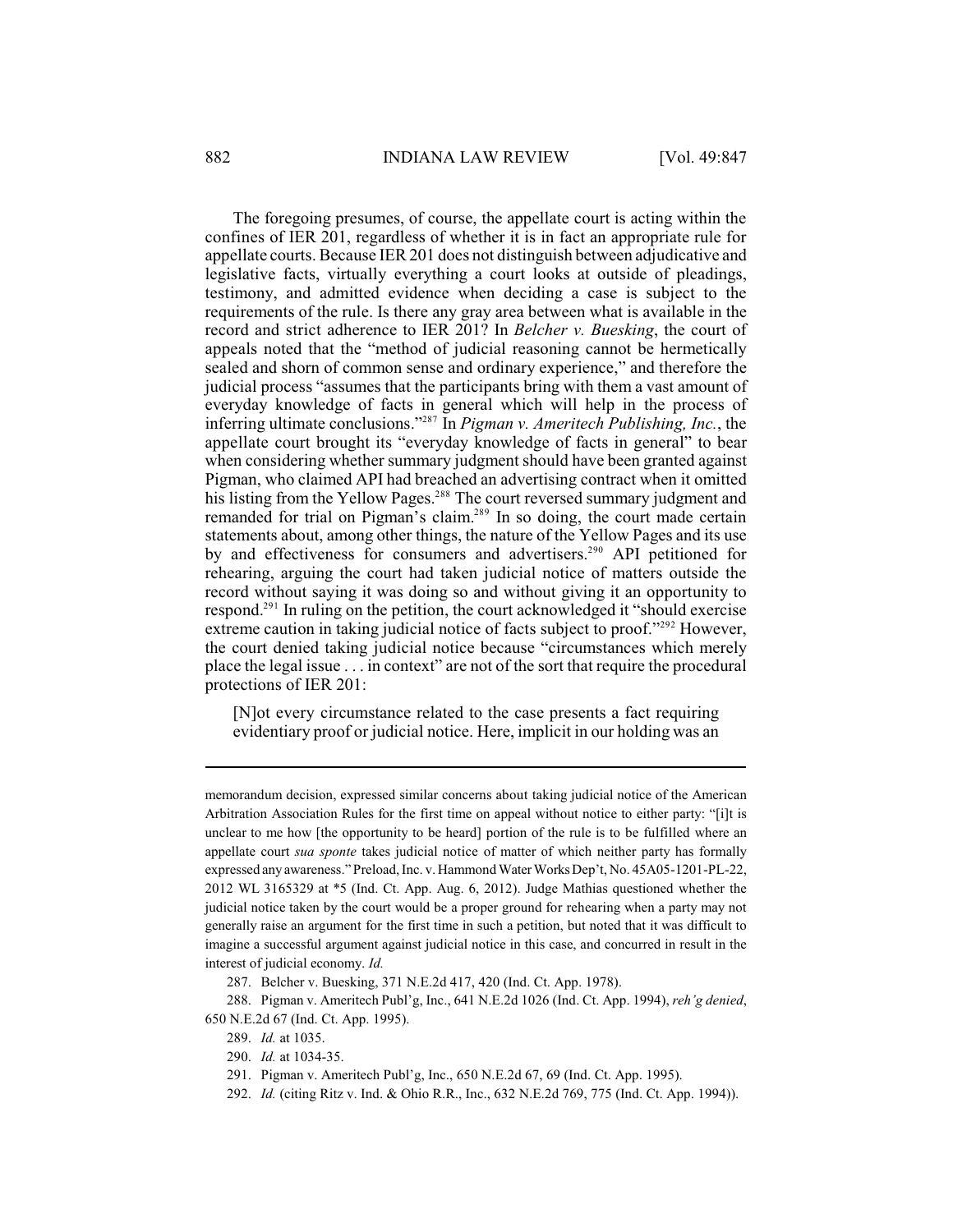awareness that in our society the telephone is ubiquitous and is the primary means of remote interactive communication. Such an awareness comes from life's experience, which forms the background and frame of reference for every judicial opinion.<sup>293</sup>

There is a difference, however, between *having* background (or, in the language of *Pigman*, an "awareness") and *getting* background. As stated in *Belcher*, it is presumed the trier of fact considering the facts of an automobile accident "will draw on his own experience as a driver, as an observer of traffic and even as one who may understand elementary physics."<sup>294</sup> In that regard, the parties take the judges as they find them and the court need not formally disclose every past experience that might inform a particular decision. Returning to where we started, like the court in *Pigman*, Judge Posner also denied taking judicial notice in *Rowe*. But unlike the court in *Pigman*, which had every day knowledge of phones and phone books, Judge Posner did not have background regarding the symptoms, care, and treatment of esophagitis. Rather, he turned to the Internet to gain that background.

Judicial notice on appeal places the parties in an untenable position: when the parties request judicial notice, appellate courts do not always take it even when the IER 201 suggests they must. On the other hand, when appellate courts take judicial notice sua sponte, the parties are not afforded a meaningful opportunity to be heard on the matter because they are not given advance notice and the rules regarding rehearing may work against the opportunity to be heard afterwards as well. Worse yet, because most appellate decisions are crafted behind closed doors—or at least behind doors closed to the parties—the parties may never know the court has taken judicial notice if the court does not disclose it in its opinion. The requirements of IER 201 are supposed to safeguard the reliability of judicially noticed facts. $295$  It may fail to do this when it comes to judicial notice on appeal, however.

In sum, appellate courts do not always take judicial notice by the strict standards of IER 201, whether that is because the provisions of the rule are illsuited for use by appellate courts or because of the nature of appellate decisionmaking itself. At least one state has adopted specific rules regarding the taking of judicial notice by a reviewing court.<sup>296</sup> California's appellate rules not only directly entitle a reviewing court to take judicial notice, they also empower it to take additional evidence, though such power is to be exercised sparingly.<sup>297</sup> But as long as Indiana has just one judicial notice rule applicable to all courts, appellate courts should take care to provide litigants the procedural protections embodied in the rule, by whatever means practicable.

<sup>293.</sup> *Id.* (citing Belcher v. Buesking, 371 N.E.2d 417, 420 (Ind. Ct. App. 1978)).

<sup>294.</sup> *Belcher*, 371 N.E.2d at 420.

<sup>295.</sup> Haley v. State, 736 N.E.2d 1250, 1252-53 (Ind. Ct. App. 2000).

<sup>296.</sup> CAL. EVID. CODE § 459; CAL. R. CT. 8.252; *see also* KAN. REV. STAT. ANN. § 60-412 (West 2016); N.J.R.EVID.202(b) (governing judicial notice in proceedings subsequent to trial and specifically allowing a reviewing court in its discretion to take judicial notice).

<sup>297.</sup> CAL. R. CT 8.252(c), advisory's committee cmts.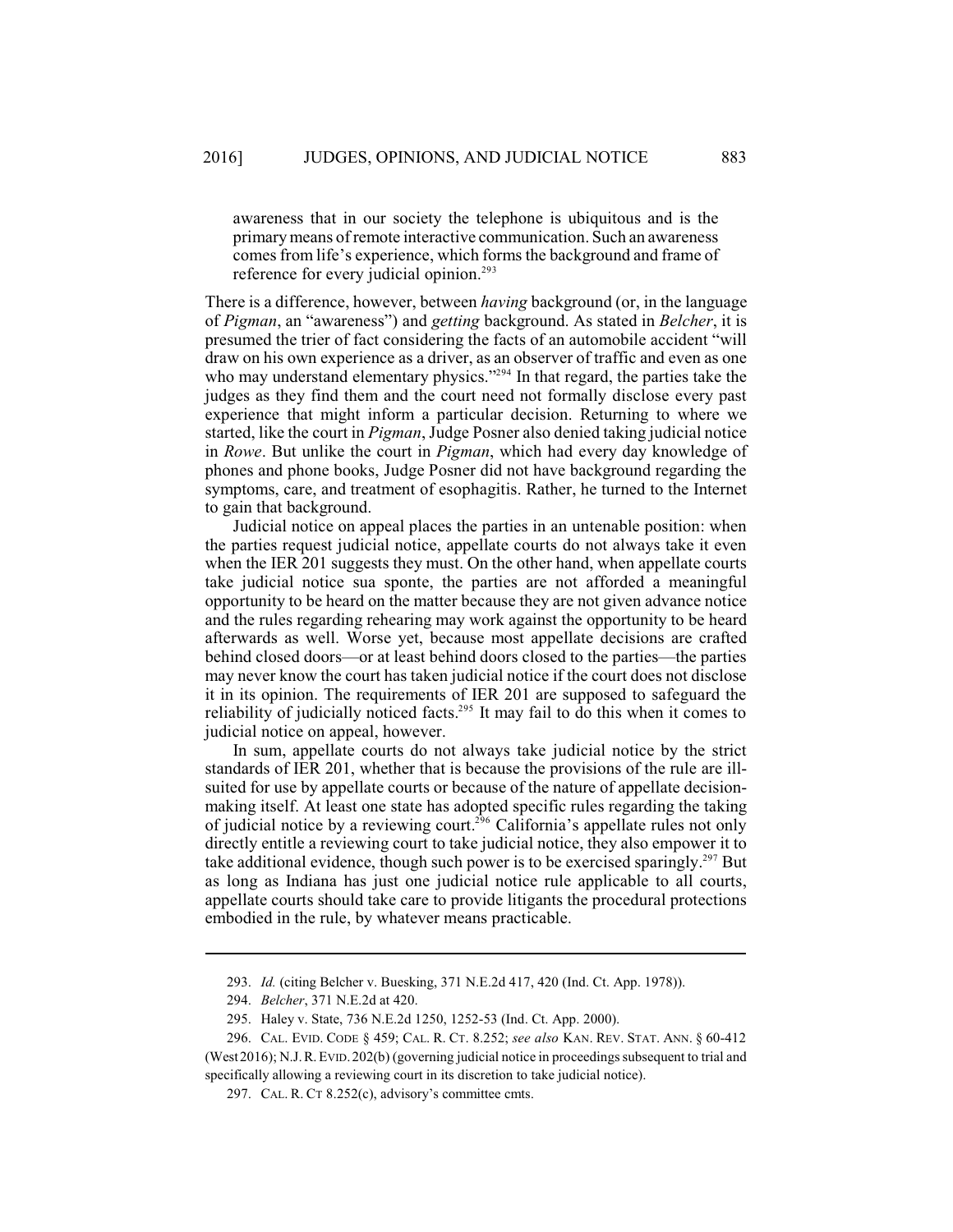Perhaps the simple answer to stay true to the role of an appellate court is that appellate courts should not take judicial notice despite the apparent authority in IER 201 for them to do so. Taking judicial notice on appeal runs the risk of upsetting the balance of responsibility between trial and appellate courts. However, a blanket prohibition on judicial notice by appellate courts may be equally unworkable, as there are likely circumstances in which judicial notice by an appellate court is both appropriate and necessary. Because IER 201 is not ideally suited to governing the taking of judicial notice on appeal, appellate courts should be especially careful to observe its formalities and ensure the procedural fairness and reliability of information the rule seeks to provide.

For instance, if the appellate court is going to take judicial notice on its own, as IER  $201(c)(1)$  allows it to do, it could provide the opportunity to be heard by notifying the parties while the case is pending and allowing the parties the opportunity to submit supplemental briefs on the matter to be judicially noticed before issuing the opinion. This mode of handling judicial notice for the first time on appeal might assure—or at least safeguard the opportunity for—a balanced presentation of information. However, this runs the risk of turning an appellate court into a fact-finding court. Alternatively, the case could be remanded to the trial court to allow further development of the trial record. The downside of providing advance notice is that it could slow down the appellate process and place an unanticipated burden—financial or otherwise—on the litigants.

If the appellate court does not notify the parties in advance that it is taking judicial notice, it should clearly spell out the basis for the judicially noticed fact, including the specific sources relied on. $298$  When a court conducts its own research, it assumes primary responsibility for the accuracy and trustworthiness of its sources. Fully disclosing those sources in the opinion increases the likelihood of thorough research and consideration of the propriety of taking judicial notice. It would also increase transparency for the parties in the event they wish to be heard on the matter after the decision is handed down. To assure the parties have an opportunity to be heard after the fact would necessarily require relaxing the strictures on petitions for rehearing when a court has taken judicial notice sua sponte. Perhaps this would not be a drastic departure from accepted practice, as the rule is generally that a party must present all *known* arguments or claims to an appellate court before its decision is rendered and may not raise those arguments or claims on rehearing.<sup>299</sup> Where unrequested and unanticipated judicial notice raises a new argument or issue, the appellate court should be willing to entertain a petition for rehearing as a viable redress.<sup>300</sup>

<sup>298.</sup> *See*, *e.g.*, J.K. v. T.C., 25 N.E.3d 179, 180 n.2 (Ind. Ct. App. 2015) (taking judicial notice of a record of a court obtained from the statewide protective order database maintained by the Indiana Supreme Court and giving the web address).

<sup>299.</sup> N. Ind. Commuter Transp. Dist. v. Chicago SouthShore & S. Bend R.R., 685 N.E.2d 680, 687 (Ind. 1997).

<sup>300.</sup> *Id.* (citing Herndon v. Georgia*,* 295 U.S. 441, 443-44 (1935)) ("Where a state court acts in an unanticipated way to deprive a party of the opportunity to make an argument or present a valid